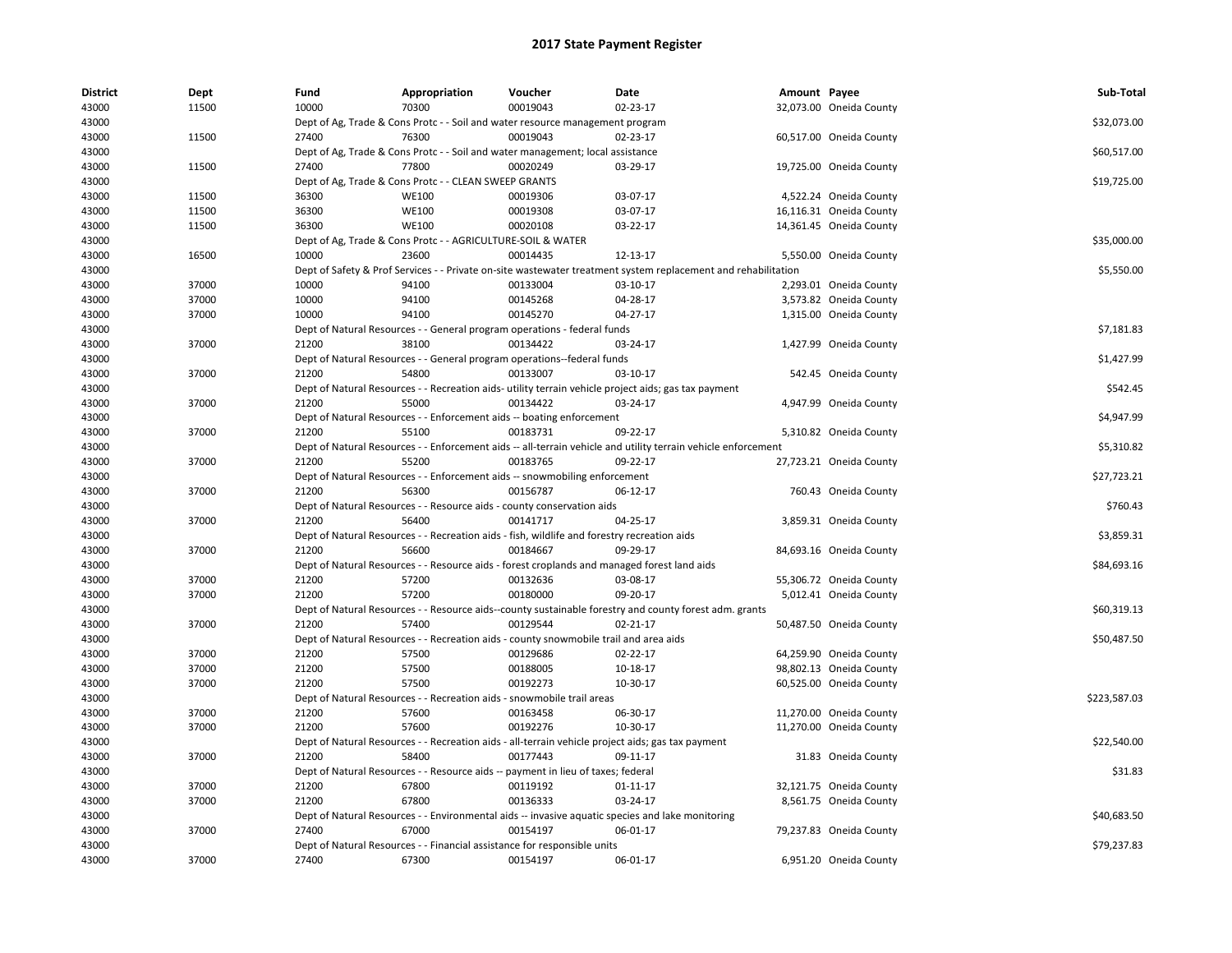| <b>District</b><br>43000 | Dept  | Fund  | Appropriation<br>Dept of Natural Resources - - Recycling consolidation grants       | Voucher  | Date           | Amount Payee |                          | Sub-Total<br>\$6,951.20 |
|--------------------------|-------|-------|-------------------------------------------------------------------------------------|----------|----------------|--------------|--------------------------|-------------------------|
| 43000                    | 39500 | 21100 | 16800                                                                               | 00107603 | 04-21-17       |              | 118,172.00 Oneida County |                         |
| 43000                    |       |       | WI Dept of Transportation - - Elderly and disabled county aids, state funds         |          |                |              |                          | \$118,172.00            |
| 43000                    | 39500 | 21100 | 17000                                                                               | 00088062 | 02-24-17       |              | 11,792.85 Oneida County  |                         |
| 43000                    |       |       | WI Dept of Transportation - - County forest road aids, state funds                  |          |                |              |                          | \$11,792.85             |
|                          |       | 21100 | 17400                                                                               | 00073596 |                |              |                          |                         |
| 43000                    | 39500 |       |                                                                                     |          | 01-20-17       |              | 8,021.50 Oneida County   |                         |
| 43000                    |       |       | WI Dept of Transportation - - Disaster damage aids, state funds                     |          |                |              |                          | \$8,021.50              |
| 43000                    | 39500 | 21100 | 18500                                                                               | 00124813 | 06-29-17       |              | 854.62 Oneida County     |                         |
| 43000                    | 39500 | 21100 | 18500                                                                               | 00188407 | 11-07-17       |              | 15,697.68 Oneida County  |                         |
| 43000                    |       |       | WI Dept of Transportation - - Highway safety, local assistance, federal funds       |          |                |              |                          | \$16,552.30             |
| 43000                    | 39500 | 21100 | 19000                                                                               | 00065439 | 01-03-17       |              | 195,266.83 Oneida County |                         |
| 43000                    | 39500 | 21100 | 19000                                                                               | 00133988 | 07-03-17       |              | 390,533.66 Oneida County |                         |
| 43000                    | 39500 | 21100 | 19000                                                                               | 00169254 | 10-02-17       |              | 195,266.83 Oneida County |                         |
| 43000                    |       |       | WI Dept of Transportation - - Transportation aids to counties, state funds          |          |                |              |                          | \$781,067.32            |
| 43000                    | 39500 | 21100 | 27800                                                                               | 00098668 | 03-21-17       |              | 82,690.25 Oneida County  |                         |
| 43000                    | 39500 | 21100 | 27800                                                                               | 00200780 | 12-13-17       |              | 5,974.07 Oneida County   |                         |
| 43000                    |       |       | WI Dept of Transportation - - Local roads improvement program, state funds          |          |                |              |                          | \$88,664.32             |
| 43000                    | 39500 | 21100 | 36300                                                                               | 00081793 | 02-02-17       |              | 170.00 Oneida County     |                         |
| 43000                    | 39500 | 21100 | 36300                                                                               | 00089865 | 02-27-17       |              | 30.00 Oneida County      |                         |
| 43000                    | 39500 | 21100 | 36300                                                                               | 00069885 | 01-01-17       |              | 91.00 Oneida County      |                         |
| 43000                    | 39500 | 21100 | 36300                                                                               | 00101115 | 03-30-17       |              | 36.00 Oneida County      |                         |
| 43000                    | 39500 | 21100 | 36300                                                                               | 00114040 | 05-05-17       | 60.00        | Oneida County            |                         |
| 43000                    | 39500 | 21100 | 36300                                                                               | 00114582 | 05-09-17       |              | 6,013.24 Oneida County   |                         |
| 43000                    | 39500 | 21100 | 36300                                                                               | 00122259 | 05-26-17       |              | 164.00 Oneida County     |                         |
| 43000                    | 39500 | 21100 | 36300                                                                               | 00128485 | 06-15-17       |              | 5,710.31 Oneida County   |                         |
| 43000                    | 39500 | 21100 | 36300                                                                               | 00136223 | 06-28-17       |              | 88.00 Oneida County      |                         |
| 43000                    | 39500 | 21100 | 36300                                                                               | 00138644 | 06-30-17       |              | 6,948.52 Oneida County   |                         |
| 43000                    | 39500 | 21100 | 36300                                                                               | 00162554 | 09-07-17       |              | 249.00 Oneida County     |                         |
| 43000                    | 39500 | 21100 | 36300                                                                               | 00173747 | 10-03-17       |              | 66.00 Oneida County      |                         |
| 43000                    | 39500 | 21100 | 36300                                                                               | 00179045 | 10-13-17       |              | 35.00 Oneida County      |                         |
| 43000                    | 39500 | 21100 | 36300                                                                               | 00190060 | 11-08-17       |              | 3.00 Oneida County       |                         |
| 43000                    |       |       | WI Dept of Transportation - - State highway rehabilitation, state funds             |          |                |              |                          | \$19,664.07             |
| 43000                    | 39500 | 21100 | 36500                                                                               | 00073330 | 01-12-17       |              | 770.00 Oneida County     |                         |
| 43000                    | 39500 | 21100 | 36500                                                                               | 00102877 | 04-04-17       |              | 770.00 Oneida County     |                         |
| 43000                    | 39500 | 21100 | 36500                                                                               | 00105414 | 04-12-17       |              | 770.00 Oneida County     |                         |
| 43000                    | 39500 | 21100 | 36500                                                                               | 00154921 | 08-15-17       |              | 1,955.91 Oneida County   |                         |
| 43000                    | 39500 | 21100 | 36500                                                                               | 00081008 | 01-31-17       |              | 1,296.96 Oneida County   |                         |
| 43000                    | 39500 | 21100 | 36500                                                                               | 00099067 | 03-21-17       |              | 1,298.97 Oneida County   |                         |
| 43000                    | 39500 | 21100 | 36500                                                                               | 00120559 | 05-24-17       |              | 1,342.40 Oneida County   |                         |
| 43000                    | 39500 | 21100 | 36500                                                                               | 00130362 | 06-20-17       |              | 594.00 Oneida County     |                         |
| 43000                    | 39500 | 21100 | 36500                                                                               | 00159914 | 09-01-17       |              | 621.00 Oneida County     |                         |
| 43000                    | 39500 | 21100 | 36500                                                                               | 00166826 | 09-19-17       |              | 621.00 Oneida County     |                         |
| 43000                    | 39500 | 21100 | 36500                                                                               | 00191766 | 11-13-17       |              | 3,266.18 Oneida County   |                         |
| 43000                    | 39500 | 21100 | 36500                                                                               | 00196031 | 11-27-17       |              | 1,460.79 Oneida County   |                         |
| 43000                    |       |       | WI Dept of Transportation - - Highway system management and operations, state funds |          |                |              |                          | \$14,767.21             |
| 43000                    | 39500 | 21100 | 36800                                                                               | 00073330 | 01-12-17       |              | 155,147.32 Oneida County |                         |
| 43000                    | 39500 | 21100 | 36800                                                                               | 00074641 | $01 - 17 - 17$ |              | 536.12 Oneida County     |                         |
| 43000                    | 39500 | 21100 | 36800                                                                               | 00094777 | 03-15-17       |              | 15,068.06 Oneida County  |                         |
| 43000                    | 39500 | 21100 | 36800                                                                               | 00102877 | 04-04-17       |              | 192,261.46 Oneida County |                         |
| 43000                    | 39500 | 21100 | 36800                                                                               | 00105414 | 04-12-17       |              | 142,772.29 Oneida County |                         |
| 43000                    | 39500 | 21100 | 36800                                                                               | 00154921 | 08-15-17       |              | 143,055.50 Oneida County |                         |
| 43000                    | 39500 | 21100 | 36800                                                                               | 00157225 | 08-22-17       |              | 1,260.50 Oneida County   |                         |
|                          |       |       |                                                                                     |          |                |              |                          |                         |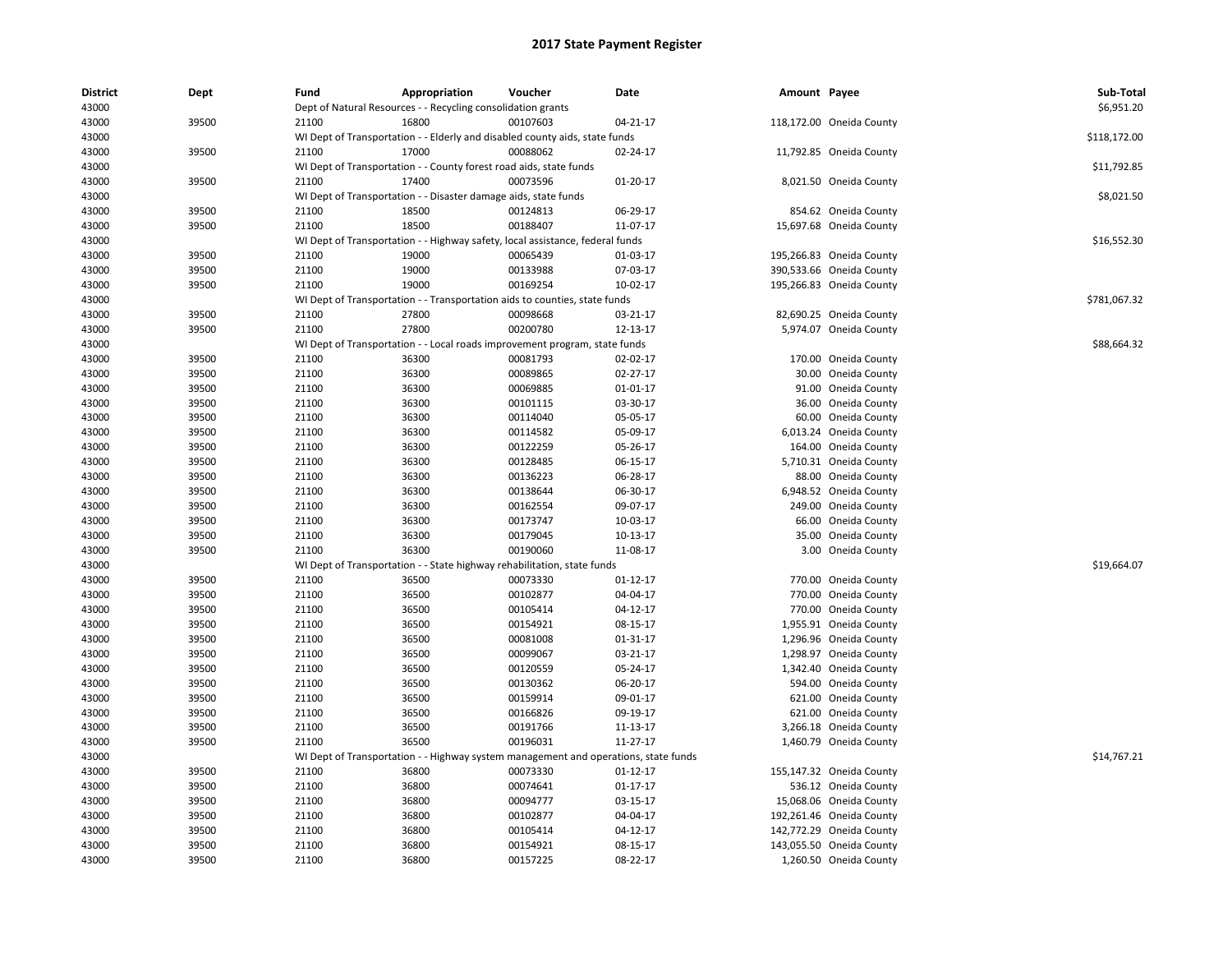| <b>District</b> | Dept  | Fund  | Appropriation                                                      | Voucher                                                                               | <b>Date</b>                                                                                             | Amount Payee |                          | Sub-Total      |
|-----------------|-------|-------|--------------------------------------------------------------------|---------------------------------------------------------------------------------------|---------------------------------------------------------------------------------------------------------|--------------|--------------------------|----------------|
| 43000           | 39500 | 21100 | 36800                                                              | 00081008                                                                              | 01-31-17                                                                                                |              | 273,462.00 Oneida County |                |
| 43000           | 39500 | 21100 | 36800                                                              | 00099067                                                                              | 03-21-17                                                                                                |              | 259,219.56 Oneida County |                |
| 43000           | 39500 | 21100 | 36800                                                              | 00120559                                                                              | 05-24-17                                                                                                |              | 177,476.93 Oneida County |                |
| 43000           | 39500 | 21100 | 36800                                                              | 00130362                                                                              | 06-20-17                                                                                                |              | 79,097.83 Oneida County  |                |
| 43000           | 39500 | 21100 | 36800                                                              | 00151849                                                                              | 08-07-17                                                                                                |              | 80,396.15 Oneida County  |                |
| 43000           | 39500 | 21100 | 36800                                                              | 00159914                                                                              | 09-01-17                                                                                                |              | 108,524.03 Oneida County |                |
| 43000           | 39500 | 21100 | 36800                                                              | 00166826                                                                              | 09-19-17                                                                                                |              | 75,749.26 Oneida County  |                |
| 43000           | 39500 | 21100 | 36800                                                              | 00191766                                                                              | 11-13-17                                                                                                |              | 118,480.48 Oneida County |                |
| 43000           | 39500 | 21100 | 36800                                                              | 00196031                                                                              | 11-27-17                                                                                                |              | 133,761.78 Oneida County |                |
| 43000           |       |       |                                                                    | WI Dept of Transportation - - Routine maintenance activities, state funds             |                                                                                                         |              |                          | \$1,956,269.27 |
| 43000           | 39500 | 21100 | 27600                                                              | 00073330                                                                              | 01-12-17                                                                                                |              | 606.98 Oneida County     |                |
| 43000           |       |       |                                                                    |                                                                                       | WI Dept of Transportation - - Local transportation facility improvement assistance, local funds         |              |                          | \$606.98       |
| 43000           | 39500 | 21100 | 27000                                                              | 00178294                                                                              | 11-01-17                                                                                                |              | 104,410.51 Oneida County |                |
| 43000           |       |       |                                                                    |                                                                                       | WI Dept of Transportation - - Local roads improvement program. discretionary grants, state funds        |              |                          | \$104,410.51   |
| 43000           | 39500 | 21100 | 38500                                                              | 00196031                                                                              | 11-27-17                                                                                                |              | 3,174.37 Oneida County   |                |
| 43000           |       |       |                                                                    | WI Dept of Transportation - - Highway system management and operations, federal funds |                                                                                                         |              |                          | \$3,174.37     |
| 43000           | 41000 | 10000 | 11600                                                              | 00168028                                                                              | 11-07-17                                                                                                |              | 19,034.26 Oneida County  |                |
| 43000           |       |       |                                                                    |                                                                                       | Department of Corrections - - Reimbursing counties for probation, extended supervision and parole holds |              |                          | \$19,034.26    |
| 43000           | 43500 | 10000 | 11900                                                              | 00152451                                                                              | 09-01-17                                                                                                |              | 6,316.21 Oneida County   |                |
|                 |       |       |                                                                    |                                                                                       |                                                                                                         |              |                          |                |
| 43000           | 43500 | 10000 | 11900                                                              | 00152521                                                                              | 09-01-17                                                                                                |              | 4,741.38 Oneida County   |                |
| 43000           | 43500 | 10000 | 11900                                                              | 00152522                                                                              | 09-01-17                                                                                                |              | 6,298.80 Oneida County   |                |
| 43000           |       |       | Department of Health Services - - Emergency medical services; aids |                                                                                       |                                                                                                         |              |                          | \$17,356.39    |
| 43000           | 43500 | 10000 | 00000                                                              | 90708                                                                                 | 01-02-17                                                                                                |              | 59,280.00 Oneida County  |                |
| 43000           | 43500 | 10000 | 00000                                                              | 90710                                                                                 | 02-01-17                                                                                                |              | 246,004.00 Oneida County |                |
| 43000           | 43500 | 10000 | 00000                                                              | 90711                                                                                 | 03-01-17                                                                                                |              | 417,560.00 Oneida County |                |
| 43000           | 43500 | 10000 | 00000                                                              | 90715                                                                                 | 05-01-17                                                                                                |              | 468,583.00 Oneida County |                |
| 43000           | 43500 | 10000 | 00000                                                              | 90716                                                                                 | 06-01-17                                                                                                |              | 452,812.00 Oneida County |                |
| 43000           | 43500 | 10000 | 00000                                                              | 90717                                                                                 | 06-15-17                                                                                                |              | 5,001.00 Oneida County   |                |
| 43000           | 43500 | 10000 | 00000                                                              | 90800                                                                                 | 07-01-17                                                                                                |              | 448,036.00 Oneida County |                |
| 43000           | 43500 | 10000 | 00000                                                              | 90801                                                                                 | 08-01-17                                                                                                |              | 564,770.00 Oneida County |                |
| 43000           | 43500 | 10000 | 00000                                                              | 90802                                                                                 | 09-01-17                                                                                                |              | 455,080.00 Oneida County |                |
| 43000           | 43500 | 10000 | 00000                                                              | 90805                                                                                 | 10-02-17                                                                                                |              | 210,253.00 Oneida County |                |
| 43000           | 43500 | 10000 | 00000                                                              | 90806                                                                                 | 11-01-17                                                                                                |              | 243,517.00 Oneida County |                |
| 43000           | 43500 | 10000 | 00000                                                              | 90807                                                                                 | 12-01-17                                                                                                |              | 170,158.00 Oneida County |                |
| 43000           | 43500 | 10000 | 00000                                                              | 90713                                                                                 | 04-01-17                                                                                                |              | 381,390.00 Oneida County |                |
| 43000           |       |       | Department of Health Services - - State/Federal Aids               |                                                                                       |                                                                                                         |              |                          | \$4,122,444.00 |
| 43000           | 43500 | 00005 | 16300                                                              | 01LGS                                                                                 | 11-17-17                                                                                                |              | 15,622.64 Oneida County  |                |
| 43000           |       |       | Department of Health Services - - Guardianship grant program       |                                                                                       |                                                                                                         |              |                          | \$15,622.64    |
| 43000           | 45500 | 10000 | 20200                                                              | 00023633                                                                              | $02 - 10 - 17$                                                                                          |              | 862.97 Oneida County     |                |
| 43000           |       |       | Department of Justice - - Officer training reimbursement           |                                                                                       |                                                                                                         |              |                          | \$862.97       |
| 43000           | 45500 | 10000 | 22100                                                              | 00035940                                                                              | 10-13-17                                                                                                |              | 1,810.00 Oneida County   |                |
| 43000           |       |       |                                                                    | Department of Justice - - Crime laboratories; deoxyribonucleic acid analysis          |                                                                                                         |              |                          | \$1,810.00     |
| 43000           | 45500 | 10000 | 22500                                                              | 00024819                                                                              | 03-02-17                                                                                                |              | 20,967.00 Oneida County  |                |
| 43000           | 45500 | 10000 | 22500                                                              | 00039397                                                                              | 12-28-17                                                                                                |              | 20,967.00 Oneida County  |                |
| 43000           |       |       | Department of Justice - - Drug crimes enforcement; local grants    |                                                                                       |                                                                                                         |              |                          | \$41,934.00    |
|                 | 45500 | 10000 | 22600                                                              | 00022012                                                                              | $01 - 12 - 17$                                                                                          |              |                          |                |
| 43000<br>43000  |       |       |                                                                    |                                                                                       |                                                                                                         |              | 32,551.62 Oneida County  | \$32,551.62    |
|                 |       |       | Department of Justice - - County law enforcement services          |                                                                                       |                                                                                                         |              |                          |                |
| 43000           | 45500 | 10000 | 23100                                                              | 00033859                                                                              | 08-31-17                                                                                                |              | 2,225.80 Oneida County   |                |
| 43000           | 45500 | 10000 | 23100                                                              | 00035837                                                                              | 10-16-17                                                                                                |              | 8,480.00 Oneida County   |                |
| 43000           |       |       |                                                                    | Department of Justice - - Law enforcement training fund, local assistance             |                                                                                                         |              |                          | \$10,705.80    |
| 43000           | 45500 | 10000 | 24100                                                              | 00026704                                                                              | 04-14-17                                                                                                |              | 3,965.53 Oneida County   |                |
| 43000           | 45500 | 10000 | 24100                                                              | 00027279                                                                              | 05-02-17                                                                                                |              | 3,150.45 Oneida County   |                |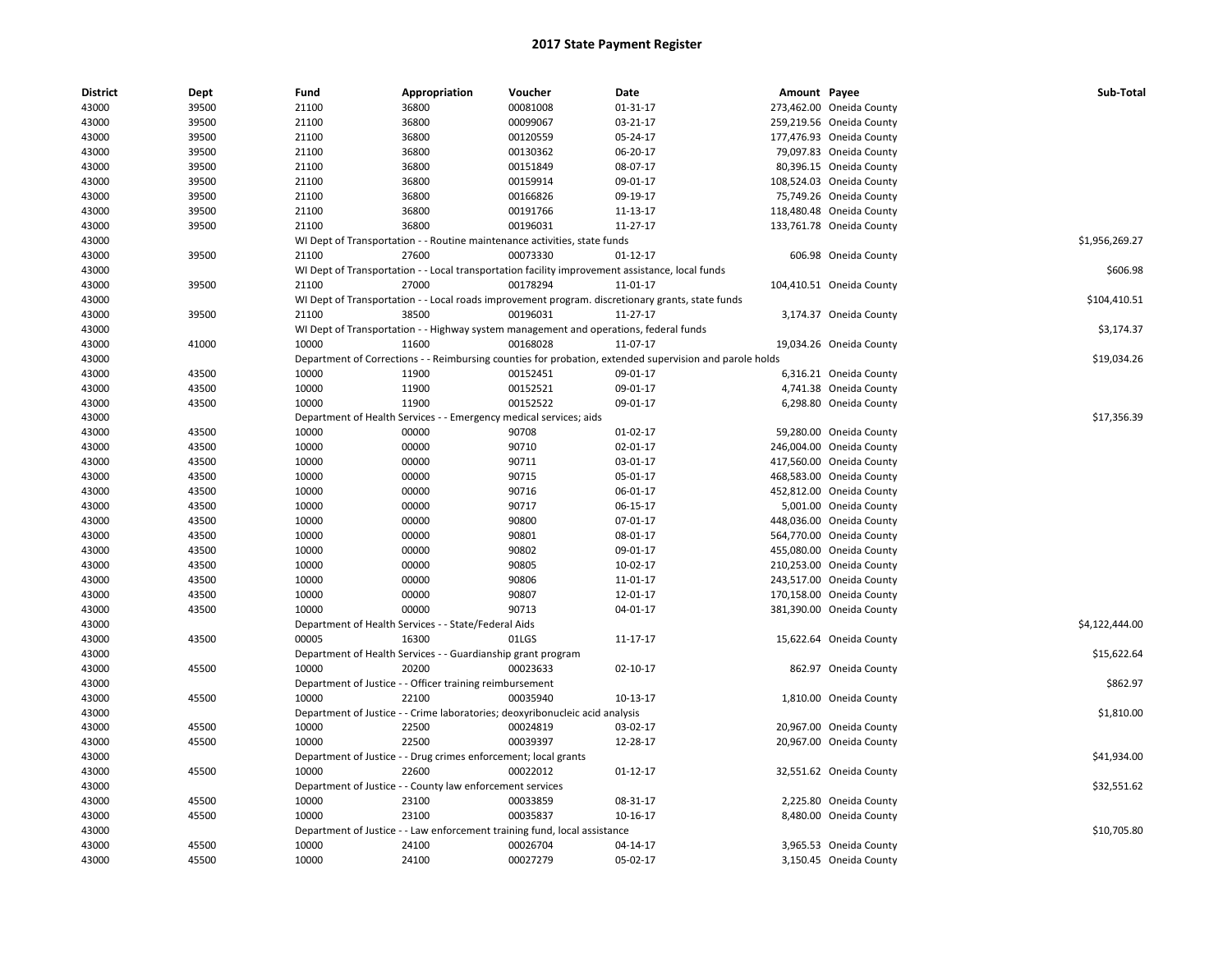| <b>District</b> | Dept  | Fund           | Appropriation                                                    | Voucher                                                                                   | Date                                                                                                       | Amount Payee |                         | Sub-Total   |
|-----------------|-------|----------------|------------------------------------------------------------------|-------------------------------------------------------------------------------------------|------------------------------------------------------------------------------------------------------------|--------------|-------------------------|-------------|
| 43000           |       |                | Department of Justice - - Federal aid, state operations          |                                                                                           |                                                                                                            |              |                         | \$7,115.98  |
| 43000           | 45500 | 10000          | 25100                                                            | 00023141                                                                                  | 02-06-17                                                                                                   |              | 5,215.38 Oneida County  |             |
| 43000           | 45500 | 10000          | 25100                                                            | 00023235                                                                                  | 02-06-17                                                                                                   |              | 7,557.91 Oneida County  |             |
| 43000           | 45500 | 10000          | 25100                                                            | 00027227                                                                                  | 05-02-17                                                                                                   |              | 24,223.00 Oneida County |             |
| 43000           | 45500 | 10000          | 25100                                                            | 00029046                                                                                  | 06-02-17                                                                                                   |              | 4,980.48 Oneida County  |             |
| 43000           | 45500 | 10000          | 25100                                                            | 00030978                                                                                  | 07-03-17                                                                                                   |              | 7,051.85 Oneida County  |             |
| 43000           | 45500 | 10000          | 25100                                                            | 00033156                                                                                  | 08-28-17                                                                                                   |              | 1,324.19 Oneida County  |             |
| 43000           | 45500 | 10000          | 25100                                                            | 00033170                                                                                  | 08-28-17                                                                                                   |              | 4,801.85 Oneida County  |             |
| 43000           | 45500 | 10000          | 25100                                                            | 00033357                                                                                  | 08-18-17                                                                                                   |              | 6,079.00 Oneida County  |             |
| 43000           | 45500 | 10000          | 25100                                                            | 00035578                                                                                  | 10-11-17                                                                                                   |              | 2,014.24 Oneida County  |             |
| 43000           | 45500 | 10000          | 25100                                                            | 00037297                                                                                  | 11-16-17                                                                                                   |              | 20,979.54 Oneida County |             |
| 43000           | 45500 | 10000          | 25100                                                            | 00037315                                                                                  | 11-16-17                                                                                                   |              | 1,048.54 Oneida County  |             |
| 43000           | 45500 | 10000          | 25100                                                            | 00037736                                                                                  | 11-20-17                                                                                                   |              | 4,710.83 Oneida County  |             |
| 43000           | 45500 | 10000          | 25100                                                            | 00037817                                                                                  | 11-21-17                                                                                                   |              | 500.57 Oneida County    |             |
| 43000           | 45500 | 10000          | 25100                                                            | 00038451                                                                                  | 12-06-17                                                                                                   |              | 4,620.46 Oneida County  |             |
| 43000           |       |                | Department of Justice - - Federal aid, local assistance          |                                                                                           |                                                                                                            |              |                         | \$95,107.84 |
| 43000           | 45500 | 10000          | 28400                                                            | 00023713                                                                                  | $02 - 10 - 17$                                                                                             |              | 3,062.51 Oneida County  |             |
| 43000           |       |                | Department of Justice - - Internet Crimes Against Childr         |                                                                                           |                                                                                                            |              |                         | \$3,062.51  |
| 43000           | 45500 | 10000          | 53200                                                            | 00024976                                                                                  | 03-03-17                                                                                                   |              | 7,346.21 Oneida County  |             |
| 43000           | 45500 | 10000          | 53200                                                            | 00031721                                                                                  | 07-20-17                                                                                                   |              | 7,770.54 Oneida County  |             |
| 43000           |       |                |                                                                  | Department of Justice - - Crime victim and witness assistance surcharge, general services |                                                                                                            |              |                         | \$15,116.75 |
| 43000           | 46500 | 10000          | 30600                                                            | 00022106                                                                                  | 02-09-17                                                                                                   |              | 5,836.93 Oneida County  |             |
| 43000           | 46500 | 10000          | 30600                                                            | 00027339                                                                                  | 06-09-17                                                                                                   |              | 5,836.93 Oneida County  |             |
| 43000           | 46500 | 10000          | 30600                                                            | 00028015                                                                                  | 06-19-17                                                                                                   |              | 5,836.93 Oneida County  |             |
| 43000           | 46500 | 10000          | 30600                                                            | 00033999                                                                                  | 11-07-17                                                                                                   |              | 5,836.93 Oneida County  |             |
| 43000           |       |                |                                                                  | Department of Military Affairs - - Regional emergency response teams                      |                                                                                                            |              |                         | \$23,347.72 |
| 43000           | 46500 | 10000          | 30800                                                            | 00021630                                                                                  | 02-06-17                                                                                                   |              | 533.90 Oneida County    |             |
| 43000           | 46500 | 10000          | 30800                                                            | 00035572                                                                                  | 12-12-17                                                                                                   |              | 8,193.78 Oneida County  |             |
| 43000           |       |                | Department of Military Affairs - - Emergency response equipment  |                                                                                           |                                                                                                            |              |                         | \$8,727.68  |
| 43000           | 46500 | 10000          | 34200                                                            | 00030323                                                                                  | 08-11-17                                                                                                   |              | 11,775.73 Oneida County |             |
| 43000           | 46500 | 10000          | 34200                                                            | 00030739                                                                                  | 08-23-17                                                                                                   |              | 21,962.34 Oneida County |             |
| 43000           | 46500 | 10000          | 34200                                                            | 00033560                                                                                  | 10-25-17                                                                                                   |              | 1,035.00 Oneida County  |             |
| 43000           |       |                | Department of Military Affairs - - Federal aid, local assistance |                                                                                           |                                                                                                            |              |                         | \$34,773.07 |
| 43000           | 46500 | 27200          | 36400                                                            | 00027697                                                                                  | 06-14-17                                                                                                   |              | 4,695.10 Oneida County  |             |
| 43000           |       |                |                                                                  |                                                                                           |                                                                                                            |              |                         | \$4,695.10  |
| 43000           | 48500 | 15200          | 12700                                                            | 00024209                                                                                  | Department of Military Affairs - - Division of emergency management; petroleum inspection fund<br>01-24-17 |              | 489.32 Oneida County    |             |
| 43000           | 48500 | 15200          | 12700                                                            | 00031965                                                                                  | 06-29-17                                                                                                   |              | 302.15 Oneida County    |             |
|                 |       |                |                                                                  |                                                                                           |                                                                                                            |              |                         | \$791.47    |
| 43000           |       |                | Department of Veterans Affairs - - Grants to counties            |                                                                                           |                                                                                                            |              |                         |             |
| 43000           | 48500 | 58200<br>58200 | 26700                                                            | 00024209                                                                                  | 01-24-17                                                                                                   |              | 2,201.95 Oneida County  |             |
| 43000           | 48500 |                | 26700                                                            | 00031965                                                                                  | 06-29-17                                                                                                   |              | 1,359.63 Oneida County  |             |
| 43000           |       |                | Department of Veterans Affairs - - County grants                 |                                                                                           |                                                                                                            |              |                         | \$3,561.58  |
| 43000           | 48500 | 58300          | 37000                                                            | 00024209                                                                                  | 01-24-17                                                                                                   |              | 2,201.96 Oneida County  |             |
| 43000           | 48500 | 58300          | 37000                                                            | 00031965                                                                                  | 06-29-17                                                                                                   |              | 1,359.63 Oneida County  |             |
| 43000           |       |                | Department of Veterans Affairs - - County grants                 |                                                                                           |                                                                                                            |              |                         | \$3,561.59  |
| 43000           | 50500 | 10000          | 15500                                                            | 00041381                                                                                  | 01-31-17                                                                                                   |              | 1,573.00 Oneida County  |             |
| 43000           | 50500 | 10000          | 15500                                                            | 00045028                                                                                  | 03-15-17                                                                                                   |              | 2,030.00 Oneida County  |             |
| 43000           | 50500 | 10000          | 15500                                                            | 00047655                                                                                  | 04-17-17                                                                                                   |              | 1,876.00 Oneida County  |             |
| 43000           | 50500 | 10000          | 15500                                                            | 00050392                                                                                  | 05-16-17                                                                                                   |              | 1,887.00 Oneida County  |             |
| 43000           | 50500 | 10000          | 15500                                                            | 00051835                                                                                  | 05-31-17                                                                                                   |              | 2,130.00 Oneida County  |             |
| 43000           | 50500 | 10000          | 15500                                                            | 00055753                                                                                  | 07-17-17                                                                                                   |              | 1,443.00 Oneida County  |             |
| 43000           | 50500 | 10000          | 15500                                                            | 00057866                                                                                  | 08-15-17                                                                                                   |              | 1,469.00 Oneida County  |             |
| 43000           | 50500 | 10000          | 15500                                                            | 00058916                                                                                  | 08-29-17                                                                                                   |              | 1,588.00 Oneida County  |             |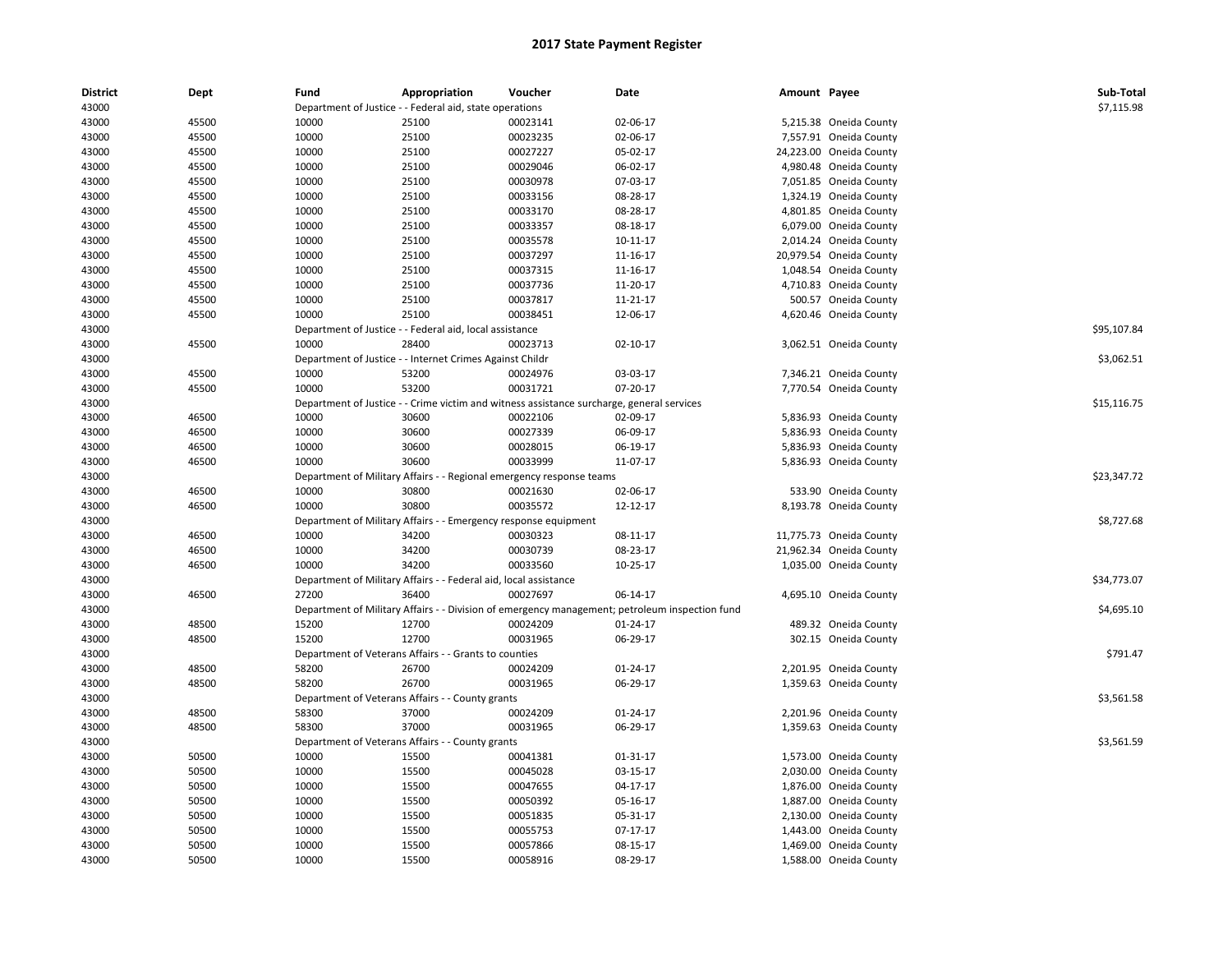| <b>District</b> | Dept  | Fund                                  | Appropriation                                                                    | Voucher  | Date       | Amount Payee |                            | Sub-Total       |
|-----------------|-------|---------------------------------------|----------------------------------------------------------------------------------|----------|------------|--------------|----------------------------|-----------------|
| 43000           | 50500 | 10000                                 | 15500                                                                            | 00061480 | 09-29-17   |              | 2,313.00 Oneida County     |                 |
| 43000           | 50500 | 10000                                 | 15500                                                                            | 00063977 | 10-31-17   |              | 2,531.00 Oneida County     |                 |
| 43000           | 50500 | 10000                                 | 15500                                                                            | 00067450 | 12-15-17   |              | 2,921.00 Oneida County     |                 |
| 43000           | 50500 | 10000                                 | 15500                                                                            | 00068698 | 12-29-17   |              | 2,279.00 Oneida County     |                 |
| 43000           |       |                                       | Department of Administration - - Federal aid; local assistance                   |          |            |              |                            | \$24,040.00     |
| 43000           | 50500 | 23500                                 | 37100                                                                            | 00041381 | 01-31-17   |              | 2,611.00 Oneida County     |                 |
| 43000           | 50500 | 23500                                 | 37100                                                                            | 00045028 | 03-15-17   |              | 3,409.00 Oneida County     |                 |
| 43000           | 50500 | 23500                                 | 37100                                                                            | 00047655 | 04-17-17   |              | 3,760.00 Oneida County     |                 |
| 43000           | 50500 | 23500                                 | 37100                                                                            | 00050392 | 05-16-17   |              | 3,305.00 Oneida County     |                 |
| 43000           | 50500 | 23500                                 | 37100                                                                            | 00051835 | 05-31-17   |              | 2,772.00 Oneida County     |                 |
| 43000           | 50500 | 23500                                 | 37100                                                                            | 00055753 | $07-17-17$ |              | 1,506.00 Oneida County     |                 |
| 43000           | 50500 | 23500                                 | 37100                                                                            | 00057866 | 08-15-17   |              | 1,071.00 Oneida County     |                 |
| 43000           | 50500 | 23500                                 | 37100                                                                            | 00058916 | 08-29-17   |              | 1,263.00 Oneida County     |                 |
| 43000           | 50500 | 23500                                 | 37100                                                                            | 00061480 | 09-29-17   |              | 2,008.00 Oneida County     |                 |
| 43000           | 50500 | 23500                                 | 37100                                                                            | 00063977 | 10-31-17   |              | 2,319.00 Oneida County     |                 |
| 43000           | 50500 | 23500                                 | 37100                                                                            | 00067450 | 12-15-17   |              | 4,733.00 Oneida County     |                 |
| 43000           | 50500 | 23500                                 | 37100                                                                            | 00068698 | 12-29-17   |              | 4,064.00 Oneida County     |                 |
| 43000           |       |                                       | Department of Administration - - Low-income assistance grants                    |          |            |              |                            | \$32,821.00     |
| 43000           | 50500 | 26900                                 | 16600                                                                            | 00041106 | 02-07-17   |              | 1,000.00 Oneida County     |                 |
| 43000           | 50500 | 26900                                 | 16600                                                                            | 00044286 | 03-14-17   |              | 14,848.00 Oneida County    |                 |
| 43000           | 50500 | 26900                                 | 16600                                                                            | 00047061 | 04-17-17   |              | 25,000.00 Oneida County    |                 |
| 43000           |       | Department of Administration - - Land |                                                                                  |          |            |              |                            | \$40,848.00     |
| 43000           | 51000 | 10000                                 | 12000                                                                            | 00000307 | 02-06-17   |              | 9,117.62 Oneida County     |                 |
| 43000           |       | Elections Commission - - Recount fees |                                                                                  |          |            |              |                            | \$9,117.62      |
| 43000           | 83500 | 10000                                 | 10500                                                                            | 00021344 | 07-24-17   |              | 6,533.88 Oneida County     |                 |
| 43000           | 83500 | 10000                                 | 10500                                                                            | 00024366 | 11-20-17   |              | 21,402.66 Oneida County    |                 |
| 43000           |       |                                       | Shared Revenue and Tax Relief - - County and municipal aid account               |          |            |              |                            | \$27,936.54     |
| 43000           | 83500 | 10000                                 | 10900                                                                            | 00017357 | 07-24-17   |              | 15,253.00 Oneida County    |                 |
| 43000           |       |                                       | Shared Revenue and Tax Relief - - State aid; tax exempt property                 |          |            |              |                            | \$15,253.00     |
| 43000           | 83500 | 10000                                 | 11000                                                                            | 00021344 | 07-24-17   |              | 14,891.37 Oneida County    |                 |
| 43000           | 83500 | 10000                                 | 11000                                                                            | 00024366 | 11-20-17   |              | 83,944.06 Oneida County    |                 |
| 43000           |       |                                       | Shared Revenue and Tax Relief - - Public utility distribution account            |          |            |              |                            | \$98,835.43     |
| 43000           | 83500 | 10000                                 | 30200                                                                            | 00020143 | 07-24-17   |              | 1,659,797.68 Oneida County |                 |
| 43000           | 83500 | 10000                                 | 30200                                                                            | 00022188 | 07-24-17   |              | 9,051,439.92 Oneida County |                 |
| 43000           |       |                                       | Shared Revenue and Tax Relief - - School levy tax credit and first dollar credit |          |            |              |                            | \$10,711,237.60 |
| 43000           | 83500 | 52100                                 | 36300                                                                            | 00016193 | 03-27-17   |              | 1,299,435.12 Oneida County |                 |
| 43000           |       |                                       | Shared Revenue and Tax Relief - - Lottery and gaming credit                      |          |            |              |                            | \$1,299,435.12  |
| 43000 Total     |       |                                       |                                                                                  |          |            |              |                            | \$20,618,020.19 |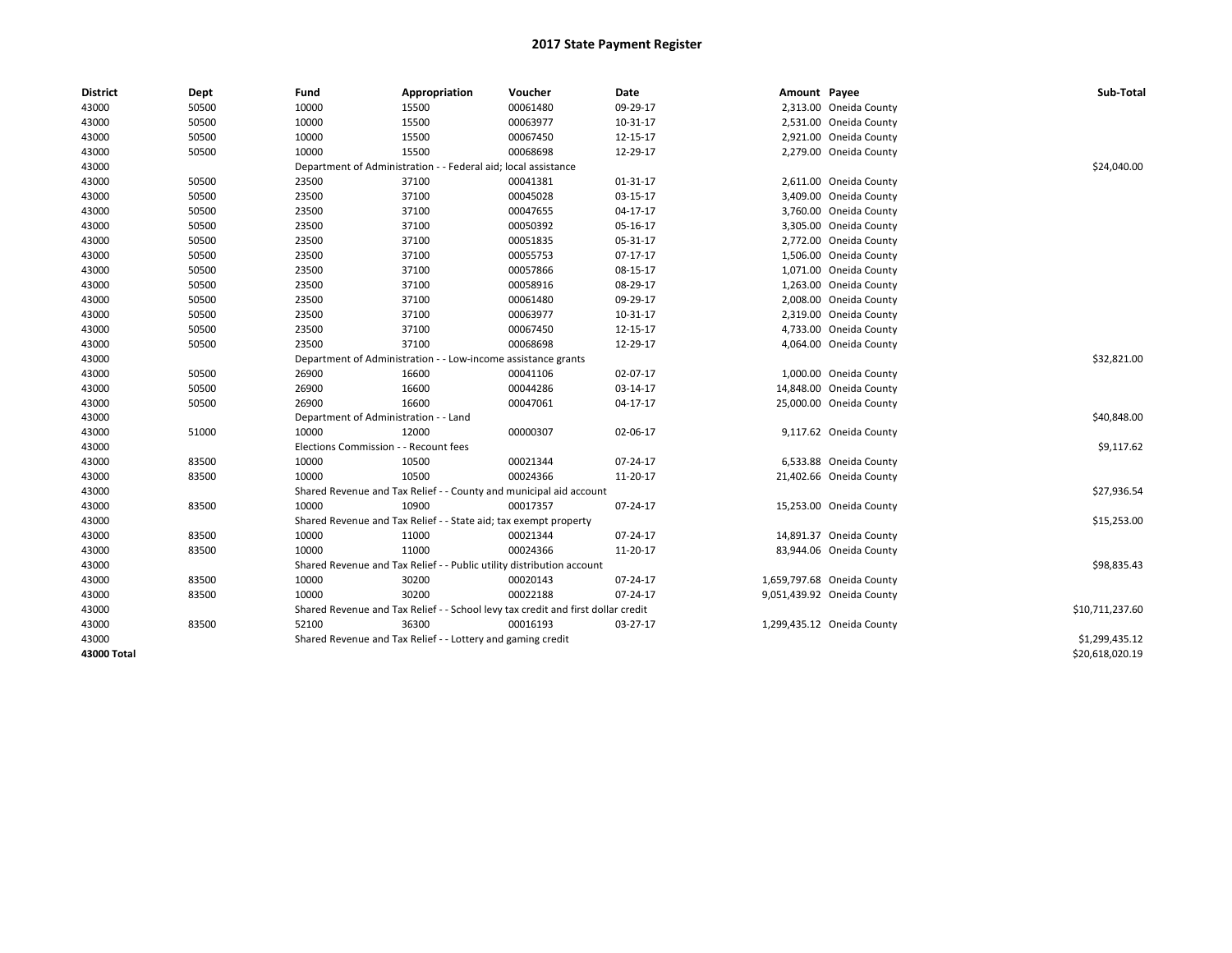| <b>District</b> | Dept  | Fund                                                               | Appropriation                                                                      | Voucher     | Date                                                                                                         | Amount Payee |                           | Sub-Total    |
|-----------------|-------|--------------------------------------------------------------------|------------------------------------------------------------------------------------|-------------|--------------------------------------------------------------------------------------------------------------|--------------|---------------------------|--------------|
| 43002           | 16500 | 10000                                                              | 22500                                                                              | 00011524    | 06-26-17                                                                                                     |              | 6,645.57 Town Of Cassian  |              |
| 43002           |       |                                                                    | Dept of Safety & Prof Services - - Fire dues distribution                          |             |                                                                                                              |              |                           | \$6,645.57   |
| 43002           | 37000 | 10000                                                              | 50300                                                                              | 00126360    | 02-06-17                                                                                                     |              | 16,987.36 Town Of Cassian |              |
| 43002           | 37000 | 10000                                                              | 50300                                                                              | 00126361    | 02-06-17                                                                                                     |              | 14,277.59 Town Of Cassian |              |
| 43002           | 37000 | 10000                                                              | 50300                                                                              | 00126362    | 02-06-17                                                                                                     |              | 768.80 Town Of Cassian    |              |
| 43002           | 37000 | 10000                                                              | 50300                                                                              | 00126363    | 02-06-17                                                                                                     |              | 20,819.11 Town Of Cassian |              |
| 43002           | 37000 | 10000                                                              | 50300                                                                              | 00144172    | 04-21-17                                                                                                     |              | 111.48 Town Of Cassian    |              |
| 43002           | 37000 | 10000                                                              | 50300                                                                              | 00144173    | 04-21-17                                                                                                     |              | 192.48 Town Of Cassian    |              |
| 43002           |       | Dept of Natural Resources - - Aids in lieu of taxes - general fund |                                                                                    | \$53,156.82 |                                                                                                              |              |                           |              |
| 43002           | 37000 | 21200                                                              | 16600                                                                              | 00157747    | 06-19-17                                                                                                     |              | 3,688.97 Town Of Cassian  |              |
| 43002           |       |                                                                    | Dept of Natural Resources - - General program operations - state funds; forestry   |             |                                                                                                              |              |                           | \$3,688.97   |
| 43002           | 37000 | 21200                                                              | 57100                                                                              | 00157747    | 06-19-17                                                                                                     |              | 4,277.23 Town Of Cassian  |              |
| 43002           |       |                                                                    |                                                                                    |             | Dept of Natural Resources - - Resource aids -- county forests, forest croplands and managed forest land aids |              |                           | \$4,277.23   |
| 43002           | 37000 | 21200                                                              | 57900                                                                              | 00144171    | $04 - 21 - 17$                                                                                               |              | 8.67 Town Of Cassian      |              |
| 43002           | 37000 | 21200                                                              | 57900                                                                              | 00144174    | $04 - 21 - 17$                                                                                               |              | 2.96 Town Of Cassian      |              |
| 43002           | 37000 | 21200                                                              | 57900                                                                              | 00144175    | 04-21-17                                                                                                     |              | 105.60 Town Of Cassian    |              |
| 43002           |       |                                                                    | Dept of Natural Resources - - Aids in lieu of taxes - sum sufficient               |             |                                                                                                              |              |                           | \$117.23     |
| 43002           | 37000 | 21200                                                              | 58400                                                                              | 00177503    | 09-08-17                                                                                                     |              | 1,366.01 Town Of Cassian  |              |
| 43002           |       |                                                                    | Dept of Natural Resources - - Resource aids -- payment in lieu of taxes; federal   |             |                                                                                                              |              |                           | \$1,366.01   |
| 43002           | 37000 | 21200                                                              | 58900                                                                              | 00157747    | 06-19-17                                                                                                     |              | 16.969.27 Town Of Cassian |              |
| 43002           |       |                                                                    | Dept of Natural Resources - - Resource aids - distribution of closed acreage fees. |             |                                                                                                              |              |                           | \$16,969.27  |
| 43002           | 39500 | 21100                                                              | 19100                                                                              | 00066556    | 01-03-17                                                                                                     |              | 49,715.65 Town Of Cassian |              |
| 43002           | 39500 | 21100                                                              | 19100                                                                              | 00097679    | 04-03-17                                                                                                     |              | 49,715.65 Town Of Cassian |              |
| 43002           | 39500 | 21100                                                              | 19100                                                                              | 00135105    | 07-03-17                                                                                                     |              | 49,715.65 Town Of Cassian |              |
| 43002           | 39500 | 21100                                                              | 19100                                                                              | 00170371    | 10-02-17                                                                                                     |              | 49,715.67 Town Of Cassian |              |
| 43002           |       |                                                                    | WI Dept of Transportation - - Transportation aids to municipalities, state funds   |             |                                                                                                              |              |                           | \$198,862.62 |
| 43002           | 83500 | 10000                                                              | 10500                                                                              | 00021323    | 07-24-17                                                                                                     |              | 2,882.59 Town Of Cassian  |              |
| 43002           | 83500 | 10000                                                              | 10500                                                                              | 00024345    | 11-20-17                                                                                                     |              | 16,334.70 Town Of Cassian |              |
| 43002           |       | Shared Revenue and Tax Relief - - County and municipal aid account |                                                                                    | \$19,217.29 |                                                                                                              |              |                           |              |
| 43002 Total     |       |                                                                    |                                                                                    |             |                                                                                                              |              |                           | \$304,301.01 |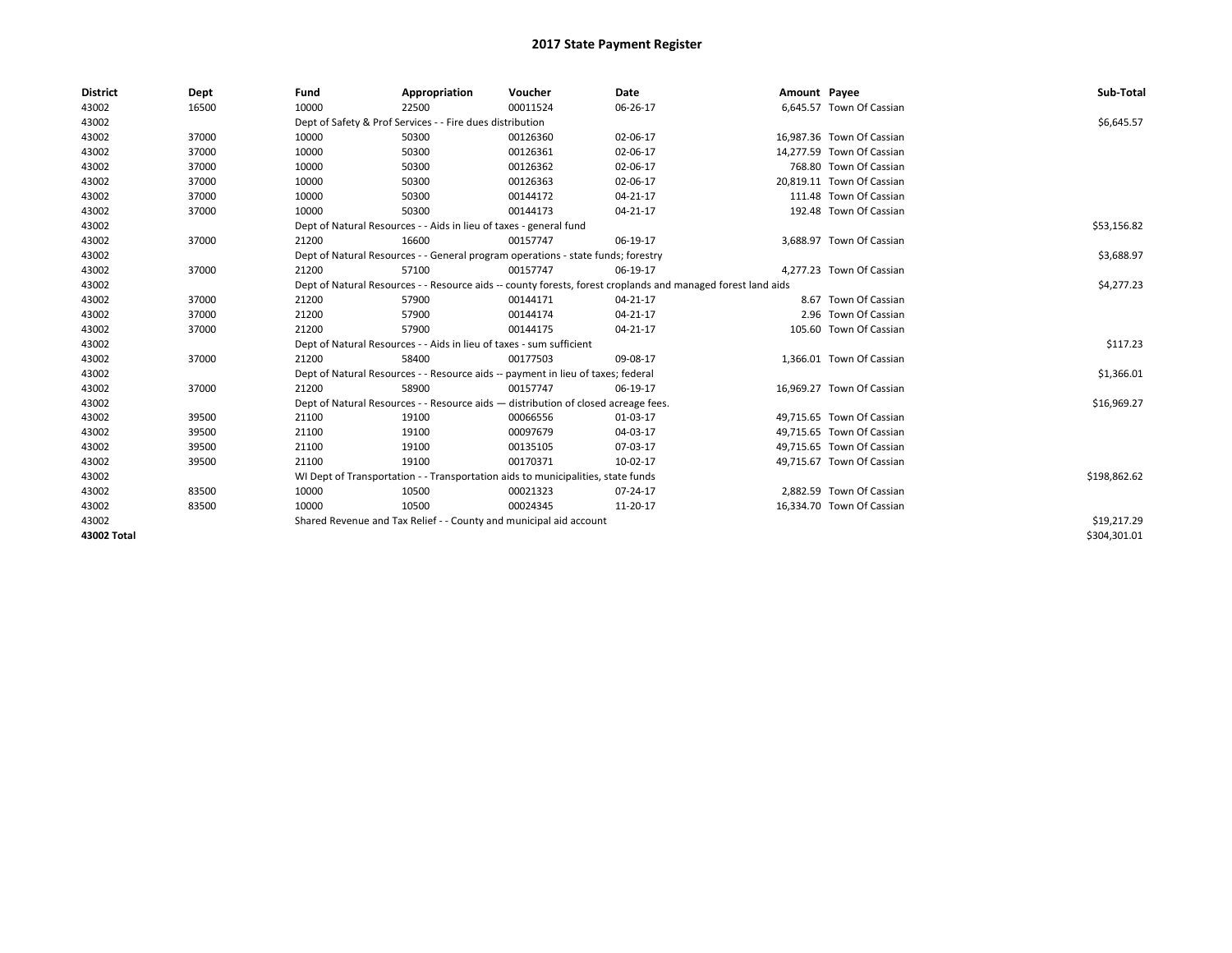| <b>District</b> | Dept  | Fund  | Appropriation                                                                                                | Voucher  | Date     | Amount Payee |                            | Sub-Total    |
|-----------------|-------|-------|--------------------------------------------------------------------------------------------------------------|----------|----------|--------------|----------------------------|--------------|
| 43004           | 16500 | 10000 | 22500                                                                                                        | 00011525 | 06-26-17 |              | 7,882.66 Town Of Crescent  |              |
| 43004           |       |       | Dept of Safety & Prof Services - - Fire dues distribution                                                    |          |          |              |                            | \$7,882.66   |
| 43004           | 37000 | 10000 | 50300                                                                                                        | 00125774 | 02-06-17 |              | 2,772.49 Town Of Crescent  |              |
| 43004           |       |       | Dept of Natural Resources - - Aids in lieu of taxes - general fund                                           |          |          |              |                            | \$2,772.49   |
| 43004           | 37000 | 21200 | 16600                                                                                                        | 00157748 | 06-19-17 |              | 1,222.03 Town Of Crescent  |              |
| 43004           |       |       | Dept of Natural Resources - - General program operations - state funds; forestry                             |          |          |              |                            | \$1,222.03   |
| 43004           | 37000 | 21200 | 57100                                                                                                        | 00157748 | 06-19-17 |              | 798.22 Town Of Crescent    |              |
| 43004           |       |       | Dept of Natural Resources - - Resource aids -- county forests, forest croplands and managed forest land aids |          | \$798.22 |              |                            |              |
| 43004           | 37000 | 21200 | 57900                                                                                                        | 00142559 | 04-21-17 |              | 1.96 Town Of Crescent      |              |
| 43004           |       |       | Dept of Natural Resources - - Aids in lieu of taxes - sum sufficient                                         |          |          |              |                            | \$1.96       |
| 43004           | 37000 | 21200 | 58400                                                                                                        | 00177504 | 09-08-17 |              | 506.62 Town Of Crescent    |              |
| 43004           |       |       | Dept of Natural Resources - - Resource aids -- payment in lieu of taxes; federal                             |          |          |              |                            | \$506.62     |
| 43004           | 37000 | 21200 | 58900                                                                                                        | 00157748 | 06-19-17 |              | 5,621.32 Town Of Crescent  |              |
| 43004           |       |       | Dept of Natural Resources - - Resource aids - distribution of closed acreage fees.                           |          |          |              |                            | \$5,621.32   |
| 43004           | 39500 | 21100 | 19100                                                                                                        | 00066557 | 01-03-17 |              | 27,222.22 Town Of Crescent |              |
| 43004           | 39500 | 21100 | 19100                                                                                                        | 00097680 | 04-03-17 |              | 27.222.22 Town Of Crescent |              |
| 43004           | 39500 | 21100 | 19100                                                                                                        | 00135106 | 07-03-17 |              | 27,222.22 Town Of Crescent |              |
| 43004           | 39500 | 21100 | 19100                                                                                                        | 00170372 | 10-02-17 |              | 27,222.24 Town Of Crescent |              |
| 43004           |       |       | WI Dept of Transportation - - Transportation aids to municipalities, state funds                             |          |          |              |                            | \$108,888.90 |
| 43004           | 83500 | 10000 | 10500                                                                                                        | 00021324 | 07-24-17 |              | 4,276.26 Town Of Crescent  |              |
| 43004           | 83500 | 10000 | 10500                                                                                                        | 00024346 | 11-20-17 |              | 24,232.16 Town Of Crescent |              |
| 43004           |       |       | Shared Revenue and Tax Relief - - County and municipal aid account                                           |          |          |              |                            | \$28,508.42  |
| 43004           | 83500 | 10000 | 10900                                                                                                        | 00018416 | 07-24-17 |              | 153.00 Town Of Crescent    |              |
| 43004           |       |       | Shared Revenue and Tax Relief - - State aid; tax exempt property                                             |          |          |              |                            | \$153.00     |
| 43004           | 83500 | 10000 | 11000                                                                                                        | 00021324 | 07-24-17 |              | 7.66 Town Of Crescent      |              |
| 43004           | 83500 | 10000 | 11000                                                                                                        | 00024346 | 11-20-17 |              | 43.66 Town Of Crescent     |              |
| 43004           |       |       | Shared Revenue and Tax Relief - - Public utility distribution account                                        |          |          |              |                            | \$51.32      |
| 43004 Total     |       |       |                                                                                                              |          |          |              |                            | \$156,406.94 |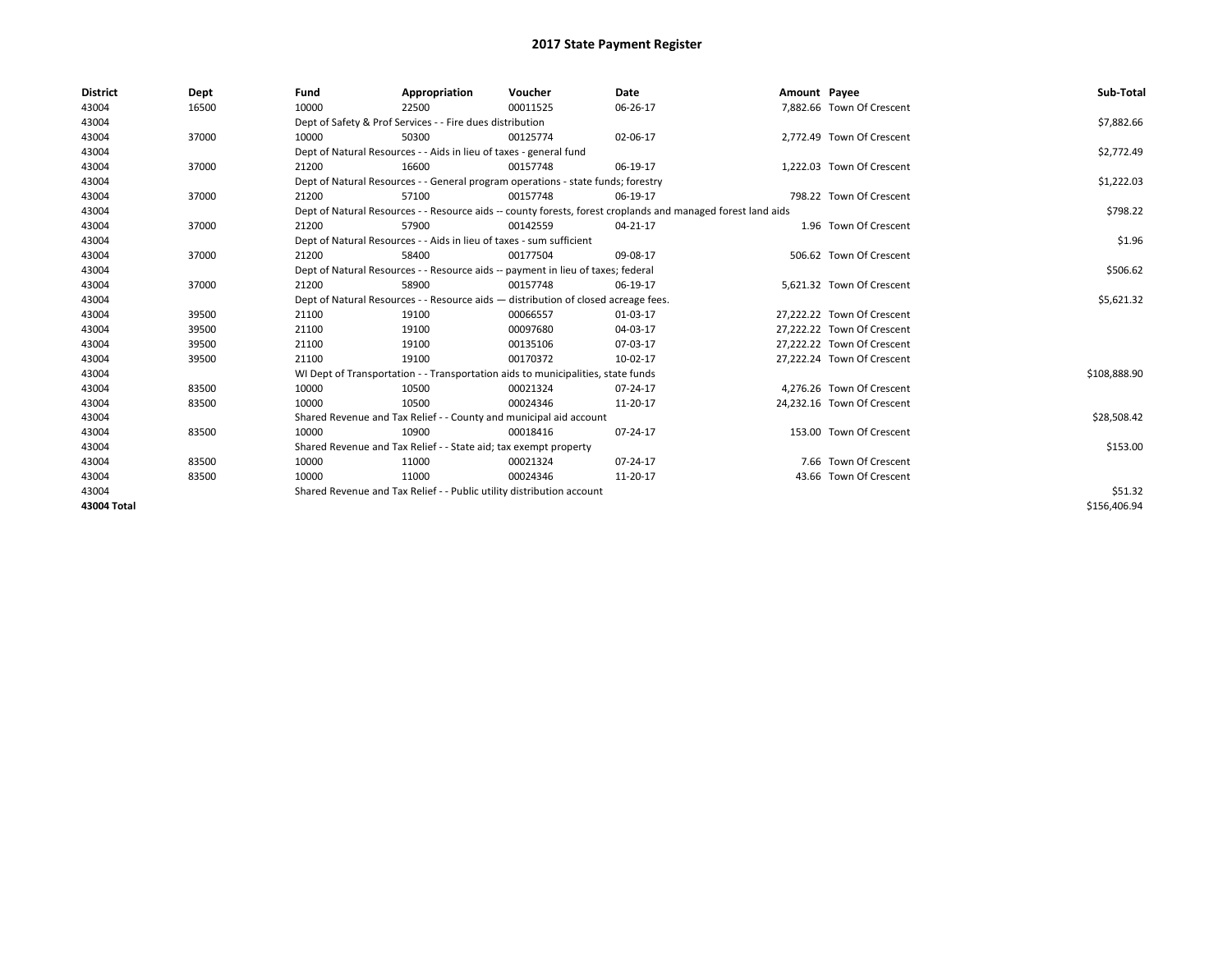| <b>District</b> | Dept  | Fund  | Appropriation                                                                      | Voucher  | Date                                                                                                         | Amount Payee |                             | Sub-Total   |  |  |  |
|-----------------|-------|-------|------------------------------------------------------------------------------------|----------|--------------------------------------------------------------------------------------------------------------|--------------|-----------------------------|-------------|--|--|--|
| 43006           | 16500 | 10000 | 22500                                                                              | 00011526 | 06-26-17                                                                                                     |              | 2,208.70 Town Of Enterprise |             |  |  |  |
| 43006           |       |       | Dept of Safety & Prof Services - - Fire dues distribution                          |          |                                                                                                              |              |                             | \$2,208.70  |  |  |  |
| 43006           | 37000 | 10000 | 50300                                                                              | 00125911 | 02-06-17                                                                                                     |              | 4,081.65 Town Of Enterprise |             |  |  |  |
| 43006           | 37000 | 10000 | 50300                                                                              | 00142913 | 04-21-17                                                                                                     |              | 11.38 Town Of Enterprise    |             |  |  |  |
| 43006           |       |       | Dept of Natural Resources - - Aids in lieu of taxes - general fund                 |          |                                                                                                              |              |                             | \$4,093.03  |  |  |  |
| 43006           | 37000 | 21200 | 16600                                                                              | 00157749 | 06-19-17                                                                                                     |              | 1,202.26 Town Of Enterprise |             |  |  |  |
| 43006           |       |       | Dept of Natural Resources - - General program operations - state funds; forestry   |          |                                                                                                              |              |                             | \$1,202.26  |  |  |  |
| 43006           | 37000 | 21200 | 57100                                                                              | 00157749 | 06-19-17                                                                                                     |              | 7,002.81 Town Of Enterprise |             |  |  |  |
| 43006           |       |       |                                                                                    |          | Dept of Natural Resources - - Resource aids -- county forests, forest croplands and managed forest land aids |              |                             | \$7,002.81  |  |  |  |
| 43006           | 37000 | 21200 | 58900                                                                              | 00157749 | 06-19-17                                                                                                     |              | 5,530.41 Town Of Enterprise |             |  |  |  |
| 43006           |       |       | Dept of Natural Resources - - Resource aids - distribution of closed acreage fees. |          |                                                                                                              |              |                             |             |  |  |  |
| 43006           | 39500 | 21100 | 19100                                                                              | 00066558 | 01-03-17                                                                                                     |              | 7,861.14 Town Of Enterprise |             |  |  |  |
| 43006           | 39500 | 21100 | 19100                                                                              | 00097681 | 04-03-17                                                                                                     |              | 7,861.14 Town Of Enterprise |             |  |  |  |
| 43006           | 39500 | 21100 | 19100                                                                              | 00135107 | 07-03-17                                                                                                     |              | 7,861.14 Town Of Enterprise |             |  |  |  |
| 43006           | 39500 | 21100 | 19100                                                                              | 00170373 | 10-02-17                                                                                                     |              | 7,861.14 Town Of Enterprise |             |  |  |  |
| 43006           |       |       | WI Dept of Transportation - - Transportation aids to municipalities, state funds   |          |                                                                                                              |              |                             | \$31,444.56 |  |  |  |
| 43006           | 83500 | 10000 | 10500                                                                              | 00021325 | 07-24-17                                                                                                     |              | 1,018.56 Town Of Enterprise |             |  |  |  |
| 43006           | 83500 | 10000 | 10500                                                                              | 00024347 | 11-20-17                                                                                                     |              | 5,771.86 Town Of Enterprise |             |  |  |  |
| 43006           |       |       | Shared Revenue and Tax Relief - - County and municipal aid account                 |          |                                                                                                              |              |                             | \$6,790.42  |  |  |  |
| 43006           | 83500 | 10000 | 10900                                                                              | 00018417 | 07-24-17                                                                                                     |              | 1.00 Town Of Enterprise     |             |  |  |  |
| 43006           |       |       | Shared Revenue and Tax Relief - - State aid; tax exempt property                   |          |                                                                                                              |              |                             | \$1.00      |  |  |  |
| 43006 Total     |       |       |                                                                                    |          |                                                                                                              |              |                             | \$58,273.19 |  |  |  |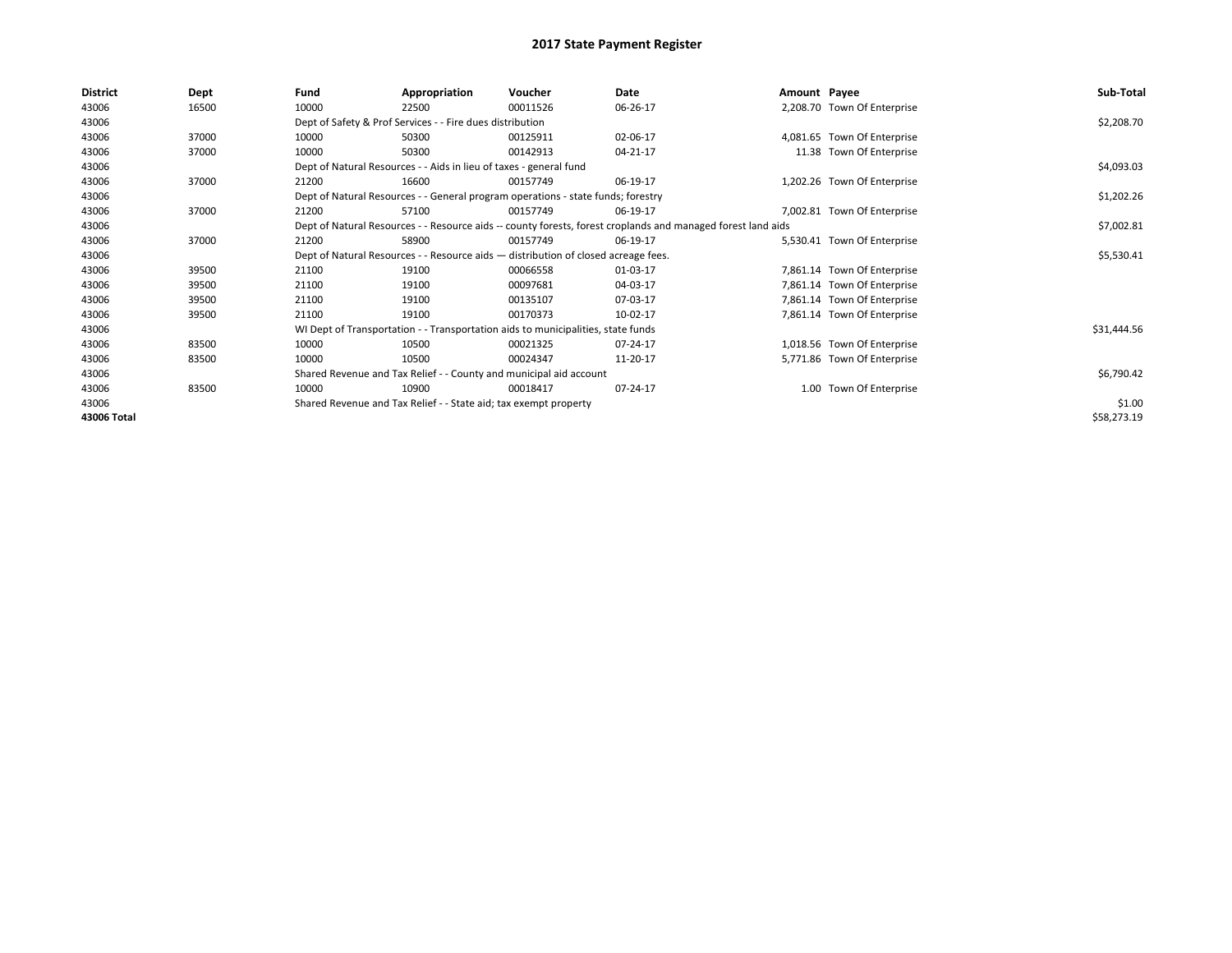| <b>District</b> | Dept  | Fund  | Appropriation                                                                      | Voucher  | Date                                                                                                         | Amount Payee |                              | Sub-Total    |  |  |
|-----------------|-------|-------|------------------------------------------------------------------------------------|----------|--------------------------------------------------------------------------------------------------------------|--------------|------------------------------|--------------|--|--|
| 43008           | 16500 | 10000 | 22500                                                                              | 00011527 | 06-26-17                                                                                                     |              | 10.814.57 Town Of Hazelhurst |              |  |  |
| 43008           |       |       | Dept of Safety & Prof Services - - Fire dues distribution                          |          |                                                                                                              |              |                              | \$10,814.57  |  |  |
| 43008           | 37000 | 10000 | 50300                                                                              | 00125816 | 02-06-17                                                                                                     |              | 1.766.65 Town Of Hazelhurst  |              |  |  |
| 43008           | 37000 | 10000 | 50300                                                                              | 00142656 | 04-21-17                                                                                                     |              | 322.27 Town Of Hazelhurst    |              |  |  |
| 43008           |       |       | Dept of Natural Resources - - Aids in lieu of taxes - general fund                 |          |                                                                                                              |              |                              | \$2,088.92   |  |  |
| 43008           | 37000 | 21200 | 16600                                                                              | 00157750 | 06-19-17                                                                                                     |              | 1.282.63 Town Of Hazelhurst  |              |  |  |
| 43008           |       |       | Dept of Natural Resources - - General program operations - state funds; forestry   |          |                                                                                                              |              |                              |              |  |  |
| 43008           | 37000 | 21200 | 57100                                                                              | 00157750 | 06-19-17                                                                                                     |              | 1,258.80 Town Of Hazelhurst  |              |  |  |
| 43008           |       |       |                                                                                    |          | Dept of Natural Resources - - Resource aids -- county forests, forest croplands and managed forest land aids |              |                              | \$1,258.80   |  |  |
| 43008           | 37000 | 21200 | 57900                                                                              | 00142655 | 04-21-17                                                                                                     |              | 0.55 Town Of Hazelhurst      |              |  |  |
| 43008           | 37000 | 21200 | 57900                                                                              | 00142657 | 04-21-17                                                                                                     |              | 66.66 Town Of Hazelhurst     |              |  |  |
| 43008           |       |       | Dept of Natural Resources - - Aids in lieu of taxes - sum sufficient               |          |                                                                                                              |              |                              | \$67.21      |  |  |
| 43008           | 37000 | 21200 | 58300                                                                              | 00136621 | 03-29-17                                                                                                     |              | 2,782.82 Town Of Hazelhurst  |              |  |  |
| 43008           |       |       | Dept of Natural Resources - - Recreation and resource aids, federal funds          |          |                                                                                                              |              |                              | \$2,782.82   |  |  |
| 43008           | 37000 | 21200 | 58900                                                                              | 00157750 | 06-19-17                                                                                                     |              | 5.900.09 Town Of Hazelhurst  |              |  |  |
| 43008           |       |       | Dept of Natural Resources - - Resource aids - distribution of closed acreage fees. |          |                                                                                                              |              |                              | \$5,900.09   |  |  |
| 43008           | 39500 | 21100 | 19100                                                                              | 00066559 | 01-03-17                                                                                                     |              | 27,706.66 Town Of Hazelhurst |              |  |  |
| 43008           | 39500 | 21100 | 19100                                                                              | 00097682 | 04-03-17                                                                                                     |              | 27.706.66 Town Of Hazelhurst |              |  |  |
| 43008           | 39500 | 21100 | 19100                                                                              | 00135108 | 07-03-17                                                                                                     |              | 27,706.66 Town Of Hazelhurst |              |  |  |
| 43008           | 39500 | 21100 | 19100                                                                              | 00170374 | 10-02-17                                                                                                     |              | 27,706.68 Town Of Hazelhurst |              |  |  |
| 43008           |       |       | WI Dept of Transportation - - Transportation aids to municipalities, state funds   |          |                                                                                                              |              |                              | \$110,826.66 |  |  |
| 43008           | 83500 | 10000 | 10500                                                                              | 00021326 | 07-24-17                                                                                                     |              | 2,039.08 Town Of Hazelhurst  |              |  |  |
| 43008           | 83500 | 10000 | 10500                                                                              | 00024348 | 11-20-17                                                                                                     |              | 11,554.77 Town Of Hazelhurst |              |  |  |
| 43008           |       |       | Shared Revenue and Tax Relief - - County and municipal aid account                 |          |                                                                                                              |              |                              | \$13,593.85  |  |  |
| 43008           | 83500 | 10000 | 10900                                                                              | 00018418 | 07-24-17                                                                                                     |              | 9.00 Town Of Hazelhurst      |              |  |  |
| 43008           |       |       | Shared Revenue and Tax Relief - - State aid; tax exempt property                   |          |                                                                                                              |              |                              | \$9.00       |  |  |
| 43008 Total     |       |       |                                                                                    |          |                                                                                                              |              |                              | \$148,624.55 |  |  |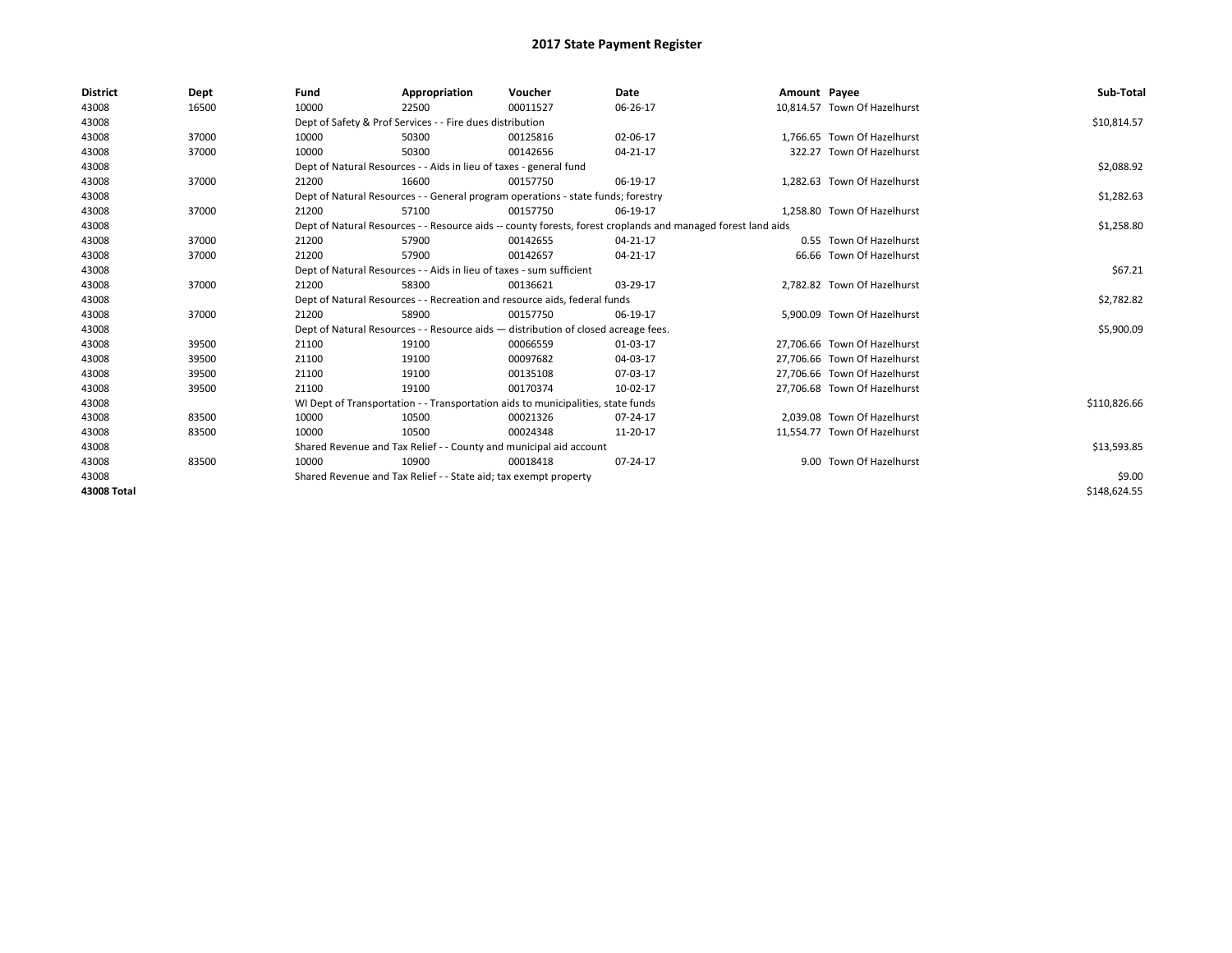| <b>District</b> | Dept  | Fund  | Appropriation                                                                                                | Voucher  | Date     | Amount Payee |                                 | Sub-Total    |  |  |
|-----------------|-------|-------|--------------------------------------------------------------------------------------------------------------|----------|----------|--------------|---------------------------------|--------------|--|--|
| 43010           | 16500 | 10000 | 22500                                                                                                        | 00011528 | 06-26-17 |              | 7.073.06 Town Of Lake Tomahawk  |              |  |  |
| 43010           |       |       | Dept of Safety & Prof Services - - Fire dues distribution                                                    |          |          |              |                                 | \$7,073.06   |  |  |
| 43010           | 37000 | 10000 | 50300                                                                                                        | 00135706 | 03-21-17 |              | 40.474.72 Town Of Lake Tomahawk |              |  |  |
| 43010           |       |       | Dept of Natural Resources - - Aids in lieu of taxes - general fund                                           |          |          |              |                                 | \$40,474.72  |  |  |
| 43010           | 37000 | 21200 | 16600                                                                                                        | 00157751 | 06-19-17 |              | 274.44 Town Of Lake Tomahawk    |              |  |  |
| 43010           |       |       | Dept of Natural Resources - - General program operations - state funds; forestry                             |          |          |              |                                 | \$274.44     |  |  |
| 43010           | 37000 | 21200 | 57100                                                                                                        | 00157751 | 06-19-17 |              | 685.90 Town Of Lake Tomahawk    |              |  |  |
| 43010           |       |       | Dept of Natural Resources - - Resource aids -- county forests, forest croplands and managed forest land aids |          |          |              |                                 | \$685.90     |  |  |
| 43010           | 37000 | 21200 | 57900                                                                                                        | 00142511 | 04-21-17 |              | 11,255.64 Town Of Lake Tomahawk |              |  |  |
| 43010           |       |       | Dept of Natural Resources - - Aids in lieu of taxes - sum sufficient                                         |          |          |              |                                 | \$11,255.64  |  |  |
| 43010           | 37000 | 21200 | 58300                                                                                                        | 00173500 | 08-09-17 |              | 21,500.00 Town Of Lake Tomahawk |              |  |  |
| 43010           |       |       | Dept of Natural Resources - - Recreation and resource aids, federal funds                                    |          |          |              |                                 | \$21,500.00  |  |  |
| 43010           | 37000 | 21200 | 58900                                                                                                        | 00157751 | 06-19-17 |              | 1,262.44 Town Of Lake Tomahawk  |              |  |  |
| 43010           |       |       | Dept of Natural Resources - - Resource aids - distribution of closed acreage fees.                           |          |          |              |                                 | \$1,262.44   |  |  |
| 43010           | 39500 | 21100 | 19100                                                                                                        | 00066560 | 01-03-17 |              | 33,343.78 Town Of Lake Tomahawk |              |  |  |
| 43010           | 39500 | 21100 | 19100                                                                                                        | 00097683 | 04-03-17 |              | 33.343.78 Town Of Lake Tomahawk |              |  |  |
| 43010           | 39500 | 21100 | 19100                                                                                                        | 00135109 | 07-03-17 |              | 33.343.78 Town Of Lake Tomahawk |              |  |  |
| 43010           | 39500 | 21100 | 19100                                                                                                        | 00170375 | 10-02-17 |              | 33,343.80 Town Of Lake Tomahawk |              |  |  |
| 43010           |       |       | WI Dept of Transportation - - Transportation aids to municipalities, state funds                             |          |          |              |                                 | \$133,375.14 |  |  |
| 43010           | 83500 | 10000 | 10500                                                                                                        | 00021327 | 07-24-17 |              | 1.850.05 Town Of Lake Tomahawk  |              |  |  |
| 43010           | 83500 | 10000 | 10500                                                                                                        | 00024349 | 11-20-17 |              | 10,483.59 Town Of Lake Tomahawk |              |  |  |
| 43010           |       |       | Shared Revenue and Tax Relief - - County and municipal aid account                                           |          |          |              |                                 | \$12,333.64  |  |  |
| 43010           | 83500 | 10000 | 50100                                                                                                        | 00015344 | 01-31-17 |              | 600.94 Town Of Lake Tomahawk    |              |  |  |
| 43010           |       |       | Shared Revenue and Tax Relief - - Payments for municipal services                                            |          |          |              |                                 |              |  |  |
| 43010 Total     |       |       |                                                                                                              |          |          |              |                                 | \$228,835.92 |  |  |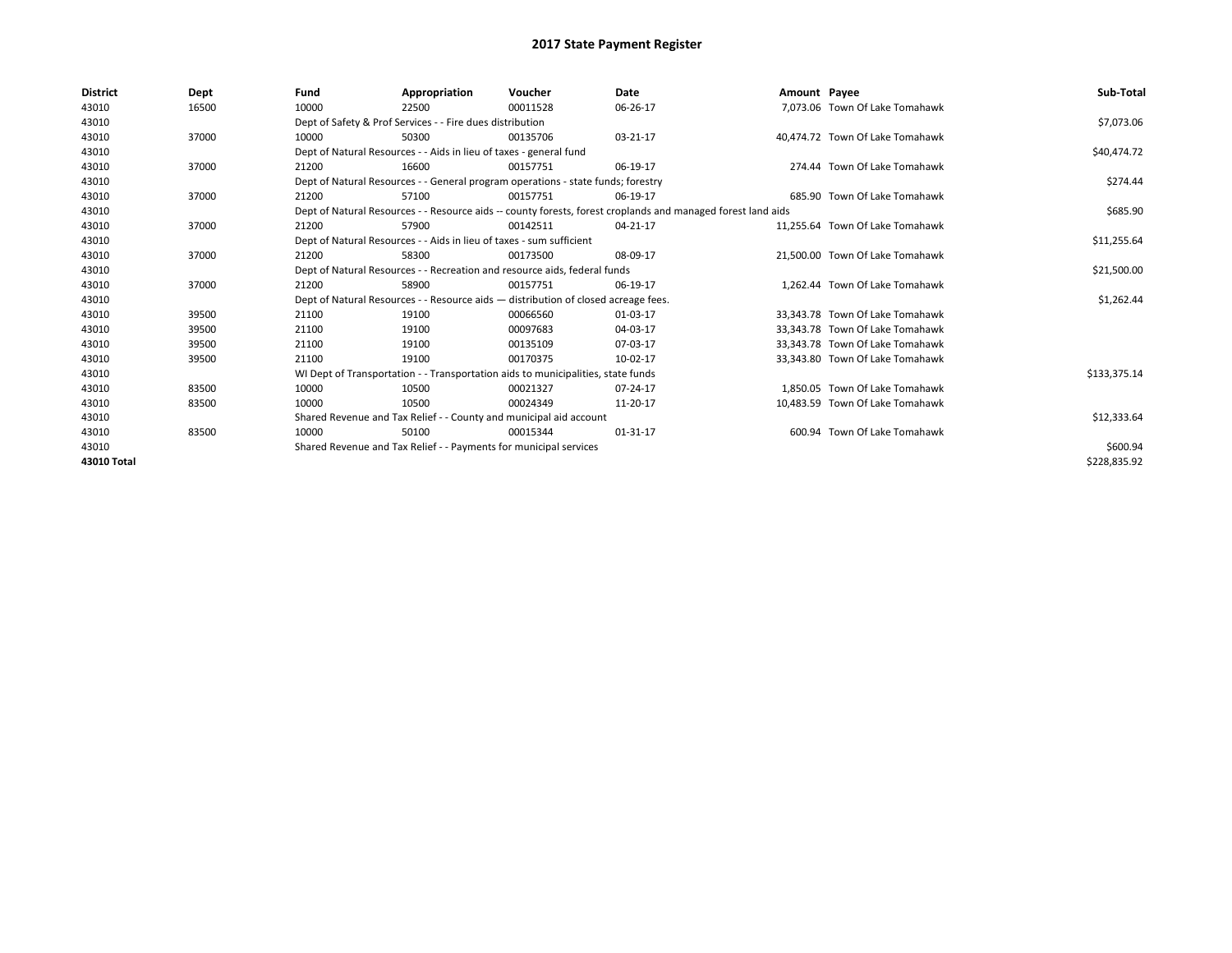| <b>District</b> | Dept  | Fund                                                             | Appropriation                                                                      | Voucher  | Date                                                                                                         | Amount Payee |                                | Sub-Total    |
|-----------------|-------|------------------------------------------------------------------|------------------------------------------------------------------------------------|----------|--------------------------------------------------------------------------------------------------------------|--------------|--------------------------------|--------------|
| 43012           | 16500 | 10000                                                            | 22500                                                                              | 00012429 | 06-30-17                                                                                                     |              | 2.082.98 Town Of Little Rice   |              |
| 43012           |       |                                                                  | Dept of Safety & Prof Services - - Fire dues distribution                          |          |                                                                                                              |              |                                | \$2,082.98   |
| 43012           | 37000 | 10000                                                            | 50300                                                                              | 00125945 | 02-06-17                                                                                                     |              | 19,687.71 Town Of Little Rice  |              |
| 43012           | 37000 | 10000                                                            | 50300                                                                              | 00125946 | 02-06-17                                                                                                     |              | 120,276.04 Town Of Little Rice |              |
| 43012           | 37000 | 10000                                                            | 50300                                                                              | 00125947 | 02-06-17                                                                                                     |              | 1,291.38 Town Of Little Rice   |              |
| 43012           | 37000 | 10000                                                            | 50300                                                                              | 00125948 | 02-06-17                                                                                                     |              | 402,545.01 Town Of Little Rice |              |
| 43012           |       |                                                                  | Dept of Natural Resources - - Aids in lieu of taxes - general fund                 |          |                                                                                                              |              |                                | \$543,800.14 |
| 43012           | 37000 | 21200                                                            | 16600                                                                              | 00157752 | 06-19-17                                                                                                     |              | 1.066.53 Town Of Little Rice   |              |
| 43012           |       |                                                                  | Dept of Natural Resources - - General program operations - state funds; forestry   |          |                                                                                                              |              |                                | \$1,066.53   |
| 43012           | 37000 | 21200                                                            | 57100                                                                              | 00157752 | 06-19-17                                                                                                     |              | 5,612.85 Town Of Little Rice   |              |
| 43012           |       |                                                                  |                                                                                    |          | Dept of Natural Resources - - Resource aids -- county forests, forest croplands and managed forest land aids |              |                                | \$5,612.85   |
| 43012           | 37000 | 21200                                                            | 57900                                                                              | 00143008 | 04-21-17                                                                                                     |              | 0.44 Town Of Little Rice       |              |
| 43012           | 37000 | 21200                                                            | 57900                                                                              | 00143009 | 04-21-17                                                                                                     |              | 29.07 Town Of Little Rice      |              |
| 43012           |       |                                                                  | Dept of Natural Resources - - Aids in lieu of taxes - sum sufficient               |          |                                                                                                              |              |                                | \$29.51      |
| 43012           | 37000 | 21200                                                            | 58900                                                                              | 00157752 | 06-19-17                                                                                                     |              | 4,906.02 Town Of Little Rice   |              |
| 43012           |       |                                                                  | Dept of Natural Resources - - Resource aids - distribution of closed acreage fees. |          |                                                                                                              |              |                                | \$4,906.02   |
| 43012           | 37000 | 27400                                                            | 67000                                                                              | 00154234 | 06-01-17                                                                                                     |              | 788.42 Town Of Little Rice     |              |
| 43012           |       |                                                                  | Dept of Natural Resources - - Financial assistance for responsible units           |          |                                                                                                              |              |                                | \$788.42     |
| 43012           | 39500 | 21100                                                            | 19100                                                                              | 00066561 | 01-03-17                                                                                                     |              | 25,372.54 Town Of Little Rice  |              |
| 43012           | 39500 | 21100                                                            | 19100                                                                              | 00097684 | 04-03-17                                                                                                     |              | 25,372.54 Town Of Little Rice  |              |
| 43012           | 39500 | 21100                                                            | 19100                                                                              | 00135110 | 07-03-17                                                                                                     |              | 25,372.54 Town Of Little Rice  |              |
| 43012           | 39500 | 21100                                                            | 19100                                                                              | 00170376 | 10-02-17                                                                                                     |              | 25,372.56 Town Of Little Rice  |              |
| 43012           |       |                                                                  | WI Dept of Transportation - - Transportation aids to municipalities, state funds   |          |                                                                                                              |              |                                | \$101,490.18 |
| 43012           | 83500 | 10000                                                            | 10500                                                                              | 00021328 | 07-24-17                                                                                                     |              | 996.86 Town Of Little Rice     |              |
| 43012           | 83500 | 10000                                                            | 10500                                                                              | 00024350 | 11-20-17                                                                                                     |              | 5,648.89 Town Of Little Rice   |              |
| 43012           |       |                                                                  | Shared Revenue and Tax Relief - - County and municipal aid account                 |          |                                                                                                              |              |                                | \$6,645.75   |
| 43012           | 83500 | 10000                                                            | 10900                                                                              | 00018419 | 07-24-17                                                                                                     |              | 2.00 Town Of Little Rice       |              |
| 43012           |       | Shared Revenue and Tax Relief - - State aid; tax exempt property |                                                                                    | \$2.00   |                                                                                                              |              |                                |              |
| 43012 Total     |       |                                                                  |                                                                                    |          |                                                                                                              |              |                                | \$666,424.38 |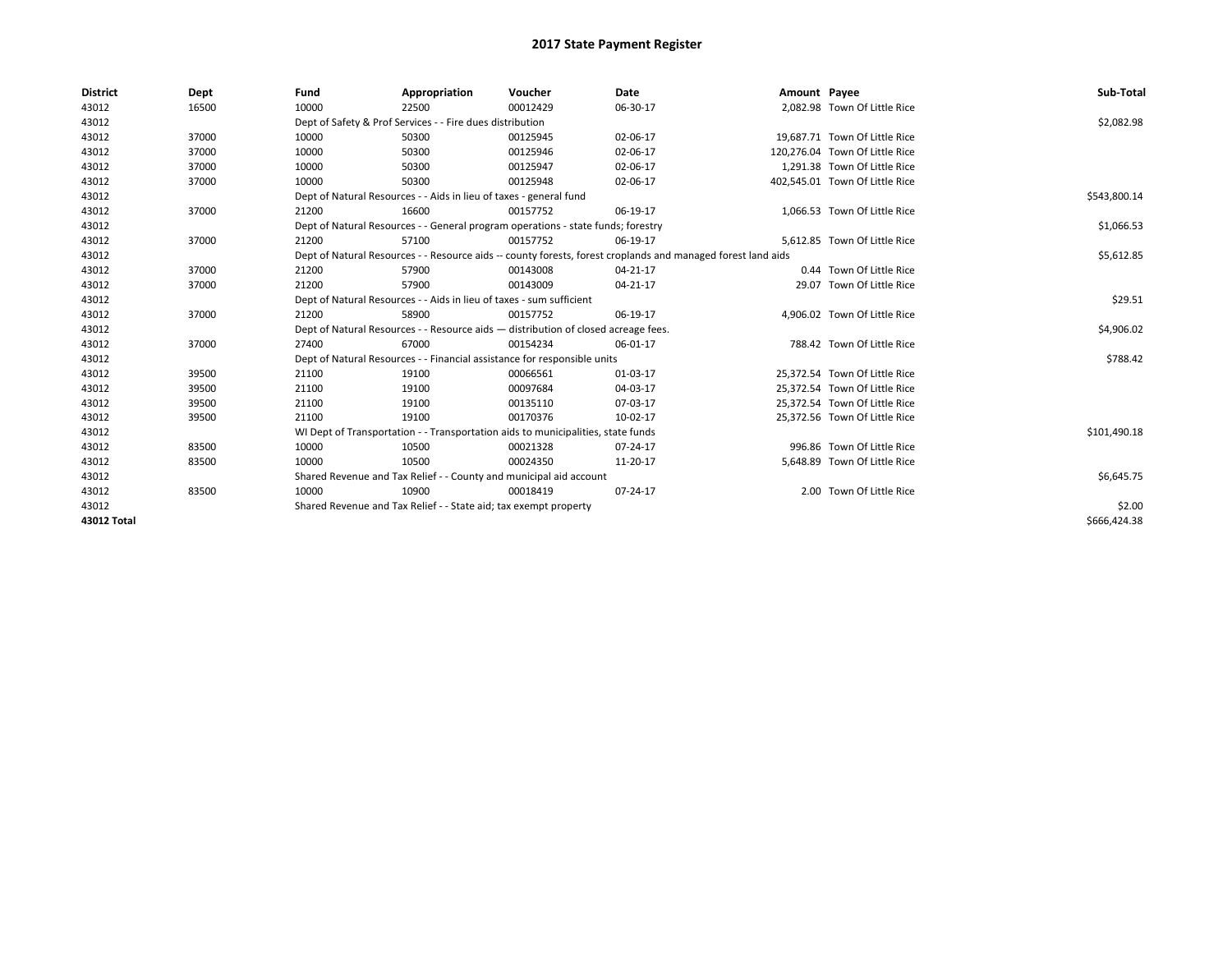| <b>District</b> | Dept  | Fund  | Appropriation                                                      | Voucher                                                                            | Date                                                                                                         | Amount Payee |                         | Sub-Total    |
|-----------------|-------|-------|--------------------------------------------------------------------|------------------------------------------------------------------------------------|--------------------------------------------------------------------------------------------------------------|--------------|-------------------------|--------------|
| 43014           | 16500 | 10000 | 22500                                                              | 00011529                                                                           | 06-26-17                                                                                                     |              | 912.03 Town Of Lynne    |              |
| 43014           |       |       | Dept of Safety & Prof Services - - Fire dues distribution          |                                                                                    |                                                                                                              |              |                         | \$912.03     |
| 43014           | 37000 | 10000 | 50300                                                              | 00126341                                                                           | 02-06-17                                                                                                     |              | 1,151.31 Town Of Lynne  |              |
| 43014           | 37000 | 10000 | 50300                                                              | 00126342                                                                           | 02-06-17                                                                                                     |              | 68,831.16 Town Of Lynne |              |
| 43014           |       |       | Dept of Natural Resources - - Aids in lieu of taxes - general fund |                                                                                    |                                                                                                              |              |                         | \$69,982.47  |
| 43014           | 37000 | 21200 | 16600                                                              | 00157753                                                                           | 06-19-17                                                                                                     |              | 509.29 Town Of Lynne    |              |
| 43014           |       |       |                                                                    | Dept of Natural Resources - - General program operations - state funds; forestry   |                                                                                                              |              |                         | \$509.29     |
| 43014           | 37000 | 21200 | 57100                                                              | 00157753                                                                           | 06-19-17                                                                                                     |              | 10,908.09 Town Of Lynne |              |
| 43014           |       |       |                                                                    |                                                                                    | Dept of Natural Resources - - Resource aids -- county forests, forest croplands and managed forest land aids |              |                         | \$10,908.09  |
| 43014           | 37000 | 21200 | 58900                                                              | 00157753                                                                           | 06-19-17                                                                                                     |              | 2,342.72 Town Of Lynne  |              |
| 43014           |       |       |                                                                    | Dept of Natural Resources - - Resource aids - distribution of closed acreage fees. |                                                                                                              |              |                         | \$2,342.72   |
| 43014           | 39500 | 21100 | 17400                                                              | 00088850                                                                           | 02-24-17                                                                                                     |              | 10,112.43 Town Of Lynne |              |
| 43014           |       |       | WI Dept of Transportation - - Disaster damage aids, state funds    |                                                                                    |                                                                                                              |              |                         | \$10,112.43  |
| 43014           | 39500 | 21100 | 19100                                                              | 00066562                                                                           | 01-03-17                                                                                                     |              | 44,458.38 Town Of Lynne |              |
| 43014           | 39500 | 21100 | 19100                                                              | 00097685                                                                           | 04-03-17                                                                                                     |              | 44,458.38 Town Of Lynne |              |
| 43014           | 39500 | 21100 | 19100                                                              | 00135111                                                                           | 07-03-17                                                                                                     |              | 44,458.38 Town Of Lynne |              |
| 43014           | 39500 | 21100 | 19100                                                              | 00170377                                                                           | 10-02-17                                                                                                     |              | 44,458.38 Town Of Lynne |              |
| 43014           |       |       |                                                                    | WI Dept of Transportation - - Transportation aids to municipalities, state funds   |                                                                                                              |              |                         | \$177,833.52 |
| 43014           | 83500 | 10000 | 10500                                                              | 00021329                                                                           | 07-24-17                                                                                                     |              | 1,356.73 Town Of Lynne  |              |
| 43014           | 83500 | 10000 | 10500                                                              | 00024351                                                                           | 11-20-17                                                                                                     |              | 7,688.13 Town Of Lynne  |              |
| 43014           |       |       |                                                                    | Shared Revenue and Tax Relief - - County and municipal aid account                 |                                                                                                              |              |                         | \$9,044.86   |
| 43014           | 83500 | 10000 | 10900                                                              | 00018420                                                                           | 07-24-17                                                                                                     |              | 17.00 Town Of Lynne     |              |
| 43014           |       |       | Shared Revenue and Tax Relief - - State aid; tax exempt property   |                                                                                    |                                                                                                              |              |                         | \$17.00      |
| 43014 Total     |       |       |                                                                    |                                                                                    |                                                                                                              |              |                         | \$281,662.41 |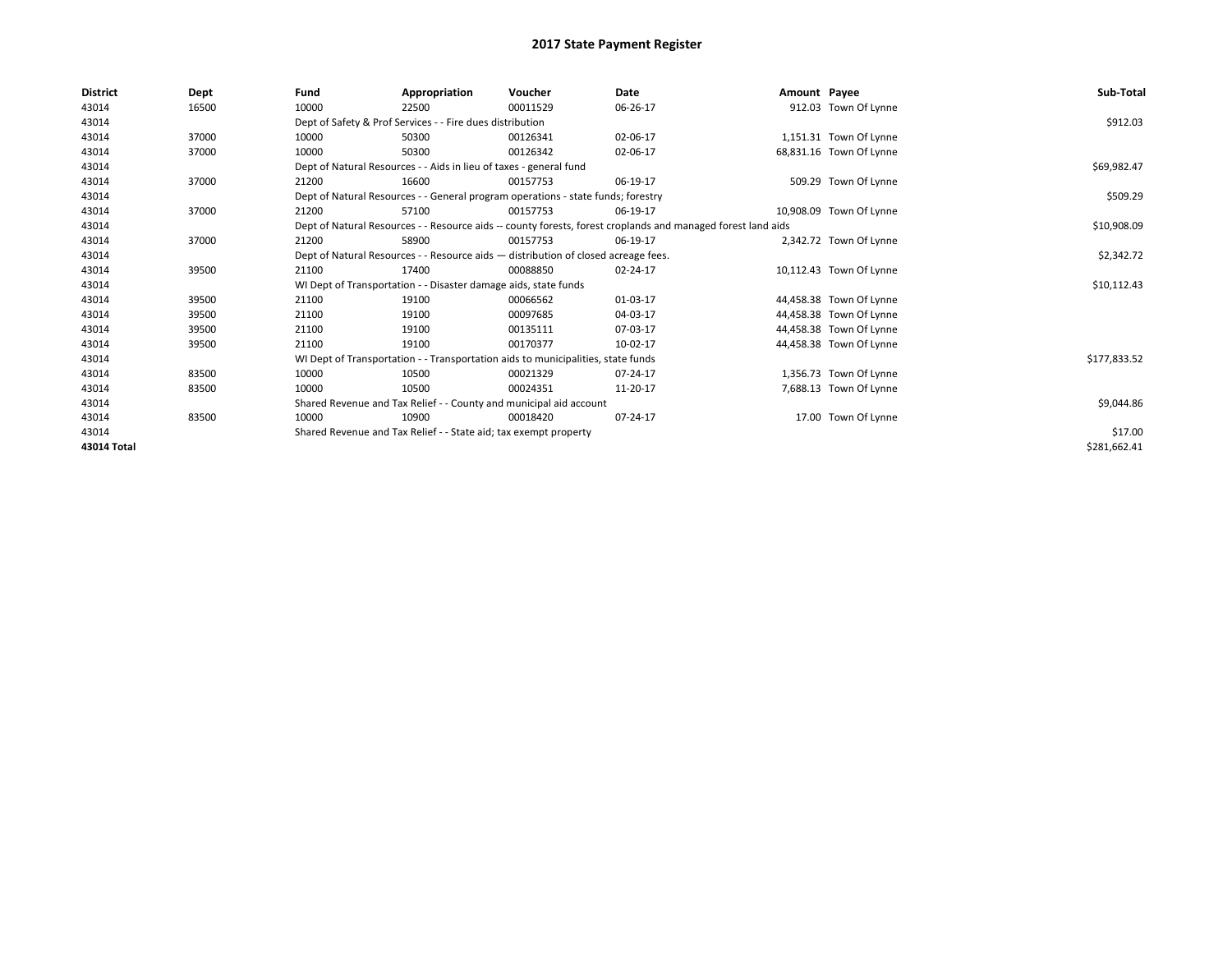| <b>District</b> | Dept  | Fund  | Appropriation                                                         | Voucher                                                                                      | Date                                                                                                         | Amount Payee |                             | Sub-Total    |
|-----------------|-------|-------|-----------------------------------------------------------------------|----------------------------------------------------------------------------------------------|--------------------------------------------------------------------------------------------------------------|--------------|-----------------------------|--------------|
| 43016           | 16500 | 10000 | 22500                                                                 | 00011530                                                                                     | 06-26-17                                                                                                     |              | 46,641.01 Town Of Minocqua  |              |
| 43016           |       |       | Dept of Safety & Prof Services - - Fire dues distribution             |                                                                                              |                                                                                                              |              |                             | \$46,641.01  |
| 43016           | 37000 | 10000 | 50300                                                                 | 00126173                                                                                     | 02-06-17                                                                                                     |              | 190.96 Town Of Minocqua     |              |
| 43016           | 37000 | 10000 | 50300                                                                 | 00126174                                                                                     | 02-06-17                                                                                                     |              | 55,924.00 Town Of Minocqua  |              |
| 43016           | 37000 | 10000 | 50300                                                                 | 00126175                                                                                     | 02-06-17                                                                                                     |              | 18,365.57 Town Of Minocqua  |              |
| 43016           | 37000 | 10000 | 50300                                                                 | 00126176                                                                                     | 02-06-17                                                                                                     |              | 55,711.59 Town Of Minocqua  |              |
| 43016           | 37000 | 10000 | 50300                                                                 | 00143621                                                                                     | 04-21-17                                                                                                     |              | 0.48 Town Of Minocqua       |              |
| 43016           | 37000 | 10000 | 50300                                                                 | 00143623                                                                                     | 04-21-17                                                                                                     |              | 108.14 Town Of Minocqua     |              |
| 43016           | 37000 | 10000 | 50300                                                                 | 00143625                                                                                     | $04 - 21 - 17$                                                                                               |              | 935.69 Town Of Minocqua     |              |
| 43016           |       |       | Dept of Natural Resources - - Aids in lieu of taxes - general fund    |                                                                                              |                                                                                                              |              |                             | \$131,236.43 |
| 43016           | 37000 | 21200 | 16600                                                                 | 00157754                                                                                     | 06-19-17                                                                                                     |              | 2,873.26 Town Of Minocqua   |              |
| 43016           |       |       |                                                                       | Dept of Natural Resources - - General program operations - state funds; forestry             |                                                                                                              |              |                             | \$2,873.26   |
| 43016           | 37000 | 21200 | 38100                                                                 | 00134423                                                                                     | 03-24-17                                                                                                     |              | 1,805.16 Town Of Minocqua   |              |
| 43016           |       |       |                                                                       | Dept of Natural Resources - - General program operations--federal funds                      |                                                                                                              |              |                             | \$1,805.16   |
| 43016           | 37000 | 21200 | 55000                                                                 | 00134423                                                                                     | 03-24-17                                                                                                     |              | 6,254.89 Town Of Minocqua   |              |
| 43016           |       |       |                                                                       | Dept of Natural Resources - - Enforcement aids -- boating enforcement                        |                                                                                                              |              |                             | \$6,254.89   |
| 43016           | 37000 | 21200 | 57100                                                                 | 00157754                                                                                     | 06-19-17                                                                                                     |              | 9,112.63 Town Of Minocqua   |              |
| 43016           |       |       |                                                                       |                                                                                              | Dept of Natural Resources - - Resource aids -- county forests, forest croplands and managed forest land aids |              |                             | \$9,112.63   |
| 43016           | 37000 | 21200 | 57900                                                                 | 00143620                                                                                     | 04-21-17                                                                                                     |              | 11.47 Town Of Minocqua      |              |
| 43016           | 37000 | 21200 | 57900                                                                 | 00143622                                                                                     | 04-21-17                                                                                                     |              | 62.81 Town Of Minocqua      |              |
| 43016           | 37000 | 21200 | 57900                                                                 | 00143624                                                                                     | 04-21-17                                                                                                     |              | 288.42 Town Of Minocqua     |              |
| 43016           |       |       | Dept of Natural Resources - - Aids in lieu of taxes - sum sufficient  |                                                                                              |                                                                                                              |              |                             | \$362.70     |
| 43016           | 37000 | 21200 | 58900                                                                 | 00157754                                                                                     | 06-19-17                                                                                                     |              | 13,217.02 Town Of Minocqua  |              |
| 43016           |       |       |                                                                       | Dept of Natural Resources - - Resource aids - distribution of closed acreage fees.           |                                                                                                              |              |                             | \$13,217.02  |
| 43016           | 39500 | 21100 | 18500                                                                 | 00159579                                                                                     | 09-01-17                                                                                                     |              | 3,962.00 Town Of Minocqua   |              |
| 43016           |       |       |                                                                       | WI Dept of Transportation - - Highway safety, local assistance, federal funds                |                                                                                                              |              |                             | \$3,962.00   |
| 43016           | 39500 | 21100 | 19100                                                                 | 00066563                                                                                     | 01-03-17                                                                                                     |              | 106,510.74 Town Of Minocqua |              |
| 43016           | 39500 | 21100 | 19100                                                                 | 00097686                                                                                     | 04-03-17                                                                                                     |              | 106,510.74 Town Of Minocqua |              |
| 43016           | 39500 | 21100 | 19100                                                                 | 00135112                                                                                     | 07-03-17                                                                                                     |              | 106,510.74 Town Of Minocqua |              |
| 43016           | 39500 | 21100 | 19100                                                                 | 00170378                                                                                     | 10-02-17                                                                                                     |              | 106,510.74 Town Of Minocqua |              |
| 43016           |       |       |                                                                       |                                                                                              |                                                                                                              |              |                             | \$426,042.96 |
|                 | 39500 | 21100 | 27800                                                                 | WI Dept of Transportation - - Transportation aids to municipalities, state funds<br>00091726 | 03-06-17                                                                                                     |              |                             |              |
| 43016           |       |       |                                                                       |                                                                                              |                                                                                                              |              | 26,405.22 Town Of Minocqua  |              |
| 43016           |       |       | 22100                                                                 | WI Dept of Transportation - - Local roads improvement program, state funds                   |                                                                                                              |              |                             | \$26,405.22  |
| 43016           | 45500 | 10000 |                                                                       | 00035932                                                                                     | 10-13-17                                                                                                     |              | 10.00 Town Of Minocqua      |              |
| 43016           |       |       |                                                                       | Department of Justice - - Crime laboratories; deoxyribonucleic acid analysis                 |                                                                                                              |              |                             | \$10.00      |
| 43016           | 45500 | 10000 | 23100                                                                 | 00026411                                                                                     | 04-07-17                                                                                                     |              | 1,760.00 Town Of Minocqua   |              |
| 43016           |       |       |                                                                       | Department of Justice - - Law enforcement training fund, local assistance                    |                                                                                                              |              |                             | \$1,760.00   |
| 43016           | 83500 | 10000 | 10500                                                                 | 00021330                                                                                     | 07-24-17                                                                                                     |              | 7,673.18 Town Of Minocqua   |              |
| 43016           | 83500 | 10000 | 10500                                                                 | 00024352                                                                                     | 11-20-17                                                                                                     |              | 43,481.33 Town Of Minocqua  |              |
| 43016           |       |       |                                                                       | Shared Revenue and Tax Relief - - County and municipal aid account                           |                                                                                                              |              |                             | \$51,154.51  |
| 43016           | 83500 | 10000 | 10900                                                                 | 00018421                                                                                     | 07-24-17                                                                                                     |              | 7,769.00 Town Of Minocqua   |              |
| 43016           |       |       | Shared Revenue and Tax Relief - - State aid; tax exempt property      |                                                                                              |                                                                                                              |              |                             | \$7,769.00   |
| 43016           | 83500 | 10000 | 11000                                                                 | 00021330                                                                                     | 07-24-17                                                                                                     |              | 485.16 Town Of Minocqua     |              |
| 43016           | 83500 | 10000 | 11000                                                                 | 00024352                                                                                     | 11-20-17                                                                                                     |              | 2,635.07 Town Of Minocqua   |              |
| 43016           |       |       | Shared Revenue and Tax Relief - - Public utility distribution account |                                                                                              |                                                                                                              |              |                             | \$3,120.23   |
| 43016           | 83500 | 10000 | 50100                                                                 | 00015345                                                                                     | 01-31-17                                                                                                     |              | 2,840.17 Town Of Minocqua   |              |
| 43016           |       |       | Shared Revenue and Tax Relief - - Payments for municipal services     |                                                                                              |                                                                                                              |              |                             | \$2,840.17   |
| 43016 Total     |       |       |                                                                       |                                                                                              |                                                                                                              |              |                             | \$734,567.19 |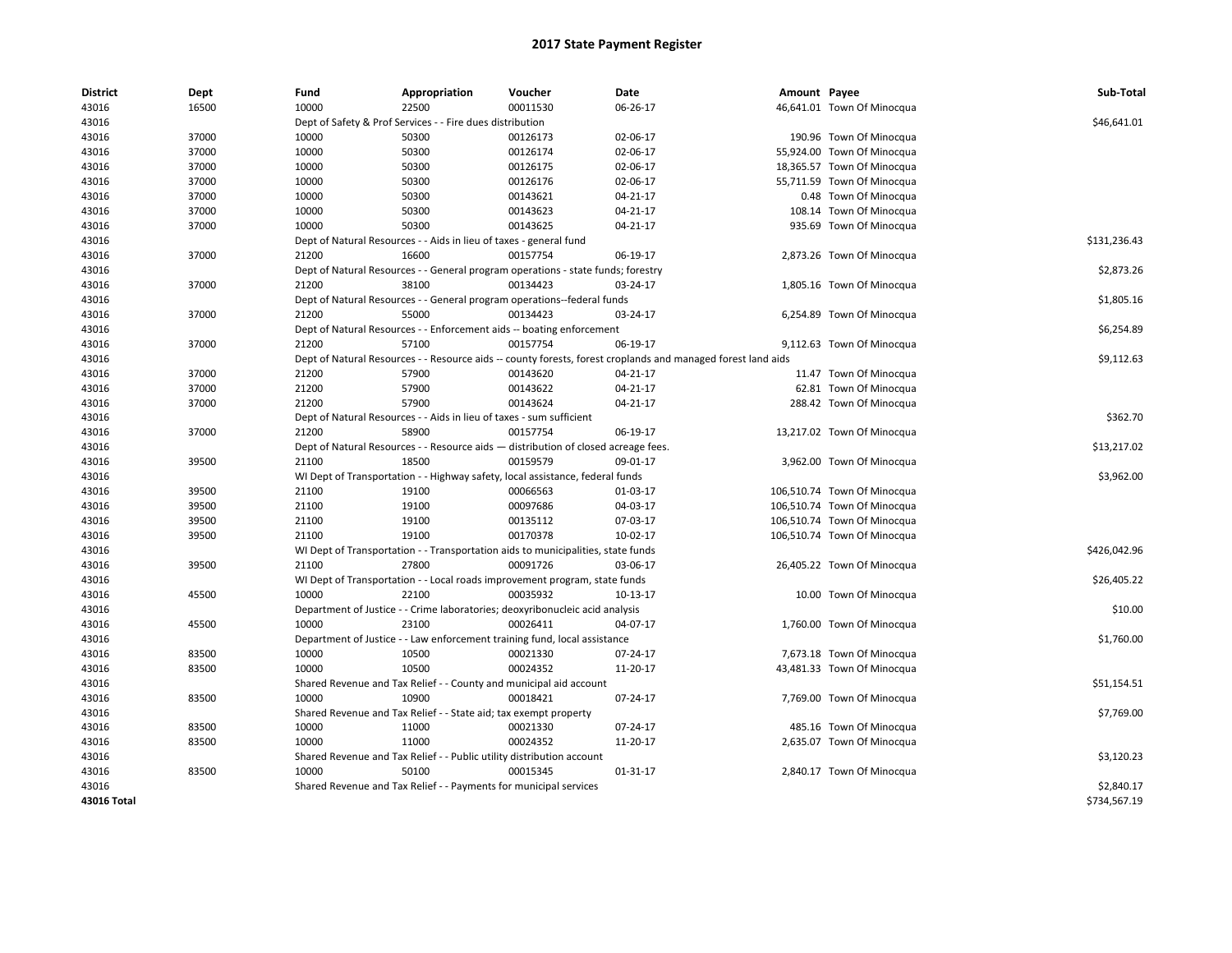| <b>District</b> | Dept  | Fund  | Appropriation                                                                                                | Voucher  | Date     | Amount Payee |                          | Sub-Total   |
|-----------------|-------|-------|--------------------------------------------------------------------------------------------------------------|----------|----------|--------------|--------------------------|-------------|
| 43018           | 16500 | 10000 | 22500                                                                                                        | 00011531 | 06-26-17 |              | 899.77 Town Of Monico    |             |
| 43018           |       |       | Dept of Safety & Prof Services - - Fire dues distribution                                                    |          |          |              |                          | \$899.77    |
| 43018           | 37000 | 21200 | 16600                                                                                                        | 00157755 | 06-19-17 |              | 223.65 Town Of Monico    |             |
| 43018           |       |       | Dept of Natural Resources - - General program operations - state funds; forestry                             |          |          |              |                          | \$223.65    |
| 43018           | 37000 | 21200 | 57100                                                                                                        | 00157755 | 06-19-17 |              | 5,835.02 Town Of Monico  |             |
| 43018           |       |       | Dept of Natural Resources - - Resource aids -- county forests, forest croplands and managed forest land aids |          |          |              |                          | \$5,835.02  |
| 43018           | 37000 | 21200 | 58900                                                                                                        | 00157755 | 06-19-17 |              | 1,028.78 Town Of Monico  |             |
| 43018           |       |       | Dept of Natural Resources - - Resource aids - distribution of closed acreage fees.                           |          |          |              |                          | \$1,028.78  |
| 43018           | 39500 | 21100 | 19100                                                                                                        | 00066564 | 01-03-17 |              | 10,029.36 Town Of Monico |             |
| 43018           | 39500 | 21100 | 19100                                                                                                        | 00097687 | 04-03-17 |              | 10.029.36 Town Of Monico |             |
| 43018           | 39500 | 21100 | 19100                                                                                                        | 00135113 | 07-03-17 |              | 10,029.36 Town Of Monico |             |
| 43018           | 39500 | 21100 | 19100                                                                                                        | 00170379 | 10-02-17 |              | 10,029.37 Town Of Monico |             |
| 43018           |       |       | WI Dept of Transportation - - Transportation aids to municipalities, state funds                             |          |          |              |                          | \$40,117.45 |
| 43018           | 83500 | 10000 | 10500                                                                                                        | 00021331 | 07-24-17 |              | 3,864.32 Town Of Monico  |             |
| 43018           | 83500 | 10000 | 10500                                                                                                        | 00024353 | 11-20-17 |              | 21,897.82 Town Of Monico |             |
| 43018           |       |       | Shared Revenue and Tax Relief - - County and municipal aid account                                           |          |          |              |                          | \$25,762.14 |
| 43018           | 83500 | 10000 | 10900                                                                                                        | 00018422 | 07-24-17 |              | 22.00 Town Of Monico     |             |
| 43018           |       |       | Shared Revenue and Tax Relief - - State aid; tax exempt property                                             |          |          |              |                          | \$22.00     |
| 43018           | 83500 | 10000 | 11000                                                                                                        | 00021331 | 07-24-17 |              | 1,123.43 Town Of Monico  |             |
| 43018           | 83500 | 10000 | 11000                                                                                                        | 00024353 | 11-20-17 |              | 6,405.42 Town Of Monico  |             |
| 43018           |       |       | Shared Revenue and Tax Relief - - Public utility distribution account                                        |          |          |              |                          | \$7,528.85  |
| 43018 Total     |       |       |                                                                                                              |          |          |              |                          | \$81,417.66 |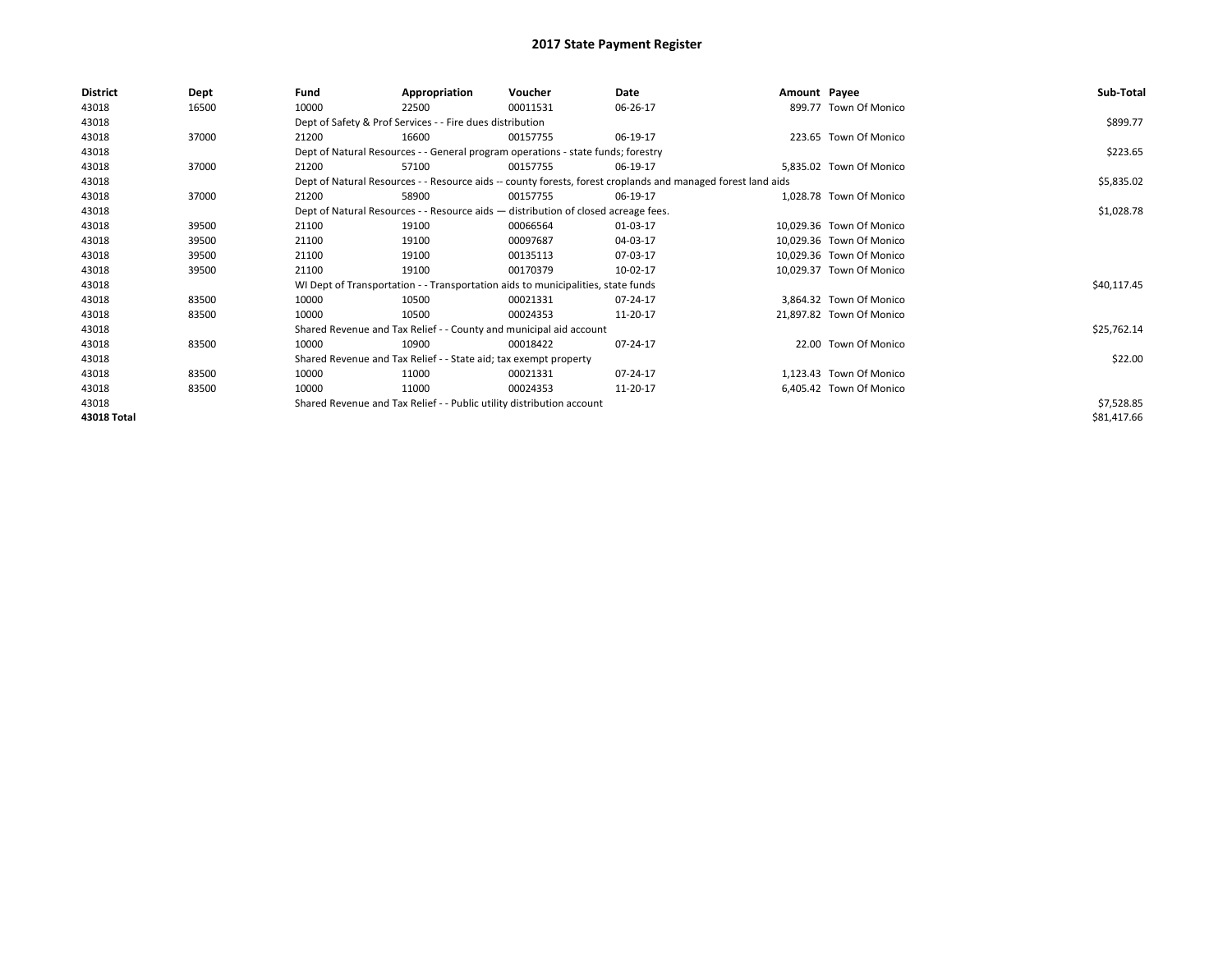| <b>District</b> | Dept  | Fund  | Appropriation                                                                      | Voucher  | Date                                                                                                         | Amount Payee |                           | Sub-Total    |
|-----------------|-------|-------|------------------------------------------------------------------------------------|----------|--------------------------------------------------------------------------------------------------------------|--------------|---------------------------|--------------|
| 43020           | 16500 | 10000 | 22500                                                                              | 00011532 | 06-26-17                                                                                                     |              | 15,577.92 Town Of Newbold |              |
| 43020           |       |       | Dept of Safety & Prof Services - - Fire dues distribution                          |          |                                                                                                              |              |                           | \$15,577.92  |
| 43020           | 37000 | 10000 | 50300                                                                              | 00126177 | 02-06-17                                                                                                     |              | 83,707.47 Town Of Newbold |              |
| 43020           | 37000 | 10000 | 50300                                                                              | 00143633 | $04 - 21 - 17$                                                                                               |              | 42.78 Town Of Newbold     |              |
| 43020           | 37000 | 10000 | 50300                                                                              | 00143634 | $04 - 21 - 17$                                                                                               |              | 20.29 Town Of Newbold     |              |
| 43020           |       |       | Dept of Natural Resources - - Aids in lieu of taxes - general fund                 |          |                                                                                                              |              |                           | \$83,770.54  |
| 43020           | 37000 | 21200 | 16600                                                                              | 00157756 | 06-19-17                                                                                                     |              | 1,242.54 Town Of Newbold  |              |
| 43020           |       |       | Dept of Natural Resources - - General program operations - state funds; forestry   |          |                                                                                                              |              |                           | \$1,242.54   |
| 43020           | 37000 | 21200 | 57100                                                                              | 00157756 | 06-19-17                                                                                                     |              | 775.71 Town Of Newbold    |              |
| 43020           |       |       |                                                                                    |          | Dept of Natural Resources - - Resource aids -- county forests, forest croplands and managed forest land aids |              |                           | \$775.71     |
| 43020           | 37000 | 21200 | 57900                                                                              | 00143635 | 04-21-17                                                                                                     |              | 15,406.31 Town Of Newbold |              |
| 43020           |       |       | Dept of Natural Resources - - Aids in lieu of taxes - sum sufficient               |          |                                                                                                              |              |                           | \$15,406.31  |
| 43020           | 37000 | 21200 | 58300                                                                              | 00147310 | 05-16-17                                                                                                     |              | 2,457.78 Town Of Newbold  |              |
| 43020           |       |       | Dept of Natural Resources - - Recreation and resource aids, federal funds          |          |                                                                                                              |              |                           | \$2,457.78   |
| 43020           | 37000 | 21200 | 58900                                                                              | 00157756 | 06-19-17                                                                                                     |              | 5,715.68 Town Of Newbold  |              |
| 43020           |       |       | Dept of Natural Resources - - Resource aids - distribution of closed acreage fees. |          |                                                                                                              |              |                           | \$5,715.68   |
| 43020           | 37000 | 21200 | 67800                                                                              | 00199257 | 12-05-17                                                                                                     |              | 1,000.00 Town Of Newbold  |              |
| 43020           |       |       |                                                                                    |          | Dept of Natural Resources - - Environmental aids -- invasive aguatic species and lake monitoring             |              |                           | \$1,000.00   |
| 43020           | 39500 | 21100 | 19100                                                                              | 00066565 | 01-03-17                                                                                                     |              | 62,079.88 Town Of Newbold |              |
| 43020           | 39500 | 21100 | 19100                                                                              | 00097688 | 04-03-17                                                                                                     |              | 62.079.88 Town Of Newbold |              |
| 43020           | 39500 | 21100 | 19100                                                                              | 00135114 | 07-03-17                                                                                                     |              | 62,079.88 Town Of Newbold |              |
| 43020           | 39500 | 21100 | 19100                                                                              | 00170380 | 10-02-17                                                                                                     |              | 62,079.90 Town Of Newbold |              |
| 43020           |       |       | WI Dept of Transportation - - Transportation aids to municipalities, state funds   |          |                                                                                                              |              |                           | \$248,319.54 |
| 43020           | 83500 | 10000 | 10500                                                                              | 00021332 | 07-24-17                                                                                                     |              | 5,971.26 Town Of Newbold  |              |
| 43020           | 83500 | 10000 | 10500                                                                              | 00024354 | 11-20-17                                                                                                     |              | 33,837.12 Town Of Newbold |              |
| 43020           |       |       | Shared Revenue and Tax Relief - - County and municipal aid account                 |          |                                                                                                              |              |                           | \$39,808.38  |
| 43020           | 83500 | 10000 | 10900                                                                              | 00018423 | 07-24-17                                                                                                     |              | 187.00 Town Of Newbold    |              |
| 43020           |       |       | Shared Revenue and Tax Relief - - State aid; tax exempt property                   |          |                                                                                                              |              |                           | \$187.00     |
| 43020           | 83500 | 10000 | 11000                                                                              | 00021332 | 07-24-17                                                                                                     |              | 554.95 Town Of Newbold    |              |
| 43020           | 83500 | 10000 | 11000                                                                              | 00024354 | 11-20-17                                                                                                     |              | 3,279.29 Town Of Newbold  |              |
| 43020           |       |       | Shared Revenue and Tax Relief - - Public utility distribution account              |          |                                                                                                              |              |                           | \$3,834.24   |
| 43020 Total     |       |       |                                                                                    |          |                                                                                                              |              |                           | \$418,095.64 |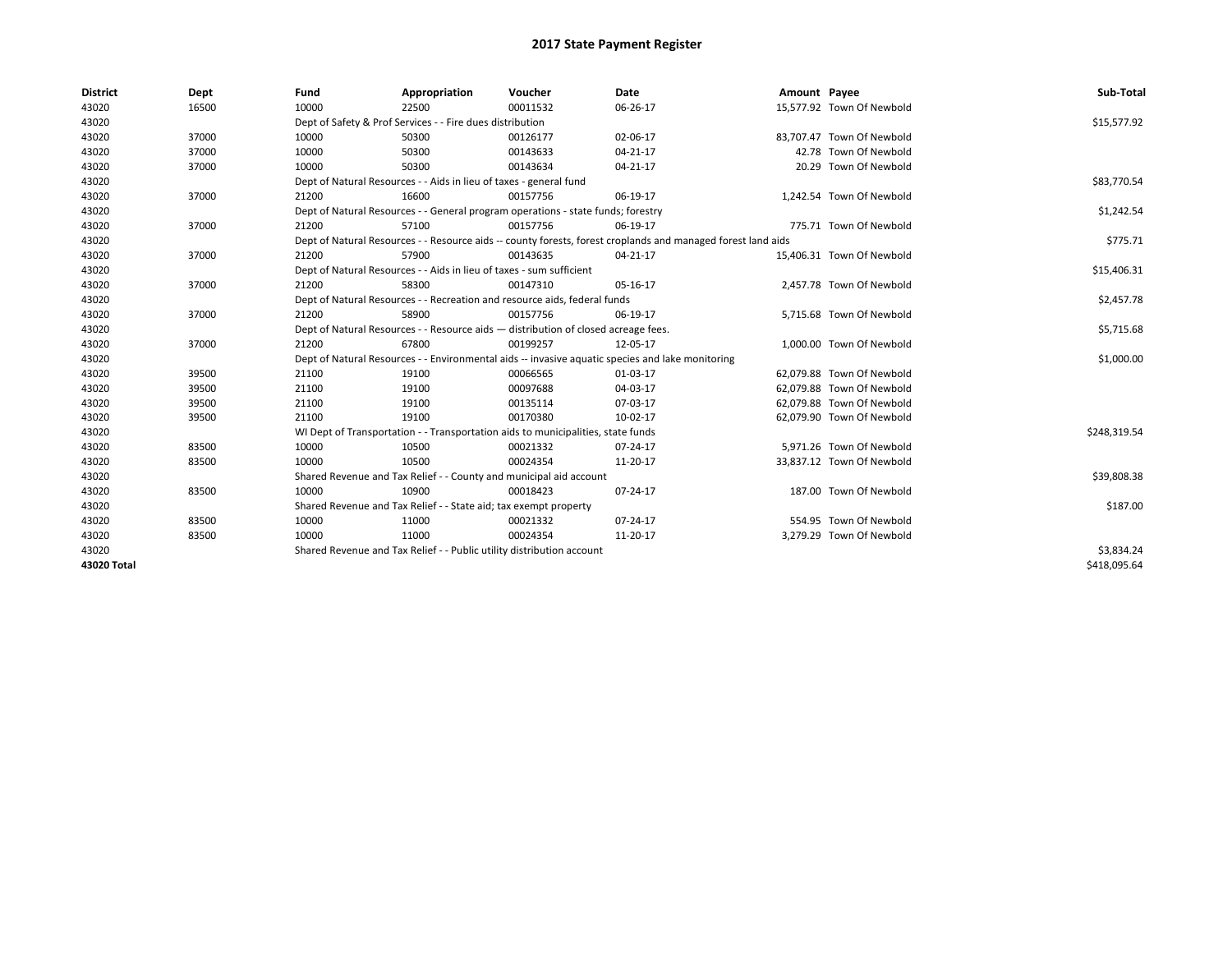| <b>District</b> | Dept  | Fund  | Appropriation                                                                      | Voucher  | Date                                                                                                         | Amount Payee |                           | Sub-Total    |
|-----------------|-------|-------|------------------------------------------------------------------------------------|----------|--------------------------------------------------------------------------------------------------------------|--------------|---------------------------|--------------|
| 43022           | 16500 | 10000 | 22500                                                                              | 00011533 | 06-26-17                                                                                                     |              | 7,578.14 Town Of Nokomis  |              |
| 43022           |       |       | Dept of Safety & Prof Services - - Fire dues distribution                          |          |                                                                                                              |              |                           | \$7,578.14   |
| 43022           | 37000 | 10000 | 50300                                                                              | 00125989 | 02-06-17                                                                                                     |              | 2,212.35 Town Of Nokomis  |              |
| 43022           | 37000 | 10000 | 50300                                                                              | 00125990 | 02-06-17                                                                                                     |              | 1.542.20 Town Of Nokomis  |              |
| 43022           | 37000 | 10000 | 50300                                                                              | 00125991 | 02-06-17                                                                                                     |              | 62,259.19 Town Of Nokomis |              |
| 43022           | 37000 | 10000 | 50300                                                                              | 00143127 | $04 - 21 - 17$                                                                                               |              | 87.69 Town Of Nokomis     |              |
| 43022           | 37000 | 10000 | 50300                                                                              | 00143129 | $04 - 21 - 17$                                                                                               |              | 20.48 Town Of Nokomis     |              |
| 43022           |       |       | Dept of Natural Resources - - Aids in lieu of taxes - general fund                 |          |                                                                                                              |              |                           | \$66,121.91  |
| 43022           | 37000 | 21200 | 16600                                                                              | 00157757 | 06-19-17                                                                                                     |              | 772.14 Town Of Nokomis    |              |
| 43022           |       |       | Dept of Natural Resources - - General program operations - state funds; forestry   |          |                                                                                                              |              |                           | \$772.14     |
| 43022           | 37000 | 21200 | 57100                                                                              | 00157757 | 06-19-17                                                                                                     |              | 1,672.40 Town Of Nokomis  |              |
| 43022           |       |       |                                                                                    |          | Dept of Natural Resources - - Resource aids -- county forests, forest croplands and managed forest land aids |              |                           | \$1,672.40   |
| 43022           | 37000 | 21200 | 57900                                                                              | 00143128 | $04 - 21 - 17$                                                                                               |              | 34.99 Town Of Nokomis     |              |
| 43022           |       |       | Dept of Natural Resources - - Aids in lieu of taxes - sum sufficient               |          |                                                                                                              |              |                           | \$34.99      |
| 43022           | 37000 | 21200 | 58900                                                                              | 00157757 | 06-19-17                                                                                                     |              | 3,551.84 Town Of Nokomis  |              |
| 43022           |       |       | Dept of Natural Resources - - Resource aids - distribution of closed acreage fees. |          |                                                                                                              |              |                           | \$3,551.84   |
| 43022           | 39500 | 21100 | 19100                                                                              | 00066566 | 01-03-17                                                                                                     |              | 29.226.04 Town Of Nokomis |              |
| 43022           | 39500 | 21100 | 19100                                                                              | 00097689 | 04-03-17                                                                                                     |              | 29,226.04 Town Of Nokomis |              |
| 43022           | 39500 | 21100 | 19100                                                                              | 00135115 | 07-03-17                                                                                                     |              | 29.226.04 Town Of Nokomis |              |
| 43022           | 39500 | 21100 | 19100                                                                              | 00170381 | 10-02-17                                                                                                     |              | 29,226.06 Town Of Nokomis |              |
| 43022           |       |       | WI Dept of Transportation - - Transportation aids to municipalities, state funds   |          |                                                                                                              |              |                           | \$116,904.18 |
| 43022           | 39500 | 21100 | 27800                                                                              | 00098683 | 03-21-17                                                                                                     |              | 22,087.98 Town Of Nokomis |              |
| 43022           |       |       | WI Dept of Transportation - - Local roads improvement program, state funds         |          |                                                                                                              |              |                           | \$22,087.98  |
| 43022           | 83500 | 10000 | 10500                                                                              | 00021333 | 07-24-17                                                                                                     |              | 2,323.16 Town Of Nokomis  |              |
| 43022           | 83500 | 10000 | 10500                                                                              | 00024355 | 11-20-17                                                                                                     |              | 13,164.54 Town Of Nokomis |              |
| 43022           |       |       | Shared Revenue and Tax Relief - - County and municipal aid account                 |          |                                                                                                              |              |                           | \$15,487.70  |
| 43022           | 83500 | 10000 | 10900                                                                              | 00018424 | 07-24-17                                                                                                     |              | 18.00 Town Of Nokomis     |              |
| 43022           |       |       | Shared Revenue and Tax Relief - - State aid; tax exempt property                   |          |                                                                                                              |              |                           | \$18.00      |
| 43022 Total     |       |       |                                                                                    |          |                                                                                                              |              |                           | \$234,229.28 |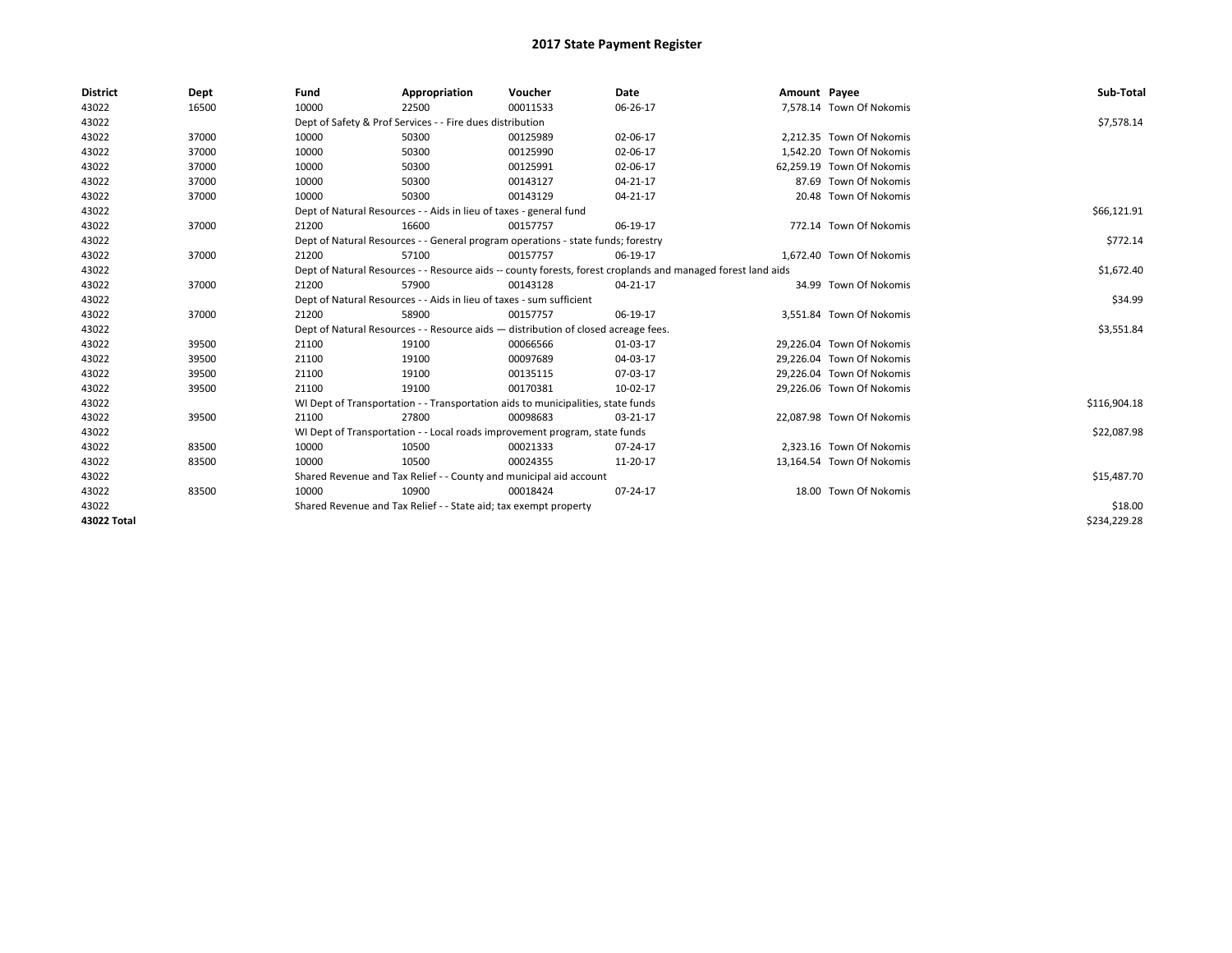| <b>District</b> | Dept  | Fund  | Appropriation                                                                                                | Voucher  | Date       | Amount Payee |                           | Sub-Total    |
|-----------------|-------|-------|--------------------------------------------------------------------------------------------------------------|----------|------------|--------------|---------------------------|--------------|
| 43024           | 16500 | 10000 | 22500                                                                                                        | 00011534 | 06-26-17   |              | 9,497.99 Town Of Pelican  |              |
| 43024           |       |       | Dept of Safety & Prof Services - - Fire dues distribution                                                    |          |            |              |                           | \$9,497.99   |
| 43024           | 37000 | 10000 | 50300                                                                                                        | 00143666 | 04-21-17   |              | 17.43 Town Of Pelican     |              |
| 43024           |       |       | Dept of Natural Resources - - Aids in lieu of taxes - general fund                                           |          |            |              |                           | \$17.43      |
| 43024           | 37000 | 21200 | 16600                                                                                                        | 00157758 | 06-19-17   |              | 1,742.12 Town Of Pelican  |              |
| 43024           |       |       | Dept of Natural Resources - - General program operations - state funds; forestry                             |          | \$1,742.12 |              |                           |              |
| 43024           | 37000 | 21200 | 57100                                                                                                        | 00157758 | 06-19-17   |              | 1,878.93 Town Of Pelican  |              |
| 43024           |       |       | Dept of Natural Resources - - Resource aids -- county forests, forest croplands and managed forest land aids |          | \$1,878.93 |              |                           |              |
| 43024           | 37000 | 21200 | 57900                                                                                                        | 00143665 | 04-21-17   |              | 6.51 Town Of Pelican      |              |
| 43024           |       |       | Dept of Natural Resources - - Aids in lieu of taxes - sum sufficient                                         |          |            |              |                           | \$6.51       |
| 43024           | 37000 | 21200 | 58900                                                                                                        | 00157758 | 06-19-17   |              | 8.013.74 Town Of Pelican  |              |
| 43024           |       |       | Dept of Natural Resources - - Resource aids - distribution of closed acreage fees.                           |          | \$8,013.74 |              |                           |              |
| 43024           | 39500 | 21100 | 19100                                                                                                        | 00066567 | 01-03-17   |              | 39.850.69 Town Of Pelican |              |
| 43024           | 39500 | 21100 | 19100                                                                                                        | 00097690 | 04-03-17   |              | 39.850.69 Town Of Pelican |              |
| 43024           | 39500 | 21100 | 19100                                                                                                        | 00135116 | 07-03-17   |              | 39,850.69 Town Of Pelican |              |
| 43024           | 39500 | 21100 | 19100                                                                                                        | 00170382 | 10-02-17   |              | 39,850.71 Town Of Pelican |              |
| 43024           |       |       | WI Dept of Transportation - - Transportation aids to municipalities, state funds                             |          |            |              |                           | \$159,402.78 |
| 43024           | 83500 | 10000 | 10500                                                                                                        | 00021334 | 07-24-17   |              | 12.898.85 Town Of Pelican |              |
| 43024           | 83500 | 10000 | 10500                                                                                                        | 00024356 | 11-20-17   |              | 73,093.49 Town Of Pelican |              |
| 43024           |       |       | Shared Revenue and Tax Relief - - County and municipal aid account                                           |          |            |              |                           | \$85,992.34  |
| 43024           | 83500 | 10000 | 10900                                                                                                        | 00018425 | 07-24-17   |              | 157.00 Town Of Pelican    |              |
| 43024           |       |       | Shared Revenue and Tax Relief - - State aid; tax exempt property                                             |          |            |              |                           | \$157.00     |
| 43024           | 83500 | 10000 | 11000                                                                                                        | 00021334 | 07-24-17   |              | 361.73 Town Of Pelican    |              |
| 43024           | 83500 | 10000 | 11000                                                                                                        | 00024356 | 11-20-17   |              | 2,066.43 Town Of Pelican  |              |
| 43024           |       |       | Shared Revenue and Tax Relief - - Public utility distribution account                                        |          |            |              |                           | \$2,428.16   |
| 43024 Total     |       |       |                                                                                                              |          |            |              |                           | \$269,137.00 |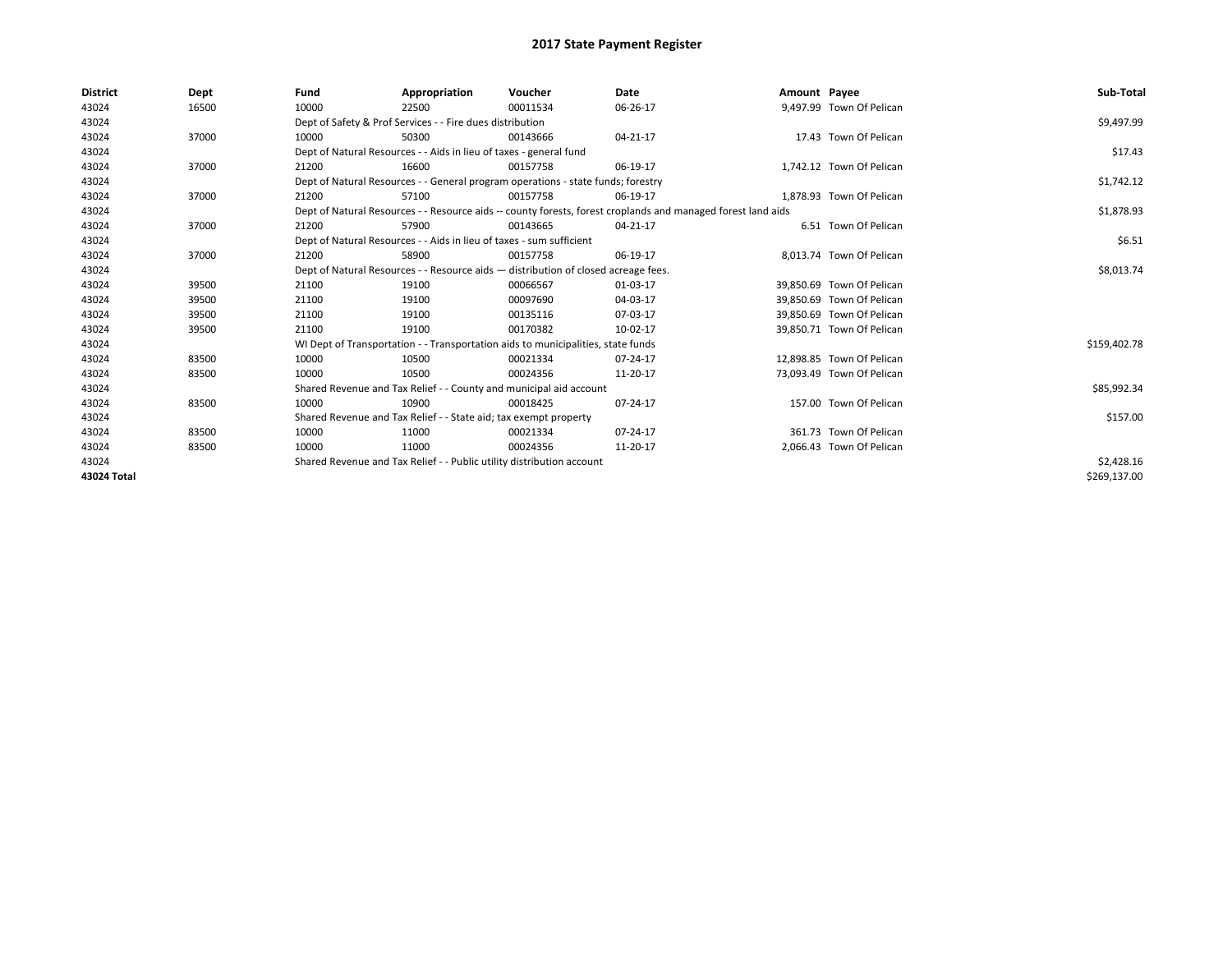| <b>District</b> | Dept  | Fund  | Appropriation                                                                      | Voucher  | Date                                                                                                         | Amount Payee |                         | Sub-Total   |
|-----------------|-------|-------|------------------------------------------------------------------------------------|----------|--------------------------------------------------------------------------------------------------------------|--------------|-------------------------|-------------|
| 43026           | 16500 | 10000 | 22500                                                                              | 00011535 | 06-26-17                                                                                                     |              | 390.33 Town Of Piehl    |             |
| 43026           |       |       | Dept of Safety & Prof Services - - Fire dues distribution                          |          |                                                                                                              |              |                         | \$390.33    |
| 43026           | 37000 | 10000 | 50300                                                                              | 00126022 | 02-06-17                                                                                                     |              | 2,795.24 Town Of Piehl  |             |
| 43026           | 37000 | 10000 | 50300                                                                              | 00143195 | 04-21-17                                                                                                     |              | 290.31 Town Of Piehl    |             |
| 43026           |       |       | Dept of Natural Resources - - Aids in lieu of taxes - general fund                 |          |                                                                                                              |              |                         | \$3,085.55  |
| 43026           | 37000 | 21200 | 16600                                                                              | 00157759 | 06-19-17                                                                                                     |              | 386.66 Town Of Piehl    |             |
| 43026           |       |       | Dept of Natural Resources - - General program operations - state funds; forestry   |          |                                                                                                              |              |                         | \$386.66    |
| 43026           | 37000 | 21200 | 57100                                                                              | 00157759 | 06-19-17                                                                                                     |              | 2,992.88 Town Of Piehl  |             |
| 43026           |       |       |                                                                                    |          | Dept of Natural Resources - - Resource aids -- county forests, forest croplands and managed forest land aids |              |                         | \$2,992.88  |
| 43026           | 37000 | 21200 | 57900                                                                              | 00143194 | 04-21-17                                                                                                     |              | 0.77 Town Of Piehl      |             |
| 43026           |       |       | Dept of Natural Resources - - Aids in lieu of taxes - sum sufficient               |          |                                                                                                              |              |                         | \$0.77      |
| 43026           | 37000 | 21200 | 58900                                                                              | 00157759 | 06-19-17                                                                                                     |              | 1.778.64 Town Of Piehl  |             |
| 43026           |       |       | Dept of Natural Resources - - Resource aids - distribution of closed acreage fees. |          |                                                                                                              |              |                         | \$1,778.64  |
| 43026           | 39500 | 21100 | 19100                                                                              | 00066568 | 01-03-17                                                                                                     |              | 7,514.32 Town Of Piehl  |             |
| 43026           | 39500 | 21100 | 19100                                                                              | 00097691 | 04-03-17                                                                                                     |              | 7,514.32 Town Of Piehl  |             |
| 43026           | 39500 | 21100 | 19100                                                                              | 00135117 | 07-03-17                                                                                                     |              | 7.514.32 Town Of Piehl  |             |
| 43026           | 39500 | 21100 | 19100                                                                              | 00170383 | 10-02-17                                                                                                     |              | 7,514.34 Town Of Piehl  |             |
| 43026           |       |       | WI Dept of Transportation - - Transportation aids to municipalities, state funds   |          |                                                                                                              |              |                         | \$30,057.30 |
| 43026           | 83500 | 10000 | 10500                                                                              | 00021335 | 07-24-17                                                                                                     |              | 2.624.19 Town Of Piehl  |             |
| 43026           | 83500 | 10000 | 10500                                                                              | 00024357 | 11-20-17                                                                                                     |              | 14,870.42 Town Of Piehl |             |
| 43026           |       |       | Shared Revenue and Tax Relief - - County and municipal aid account                 |          |                                                                                                              |              |                         | \$17,494.61 |
| 43026           | 83500 | 10000 | 11000                                                                              | 00021335 | 07-24-17                                                                                                     |              | 43.34 Town Of Piehl     |             |
| 43026           | 83500 | 10000 | 11000                                                                              | 00024357 | 11-20-17                                                                                                     |              | 246.71 Town Of Piehl    |             |
| 43026           |       |       | Shared Revenue and Tax Relief - - Public utility distribution account              |          | \$290.05                                                                                                     |              |                         |             |
| 43026 Total     |       |       |                                                                                    |          |                                                                                                              |              |                         | \$56,476.79 |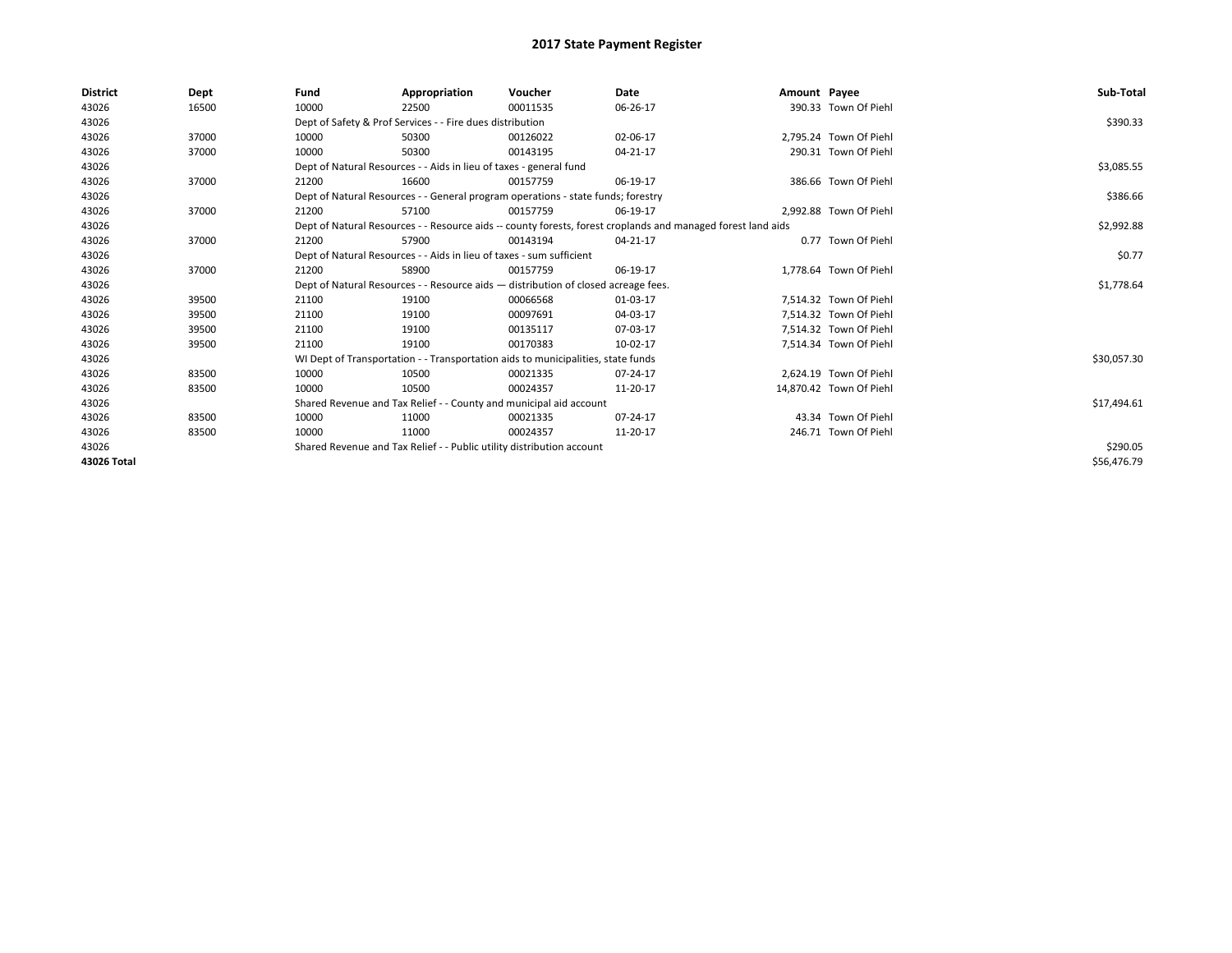| <b>District</b> | Dept  | Fund                                                                                                         | Appropriation                                                                      | Voucher    | Date     | Amount Payee |                             | Sub-Total    |
|-----------------|-------|--------------------------------------------------------------------------------------------------------------|------------------------------------------------------------------------------------|------------|----------|--------------|-----------------------------|--------------|
| 43028           | 16500 | 10000                                                                                                        | 22500                                                                              | 00011536   | 06-26-17 |              | 10,064.16 Town Of Pine Lake |              |
| 43028           |       |                                                                                                              | Dept of Safety & Prof Services - - Fire dues distribution                          |            |          |              |                             | \$10,064.16  |
| 43028           | 37000 | 21200                                                                                                        | 16600                                                                              | 00157760   | 06-19-17 |              | 1,146.72 Town Of Pine Lake  |              |
| 43028           |       |                                                                                                              | Dept of Natural Resources - - General program operations - state funds; forestry   |            |          |              |                             | \$1,146.72   |
| 43028           | 37000 | 21200                                                                                                        | 57100                                                                              | 00157760   | 06-19-17 |              | 1,909.18 Town Of Pine Lake  |              |
| 43028           |       | Dept of Natural Resources - - Resource aids -- county forests, forest croplands and managed forest land aids |                                                                                    | \$1,909.18 |          |              |                             |              |
| 43028           | 37000 | 21200                                                                                                        | 58300                                                                              | 00136634   | 03-29-17 |              | 880.17 Town Of Pine Lake    |              |
| 43028           |       |                                                                                                              | Dept of Natural Resources - - Recreation and resource aids, federal funds          |            |          |              |                             | \$880.17     |
| 43028           | 37000 | 21200                                                                                                        | 58900                                                                              | 00157760   | 06-19-17 |              | 5,274.90 Town Of Pine Lake  |              |
| 43028           |       |                                                                                                              | Dept of Natural Resources - - Resource aids - distribution of closed acreage fees. |            |          |              |                             | \$5,274.90   |
| 43028           | 39500 | 21100                                                                                                        | 19100                                                                              | 00066569   | 01-03-17 |              | 36,773.40 Town Of Pine Lake |              |
| 43028           | 39500 | 21100                                                                                                        | 19100                                                                              | 00097692   | 04-03-17 |              | 36,773.40 Town Of Pine Lake |              |
| 43028           | 39500 | 21100                                                                                                        | 19100                                                                              | 00135118   | 07-03-17 |              | 36,773.40 Town Of Pine Lake |              |
| 43028           | 39500 | 21100                                                                                                        | 19100                                                                              | 00170384   | 10-02-17 |              | 36,773.40 Town Of Pine Lake |              |
| 43028           |       |                                                                                                              | WI Dept of Transportation - - Transportation aids to municipalities, state funds   |            |          |              |                             | \$147,093.60 |
| 43028           | 83500 | 10000                                                                                                        | 10500                                                                              | 00021336   | 07-24-17 |              | 10,599.70 Town Of Pine Lake |              |
| 43028           | 83500 | 10000                                                                                                        | 10500                                                                              | 00024358   | 11-20-17 |              | 60,064.97 Town Of Pine Lake |              |
| 43028           |       |                                                                                                              | Shared Revenue and Tax Relief - - County and municipal aid account                 |            |          |              |                             | \$70,664.67  |
| 43028           | 83500 | 10000                                                                                                        | 10900                                                                              | 00018426   | 07-24-17 |              | 36.00 Town Of Pine Lake     |              |
| 43028           |       |                                                                                                              | Shared Revenue and Tax Relief - - State aid; tax exempt property                   |            |          |              |                             | \$36.00      |
| 43028 Total     |       |                                                                                                              |                                                                                    |            |          |              |                             | \$237,069.40 |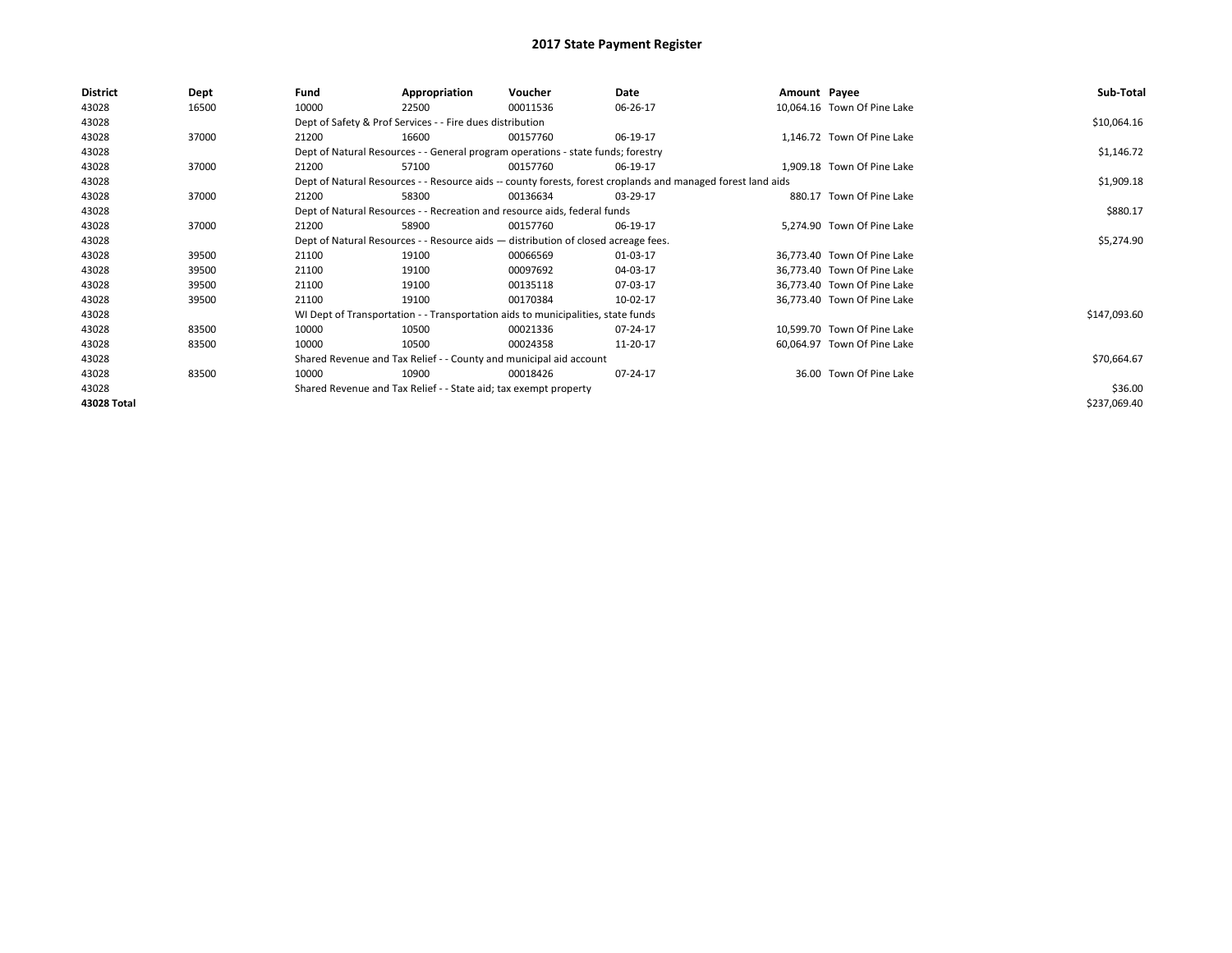| <b>District</b> | Dept  | Fund  | Appropriation                                                                      | Voucher  | Date                                                                                                         | Amount Payee |                            | Sub-Total   |
|-----------------|-------|-------|------------------------------------------------------------------------------------|----------|--------------------------------------------------------------------------------------------------------------|--------------|----------------------------|-------------|
| 43030           | 16500 | 10000 | 22500                                                                              | 00011537 | 06-26-17                                                                                                     |              | 2,992.29 Town Of Schoepke  |             |
| 43030           |       |       | Dept of Safety & Prof Services - - Fire dues distribution                          |          |                                                                                                              |              |                            | \$2,992.29  |
| 43030           | 37000 | 10000 | 50300                                                                              | 00125981 | 02-06-17                                                                                                     |              | 43.88 Town Of Schoepke     |             |
| 43030           |       |       | Dept of Natural Resources - - Aids in lieu of taxes - general fund                 |          |                                                                                                              |              |                            | \$43.88     |
| 43030           | 37000 | 21200 | 16600                                                                              | 00157761 | 06-19-17                                                                                                     |              | 997.10 Town Of Schoepke    |             |
| 43030           |       |       | Dept of Natural Resources - - General program operations - state funds; forestry   |          | \$997.10                                                                                                     |              |                            |             |
| 43030           | 37000 | 21200 | 57100                                                                              | 00157761 | 06-19-17                                                                                                     |              | 3,437.61 Town Of Schoepke  |             |
| 43030           |       |       |                                                                                    |          | Dept of Natural Resources - - Resource aids -- county forests, forest croplands and managed forest land aids |              |                            | \$3,437.61  |
| 43030           | 37000 | 21200 | 57900                                                                              | 00143106 | 04-21-17                                                                                                     |              | 1.50 Town Of Schoepke      |             |
| 43030           |       |       | Dept of Natural Resources - - Aids in lieu of taxes - sum sufficient               |          |                                                                                                              |              |                            | \$1.50      |
| 43030           | 37000 | 21200 | 58900                                                                              | 00157761 | 06-19-17                                                                                                     |              | 4,586.65 Town Of Schoepke  |             |
| 43030           |       |       | Dept of Natural Resources - - Resource aids - distribution of closed acreage fees. |          |                                                                                                              |              |                            | \$4,586.65  |
| 43030           | 39500 | 21100 | 19100                                                                              | 00066570 | 01-03-17                                                                                                     |              | 16,883.83 Town Of Schoepke |             |
| 43030           | 39500 | 21100 | 19100                                                                              | 00097693 | 04-03-17                                                                                                     |              | 16,883.83 Town Of Schoepke |             |
| 43030           | 39500 | 21100 | 19100                                                                              | 00135119 | 07-03-17                                                                                                     |              | 16,883.83 Town Of Schoepke |             |
| 43030           | 39500 | 21100 | 19100                                                                              | 00170385 | 10-02-17                                                                                                     |              | 16,883.85 Town Of Schoepke |             |
| 43030           |       |       | WI Dept of Transportation - - Transportation aids to municipalities, state funds   |          |                                                                                                              |              |                            | \$67,535.34 |
| 43030           | 83500 | 10000 | 10500                                                                              | 00021337 | 07-24-17                                                                                                     |              | 897.59 Town Of Schoepke    |             |
| 43030           | 83500 | 10000 | 10500                                                                              | 00024359 | 11-20-17                                                                                                     |              | 5,086.37 Town Of Schoepke  |             |
| 43030           |       |       | Shared Revenue and Tax Relief - - County and municipal aid account                 |          |                                                                                                              |              |                            | \$5,983.96  |
| 43030           | 83500 | 10000 | 10900                                                                              | 00018427 | 07-24-17                                                                                                     |              | 7.00 Town Of Schoepke      |             |
| 43030           |       |       | Shared Revenue and Tax Relief - - State aid; tax exempt property                   |          |                                                                                                              |              |                            | \$7.00      |
| 43030 Total     |       |       |                                                                                    |          |                                                                                                              |              |                            | \$85,585.33 |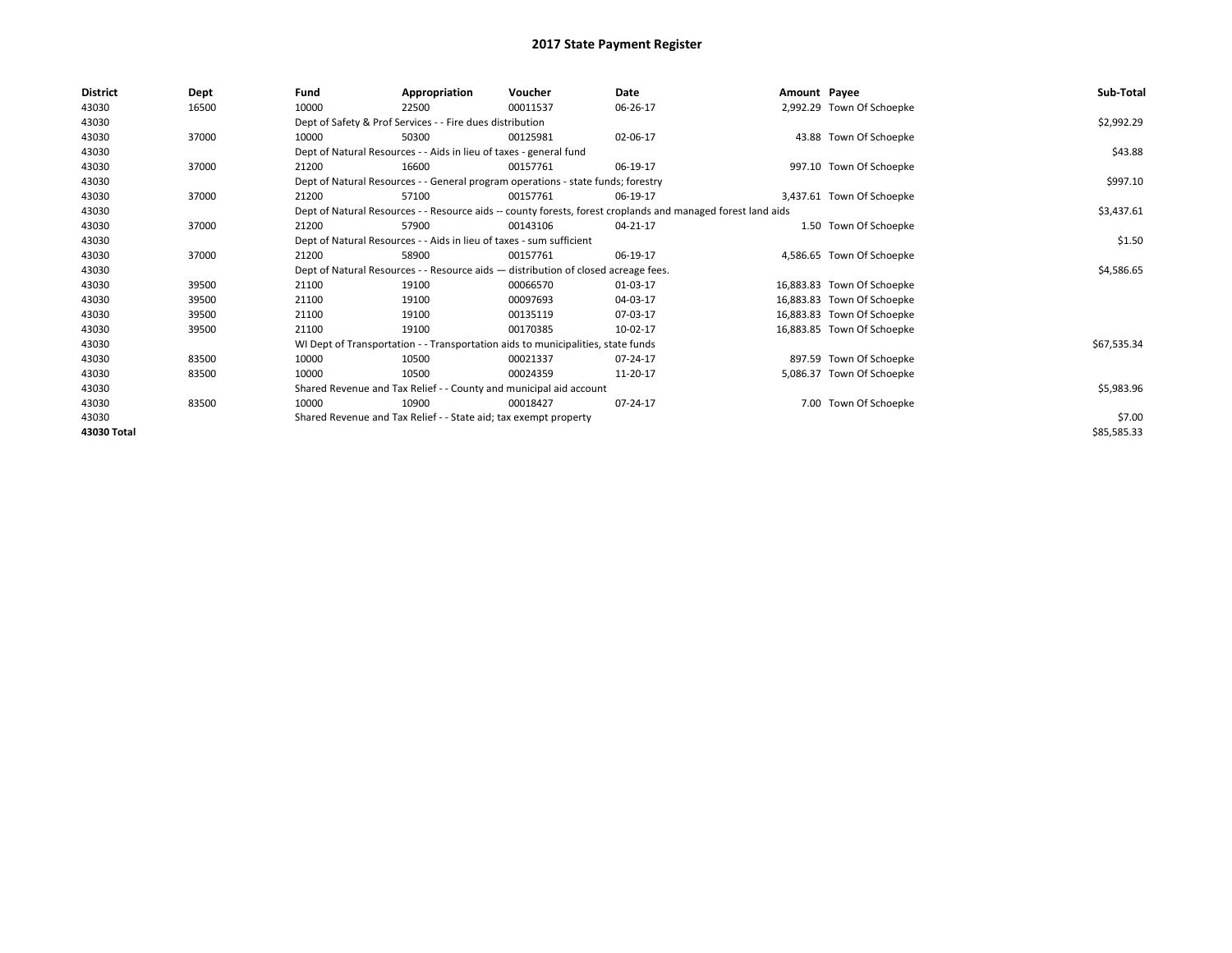| <b>District</b> | Dept  | Fund                                                             | Appropriation                                                                      | Voucher  | Date                                                                                                         | Amount Payee |                          | Sub-Total    |
|-----------------|-------|------------------------------------------------------------------|------------------------------------------------------------------------------------|----------|--------------------------------------------------------------------------------------------------------------|--------------|--------------------------|--------------|
| 43032           | 16500 | 10000                                                            | 22500                                                                              | 00012430 | 06-30-17                                                                                                     |              | 2,606.58 Town Of Stella  |              |
| 43032           |       |                                                                  | Dept of Safety & Prof Services - - Fire dues distribution                          |          |                                                                                                              |              |                          | \$2,606.58   |
| 43032           | 37000 | 21200                                                            | 16600                                                                              | 00157762 | 06-19-17                                                                                                     |              | 1.496.26 Town Of Stella  |              |
| 43032           |       |                                                                  | Dept of Natural Resources - - General program operations - state funds; forestry   |          |                                                                                                              |              |                          | \$1,496.26   |
| 43032           | 37000 | 21200                                                            | 57100                                                                              | 00157762 | 06-19-17                                                                                                     |              | 1,348.35 Town Of Stella  |              |
| 43032           |       |                                                                  |                                                                                    |          | Dept of Natural Resources - - Resource aids -- county forests, forest croplands and managed forest land aids |              |                          | \$1,348.35   |
| 43032           | 37000 | 21200                                                            | 57900                                                                              | 00144198 | 04-21-17                                                                                                     |              | 1.32 Town Of Stella      |              |
| 43032           |       |                                                                  | Dept of Natural Resources - - Aids in lieu of taxes - sum sufficient               |          | \$1.32                                                                                                       |              |                          |              |
| 43032           | 37000 | 21200                                                            | 58900                                                                              | 00157762 | 06-19-17                                                                                                     |              | 6.882.78 Town Of Stella  |              |
| 43032           |       |                                                                  | Dept of Natural Resources - - Resource aids - distribution of closed acreage fees. |          |                                                                                                              |              |                          | \$6,882.78   |
| 43032           | 39500 | 21100                                                            | 17400                                                                              | 00073591 | $01-20-17$                                                                                                   |              | 27,786.77 Town Of Stella |              |
| 43032           | 39500 | 21100                                                            | 17400                                                                              | 00157218 | 08-24-17                                                                                                     |              | 23,500.19 Town Of Stella |              |
| 43032           |       |                                                                  | WI Dept of Transportation - - Disaster damage aids, state funds                    |          |                                                                                                              |              |                          | \$51,286.96  |
| 43032           | 39500 | 21100                                                            | 19100                                                                              | 00066571 | 01-03-17                                                                                                     |              | 21,469.50 Town Of Stella |              |
| 43032           | 39500 | 21100                                                            | 19100                                                                              | 00097694 | 04-03-17                                                                                                     |              | 21,469.50 Town Of Stella |              |
| 43032           | 39500 | 21100                                                            | 19100                                                                              | 00135120 | 07-03-17                                                                                                     |              | 21,469.50 Town Of Stella |              |
| 43032           | 39500 | 21100                                                            | 19100                                                                              | 00170386 | 10-02-17                                                                                                     |              | 21,469.50 Town Of Stella |              |
| 43032           |       |                                                                  | WI Dept of Transportation - - Transportation aids to municipalities, state funds   |          |                                                                                                              |              |                          | \$85,878.00  |
| 43032           | 83500 | 10000                                                            | 10500                                                                              | 00021338 | 07-24-17                                                                                                     |              | 1,256.79 Town Of Stella  |              |
| 43032           | 83500 | 10000                                                            | 10500                                                                              | 00024360 | 11-20-17                                                                                                     |              | 7,121.84 Town Of Stella  |              |
| 43032           |       |                                                                  | Shared Revenue and Tax Relief - - County and municipal aid account                 |          |                                                                                                              |              |                          | \$8,378.63   |
| 43032           | 83500 | 10000                                                            | 10900                                                                              | 00018428 | 07-24-17                                                                                                     |              | 33.00 Town Of Stella     |              |
| 43032           |       | Shared Revenue and Tax Relief - - State aid; tax exempt property |                                                                                    | \$33.00  |                                                                                                              |              |                          |              |
| 43032           | 83500 | 10000                                                            | 50100                                                                              | 00015346 | $01 - 31 - 17$                                                                                               |              | 61.00 Town Of Stella     |              |
| 43032           |       |                                                                  | Shared Revenue and Tax Relief - - Payments for municipal services                  |          |                                                                                                              |              |                          | \$61.00      |
| 43032 Total     |       |                                                                  |                                                                                    |          |                                                                                                              |              |                          | \$157,972.88 |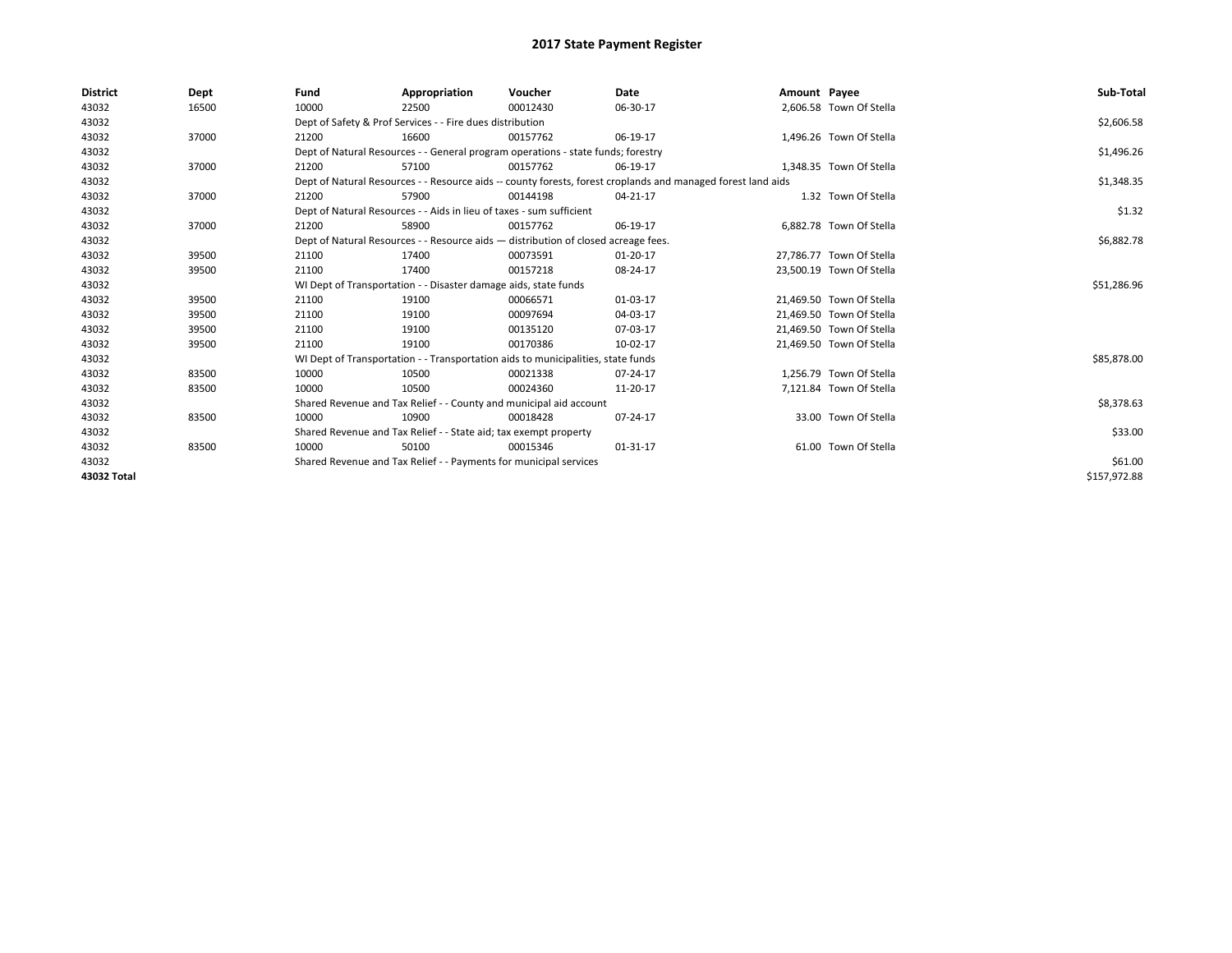| <b>District</b> | Dept  | Fund  | Appropriation                                                                                                | Voucher  | Date           | Amount Payee |                              | Sub-Total    |
|-----------------|-------|-------|--------------------------------------------------------------------------------------------------------------|----------|----------------|--------------|------------------------------|--------------|
| 43034           | 16500 | 10000 | 22500                                                                                                        | 00011538 | 06-27-17       |              | 11,195.05 Town Of Sugar Camp |              |
| 43034           |       |       | Dept of Safety & Prof Services - - Fire dues distribution                                                    |          |                |              |                              | \$11,195.05  |
| 43034           | 37000 | 10000 | 50300                                                                                                        | 00125819 | 02-06-17       |              | 27,223.34 Town Of Sugar Camp |              |
| 43034           | 37000 | 10000 | 50300                                                                                                        | 00125820 | 02-06-17       |              | 2,852.97 Town Of Sugar Camp  |              |
| 43034           | 37000 | 10000 | 50300                                                                                                        | 00142670 | $04 - 21 - 17$ |              | 4.55 Town Of Sugar Camp      |              |
| 43034           | 37000 | 10000 | 50300                                                                                                        | 00142672 | 04-21-17       |              | 51.04 Town Of Sugar Camp     |              |
| 43034           |       |       | Dept of Natural Resources - - Aids in lieu of taxes - general fund                                           |          |                |              |                              | \$30,131.90  |
| 43034           | 37000 | 21200 | 16600                                                                                                        | 00157763 | 06-19-17       |              | 2,307.71 Town Of Sugar Camp  |              |
| 43034           |       |       | Dept of Natural Resources - - General program operations - state funds; forestry                             |          |                |              |                              | \$2,307.71   |
| 43034           | 37000 | 21200 | 57100                                                                                                        | 00157763 | 06-19-17       |              | 1,952.55 Town Of Sugar Camp  |              |
| 43034           |       |       | Dept of Natural Resources - - Resource aids -- county forests, forest croplands and managed forest land aids |          |                |              |                              | \$1,952.55   |
| 43034           | 37000 | 21200 | 57900                                                                                                        | 00142668 | 04-21-17       |              | 8,646.13 Town Of Sugar Camp  |              |
| 43034           | 37000 | 21200 | 57900                                                                                                        | 00142669 | 04-21-17       |              | 105.60 Town Of Sugar Camp    |              |
| 43034           | 37000 | 21200 | 57900                                                                                                        | 00142671 | 04-21-17       |              | 0.01 Town Of Sugar Camp      |              |
| 43034           |       |       | Dept of Natural Resources - - Aids in lieu of taxes - sum sufficient                                         |          |                |              |                              | \$8,751.74   |
| 43034           | 37000 | 21200 | 58900                                                                                                        | 00157763 | 06-19-17       |              | 10,615.47 Town Of Sugar Camp |              |
| 43034           |       |       | Dept of Natural Resources - - Resource aids - distribution of closed acreage fees.                           |          |                |              |                              | \$10,615.47  |
| 43034           | 39500 | 21100 | 19100                                                                                                        | 00066572 | 01-03-17       |              | 40,081.90 Town Of Sugar Camp |              |
| 43034           | 39500 | 21100 | 19100                                                                                                        | 00097695 | 04-03-17       |              | 40,081.90 Town Of Sugar Camp |              |
| 43034           | 39500 | 21100 | 19100                                                                                                        | 00135121 | 07-03-17       |              | 40,081.90 Town Of Sugar Camp |              |
| 43034           | 39500 | 21100 | 19100                                                                                                        | 00170387 | 10-02-17       |              | 40,081.92 Town Of Sugar Camp |              |
| 43034           |       |       | WI Dept of Transportation - - Transportation aids to municipalities, state funds                             |          |                |              |                              | \$160,327.62 |
| 43034           | 83500 | 10000 | 10500                                                                                                        | 00021339 | 07-24-17       |              | 4,107.96 Town Of Sugar Camp  |              |
| 43034           | 83500 | 10000 | 10500                                                                                                        | 00024361 | 11-20-17       |              | 23,278.45 Town Of Sugar Camp |              |
| 43034           |       |       | Shared Revenue and Tax Relief - - County and municipal aid account                                           |          |                |              |                              | \$27,386.41  |
| 43034           | 83500 | 10000 | 10900                                                                                                        | 00018429 | 07-24-17       |              | 66.00 Town Of Sugar Camp     |              |
| 43034           |       |       | Shared Revenue and Tax Relief - - State aid; tax exempt property                                             |          |                |              |                              | \$66.00      |
| 43034 Total     |       |       |                                                                                                              |          |                |              |                              | \$252,734.45 |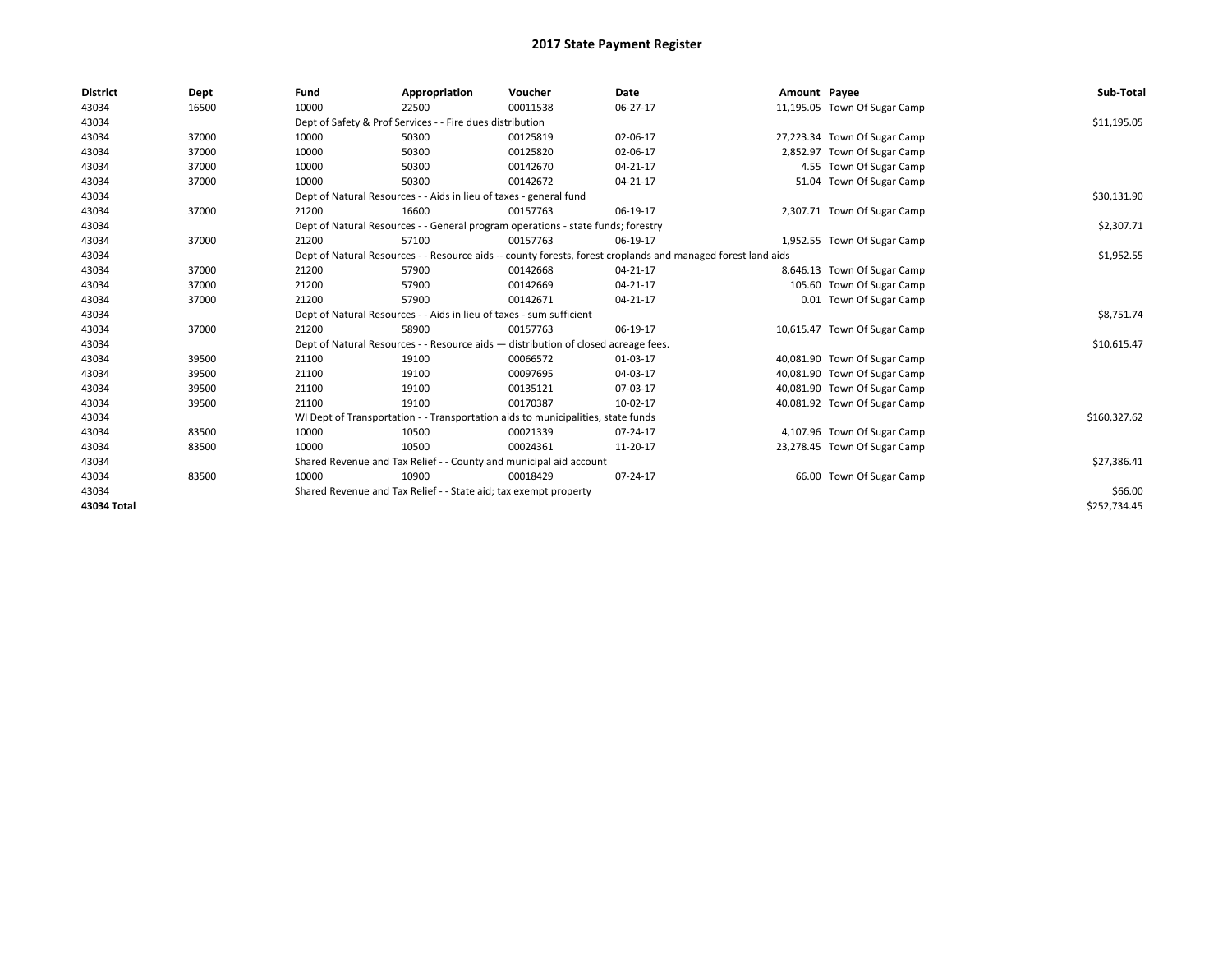| <b>District</b> | Dept  | Fund  | Appropriation                                                                      | Voucher  | Date                                                                                                         | Amount Payee |                                | Sub-Total      |
|-----------------|-------|-------|------------------------------------------------------------------------------------|----------|--------------------------------------------------------------------------------------------------------------|--------------|--------------------------------|----------------|
| 43036           | 16500 | 10000 | 22500                                                                              | 00011539 | 06-26-17                                                                                                     |              | 21,728.17 Town of Three Lakes  |                |
| 43036           |       |       | Dept of Safety & Prof Services - - Fire dues distribution                          |          |                                                                                                              |              |                                | \$21,728.17    |
| 43036           | 37000 | 10000 | 50300                                                                              | 00126224 | 02-06-17                                                                                                     |              | 4,792.03 Town of Three Lakes   |                |
| 43036           | 37000 | 10000 | 50300                                                                              | 00143775 | 04-21-17                                                                                                     |              | 488.72 Town of Three Lakes     |                |
| 43036           | 37000 | 10000 | 50300                                                                              | 00143776 | 04-21-17                                                                                                     |              | 125.72 Town of Three Lakes     |                |
| 43036           |       |       | Dept of Natural Resources - - Aids in lieu of taxes - general fund                 |          |                                                                                                              |              |                                | \$5,406.47     |
| 43036           | 37000 | 21200 | 16600                                                                              | 00157764 | 06-19-17                                                                                                     |              | 1,188.40 Town of Three Lakes   |                |
| 43036           |       |       | Dept of Natural Resources - - General program operations - state funds; forestry   |          |                                                                                                              |              |                                | \$1,188.40     |
| 43036           | 37000 | 21200 | 38100                                                                              | 00134424 | 03-24-17                                                                                                     |              | 2,183.88 Town of Three Lakes   |                |
| 43036           |       |       | Dept of Natural Resources - - General program operations--federal funds            |          |                                                                                                              |              |                                | \$2,183.88     |
| 43036           | 37000 | 21200 | 55000                                                                              | 00134424 | 03-24-17                                                                                                     |              | 7,567.13 Town of Three Lakes   |                |
| 43036           |       |       | Dept of Natural Resources - - Enforcement aids -- boating enforcement              |          |                                                                                                              |              |                                | \$7,567.13     |
| 43036           | 37000 | 21200 | 57100                                                                              | 00157764 | 06-19-17                                                                                                     |              | 1,141.85 Town of Three Lakes   |                |
| 43036           |       |       |                                                                                    |          | Dept of Natural Resources - - Resource aids -- county forests, forest croplands and managed forest land aids |              |                                | \$1,141.85     |
| 43036           | 37000 | 21200 | 57900                                                                              | 00143774 | 04-21-17                                                                                                     |              | 1,775.53 Town of Three Lakes   |                |
| 43036           | 37000 | 21200 | 57900                                                                              | 00143777 | 04-21-17                                                                                                     |              | 5.63 Town of Three Lakes       |                |
| 43036           | 37000 | 21200 | 57900                                                                              | 00143778 | 04-21-17                                                                                                     |              | 59.22 Town of Three Lakes      |                |
| 43036           |       |       | Dept of Natural Resources - - Aids in lieu of taxes - sum sufficient               |          |                                                                                                              |              |                                | \$1,840.38     |
|                 | 37000 |       | 58400                                                                              | 00177505 |                                                                                                              |              |                                |                |
| 43036           |       | 21200 |                                                                                    |          | 09-08-17                                                                                                     |              | 23,272.54 Town of Three Lakes  |                |
| 43036           |       |       | Dept of Natural Resources - - Resource aids -- payment in lieu of taxes; federal   |          |                                                                                                              |              |                                | \$23,272.54    |
| 43036           | 37000 | 21200 | 58900                                                                              | 00157764 | 06-19-17                                                                                                     |              | 5,466.63 Town of Three Lakes   |                |
| 43036           |       |       | Dept of Natural Resources - - Resource aids - distribution of closed acreage fees. |          |                                                                                                              |              |                                | \$5,466.63     |
| 43036           | 37000 | 27400 | 67000                                                                              | 00154333 | 06-01-17                                                                                                     |              | 8,030.75 Town of Three Lakes   |                |
| 43036           |       |       | Dept of Natural Resources - - Financial assistance for responsible units           |          |                                                                                                              |              |                                | \$8,030.75     |
| 43036           | 39500 | 21100 | 17400                                                                              | 00088849 | 02-24-17                                                                                                     |              | 10,219.27 Town of Three Lakes  |                |
| 43036           |       |       | WI Dept of Transportation - - Disaster damage aids, state funds                    |          |                                                                                                              |              |                                | \$10,219.27    |
| 43036           | 39500 | 21100 | 19100                                                                              | 00066573 | 01-03-17                                                                                                     |              | 71,174.14 Town of Three Lakes  |                |
| 43036           | 39500 | 21100 | 19100                                                                              | 00097696 | 04-03-17                                                                                                     |              | 71,174.14 Town of Three Lakes  |                |
| 43036           | 39500 | 21100 | 19100                                                                              | 00135122 | 07-03-17                                                                                                     |              | 71,174.14 Town of Three Lakes  |                |
| 43036           | 39500 | 21100 | 19100                                                                              | 00170388 | 10-02-17                                                                                                     |              | 71,174.16 Town of Three Lakes  |                |
| 43036           |       |       | WI Dept of Transportation - - Transportation aids to municipalities, state funds   |          |                                                                                                              |              |                                | \$284,696.58   |
| 43036           | 39500 | 21100 | 27000                                                                              | 00088467 | 02-22-17                                                                                                     |              | 475,686.35 Town of Three Lakes |                |
| 43036           |       |       |                                                                                    |          | WI Dept of Transportation - - Local roads improvement program. discretionary grants, state funds             |              |                                | \$475,686.35   |
| 43036           | 39500 | 21100 | 22700                                                                              | 00080567 | 01-31-17                                                                                                     |              | 160,322.44 Town of Three Lakes |                |
| 43036           | 39500 | 21100 | 22700                                                                              | 00195346 | 11-22-17                                                                                                     |              | 5,118.85 Town of Three Lakes   |                |
| 43036           | 39500 | 21100 | 22700                                                                              | 00195347 | 11-22-17                                                                                                     |              | 19,561.86 Town of Three Lakes  |                |
| 43036           |       |       | WI Dept of Transportation - - Transportation alternatives program, federal funds   |          |                                                                                                              |              |                                | \$185,003.15   |
| 43036           | 45500 | 10000 | 23100                                                                              | 00021608 | 01-03-17                                                                                                     |              | 960.00 Town of Three Lakes     |                |
| 43036           | 45500 | 10000 | 23100                                                                              | 00038433 | 12-06-17                                                                                                     |              | 960.00 Town of Three Lakes     |                |
| 43036           |       |       | Department of Justice - - Law enforcement training fund, local assistance          |          |                                                                                                              |              |                                | \$1,920.00     |
| 43036           | 83500 | 10000 | 10500                                                                              | 00021340 | 07-24-17                                                                                                     |              | 5,599.61 Town of Three Lakes   |                |
| 43036           | 83500 | 10000 | 10500                                                                              | 00024362 | 11-20-17                                                                                                     |              | 31,731.14 Town of Three Lakes  |                |
| 43036           |       |       | Shared Revenue and Tax Relief - - County and municipal aid account                 |          |                                                                                                              |              |                                | \$37,330.75    |
| 43036           | 83500 | 10000 | 10900                                                                              | 00018430 | 07-24-17                                                                                                     |              | 345.00 Town of Three Lakes     |                |
| 43036           |       |       |                                                                                    |          |                                                                                                              |              |                                | \$345.00       |
|                 |       |       | Shared Revenue and Tax Relief - - State aid; tax exempt property                   |          |                                                                                                              |              |                                |                |
| 43036           | 83500 | 10000 | 11000                                                                              | 00021340 | 07-24-17                                                                                                     |              | 570.31 Town of Three Lakes     |                |
| 43036           | 83500 | 10000 | 11000                                                                              | 00024362 | 11-20-17                                                                                                     |              | 1,440.56 Town of Three Lakes   |                |
| 43036           |       |       | Shared Revenue and Tax Relief - - Public utility distribution account              |          |                                                                                                              |              |                                | \$2,010.87     |
| 43036 Total     |       |       |                                                                                    |          |                                                                                                              |              |                                | \$1,075,038.17 |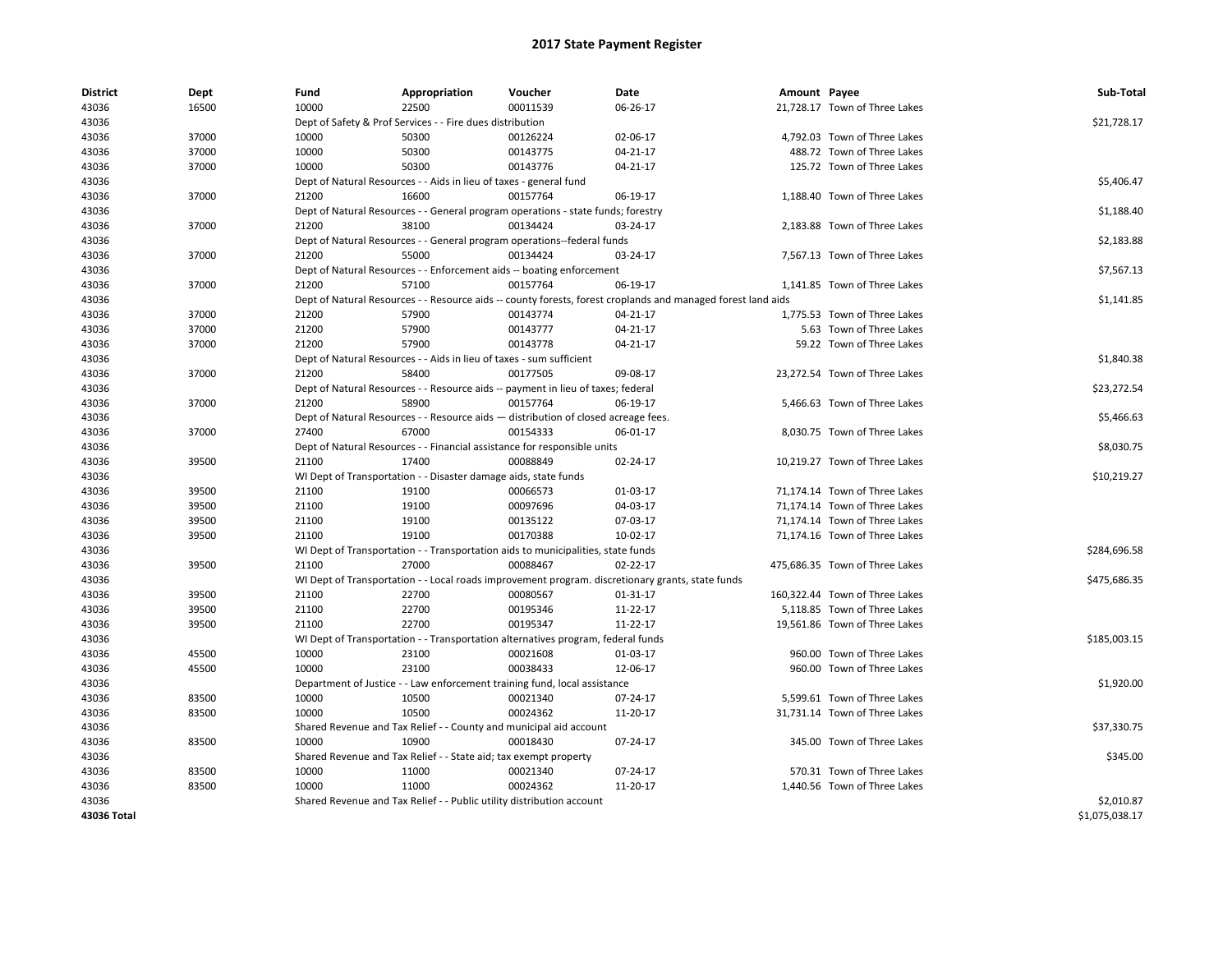| District    | Dept  | Fund                                                               | Appropriation                                                                      | Voucher     | Date                                                                                                         | Amount Payee |                             | Sub-Total    |
|-------------|-------|--------------------------------------------------------------------|------------------------------------------------------------------------------------|-------------|--------------------------------------------------------------------------------------------------------------|--------------|-----------------------------|--------------|
| 43038       | 16500 | 10000                                                              | 22500                                                                              | 00011540    | 06-26-17                                                                                                     |              | 4,636.39 Town Of Woodboro   |              |
| 43038       |       |                                                                    | Dept of Safety & Prof Services - - Fire dues distribution                          |             |                                                                                                              |              |                             | \$4,636.39   |
| 43038       | 37000 | 10000                                                              | 50300                                                                              | 00125761    | 02-06-17                                                                                                     |              | 103,749.01 Town Of Woodboro |              |
| 43038       |       |                                                                    | Dept of Natural Resources - - Aids in lieu of taxes - general fund                 |             |                                                                                                              |              |                             | \$103,749.01 |
| 43038       | 37000 | 21200                                                              | 16600                                                                              | 00157765    | 06-19-17                                                                                                     |              | 747.31 Town Of Woodboro     |              |
| 43038       |       |                                                                    | Dept of Natural Resources - - General program operations - state funds; forestry   |             |                                                                                                              |              |                             | \$747.31     |
| 43038       | 37000 | 21200                                                              | 57100                                                                              | 00157765    | 06-19-17                                                                                                     |              | 2.913.39 Town Of Woodboro   |              |
| 43038       |       |                                                                    |                                                                                    |             | Dept of Natural Resources - - Resource aids -- county forests, forest croplands and managed forest land aids |              |                             | \$2,913.39   |
| 43038       | 37000 | 21200                                                              | 57900                                                                              | 00142497    | 04-21-17                                                                                                     |              | 4.51 Town Of Woodboro       |              |
| 43038       |       |                                                                    | Dept of Natural Resources - - Aids in lieu of taxes - sum sufficient               |             |                                                                                                              |              |                             | \$4.51       |
| 43038       | 37000 | 21200                                                              | 58900                                                                              | 00157765    | 06-19-17                                                                                                     |              | 3,437.62 Town Of Woodboro   |              |
| 43038       |       |                                                                    | Dept of Natural Resources - - Resource aids - distribution of closed acreage fees. |             |                                                                                                              |              |                             | \$3,437.62   |
| 43038       | 39500 | 21100                                                              | 19100                                                                              | 00066574    | 01-03-17                                                                                                     |              | 26.638.69 Town Of Woodboro  |              |
| 43038       | 39500 | 21100                                                              | 19100                                                                              | 00097697    | 04-03-17                                                                                                     |              | 26,638.69 Town Of Woodboro  |              |
| 43038       | 39500 | 21100                                                              | 19100                                                                              | 00135123    | 07-03-17                                                                                                     |              | 26,638.69 Town Of Woodboro  |              |
| 43038       | 39500 | 21100                                                              | 19100                                                                              | 00170389    | 10-02-17                                                                                                     |              | 26,638.71 Town Of Woodboro  |              |
| 43038       |       |                                                                    | WI Dept of Transportation - - Transportation aids to municipalities, state funds   |             |                                                                                                              |              |                             | \$106,554.78 |
| 43038       | 39500 | 21100                                                              | 27000                                                                              | 00164752    | 09-14-17                                                                                                     |              | 114.300.99 Town Of Woodboro |              |
| 43038       |       |                                                                    |                                                                                    |             | WI Dept of Transportation - - Local roads improvement program. discretionary grants, state funds             |              |                             | \$114,300.99 |
| 43038       | 83500 | 10000                                                              | 10500                                                                              | 00021341    | 07-24-17                                                                                                     |              | 1.568.37 Town Of Woodboro   |              |
| 43038       | 83500 | 10000                                                              | 10500                                                                              | 00024363    | 11-20-17                                                                                                     |              | 8,887.42 Town Of Woodboro   |              |
| 43038       |       | Shared Revenue and Tax Relief - - County and municipal aid account |                                                                                    | \$10,455.79 |                                                                                                              |              |                             |              |
| 43038 Total |       |                                                                    |                                                                                    |             |                                                                                                              |              |                             | \$346,799.79 |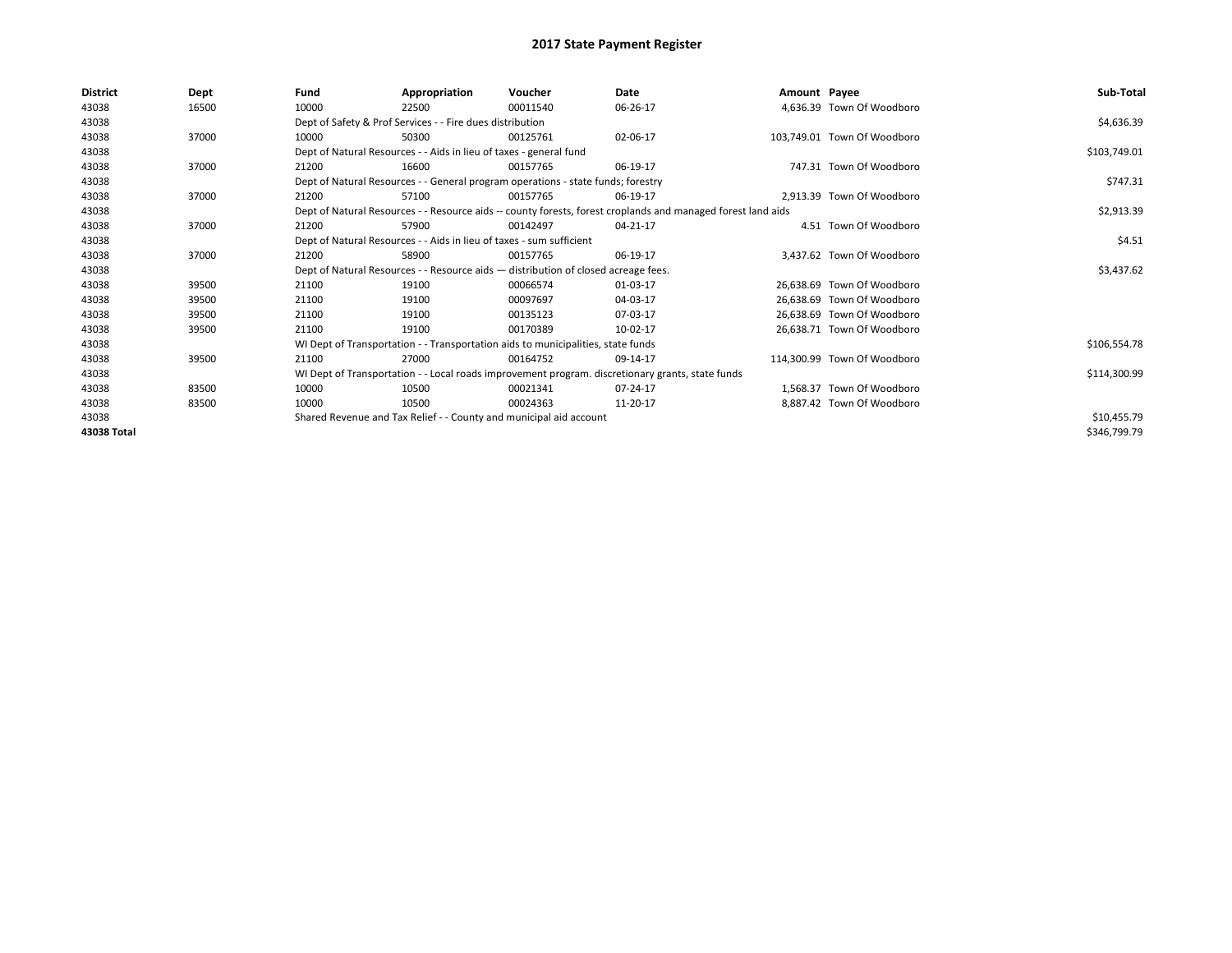| <b>District</b> | Dept  | Fund  | Appropriation                                                                                                | Voucher  | Date           | Amount Payee |                            | Sub-Total    |  |  |  |  |
|-----------------|-------|-------|--------------------------------------------------------------------------------------------------------------|----------|----------------|--------------|----------------------------|--------------|--|--|--|--|
| 43040           | 16500 | 10000 | 22500                                                                                                        | 00011541 | 06-26-17       |              | 11,329.50 Town Of Woodruff |              |  |  |  |  |
| 43040           |       |       | Dept of Safety & Prof Services - - Fire dues distribution                                                    |          |                |              |                            |              |  |  |  |  |
| 43040           | 37000 | 10000 | 50300                                                                                                        | 00126264 | 02-06-17       |              | 6.446.12 Town Of Woodruff  |              |  |  |  |  |
| 43040           |       |       | Dept of Natural Resources - - Aids in lieu of taxes - general fund                                           |          |                |              |                            |              |  |  |  |  |
| 43040           | 37000 | 21200 | 16600                                                                                                        | 00157766 | 06-19-17       |              | 53.56 Town Of Woodruff     |              |  |  |  |  |
| 43040           |       |       | Dept of Natural Resources - - General program operations - state funds; forestry                             |          |                |              |                            |              |  |  |  |  |
| 43040           | 37000 | 21200 | 57100                                                                                                        | 00157766 | 06-19-17       |              | 68.01 Town Of Woodruff     |              |  |  |  |  |
| 43040           |       |       | Dept of Natural Resources - - Resource aids -- county forests, forest croplands and managed forest land aids |          |                |              |                            |              |  |  |  |  |
| 43040           | 37000 | 21200 | 57900                                                                                                        | 00143900 | 04-21-17       |              | 90.87 Town Of Woodruff     |              |  |  |  |  |
| 43040           | 37000 | 21200 | 57900                                                                                                        | 00143901 | 04-21-17       |              | 11,649.22 Town Of Woodruff |              |  |  |  |  |
| 43040           |       |       | Dept of Natural Resources - - Aids in lieu of taxes - sum sufficient                                         |          |                |              |                            |              |  |  |  |  |
| 43040           | 37000 | 21200 | 58900                                                                                                        | 00157766 | 06-19-17       |              | 246.36 Town Of Woodruff    |              |  |  |  |  |
| 43040           |       |       | Dept of Natural Resources - - Resource aids - distribution of closed acreage fees.                           |          |                |              |                            |              |  |  |  |  |
| 43040           | 39500 | 21100 | 19100                                                                                                        | 00066575 | 01-03-17       |              | 36,244.37 Town Of Woodruff |              |  |  |  |  |
| 43040           | 39500 | 21100 | 19100                                                                                                        | 00097698 | 04-03-17       |              | 36.244.37 Town Of Woodruff |              |  |  |  |  |
| 43040           | 39500 | 21100 | 19100                                                                                                        | 00135124 | 07-03-17       |              | 36,244.37 Town Of Woodruff |              |  |  |  |  |
| 43040           | 39500 | 21100 | 19100                                                                                                        | 00170390 | 10-02-17       |              | 36,244.37 Town Of Woodruff |              |  |  |  |  |
| 43040           |       |       | WI Dept of Transportation - - Transportation aids to municipalities, state funds                             |          |                |              |                            |              |  |  |  |  |
| 43040           | 45500 | 10000 | 23100                                                                                                        | 00039658 | 12-22-17       |              | 1.120.00 Town Of Woodruff  |              |  |  |  |  |
| 43040           |       |       | Department of Justice - - Law enforcement training fund, local assistance                                    |          |                |              |                            |              |  |  |  |  |
| 43040           | 83500 | 10000 | 10500                                                                                                        | 00021342 | 07-24-17       |              | 3,438.47 Town Of Woodruff  |              |  |  |  |  |
| 43040           | 83500 | 10000 | 10500                                                                                                        | 00024364 | 11-20-17       |              | 19,513.06 Town Of Woodruff |              |  |  |  |  |
| 43040           |       |       | Shared Revenue and Tax Relief - - County and municipal aid account                                           |          |                |              |                            |              |  |  |  |  |
| 43040           | 83500 | 10000 | 10900                                                                                                        | 00018431 | 07-24-17       |              | 2,398.00 Town Of Woodruff  |              |  |  |  |  |
| 43040           |       |       | Shared Revenue and Tax Relief - - State aid; tax exempt property                                             |          |                |              |                            |              |  |  |  |  |
| 43040           | 83500 | 10000 | 11000                                                                                                        | 00021342 | 07-24-17       |              | 1,670.09 Town Of Woodruff  |              |  |  |  |  |
| 43040           | 83500 | 10000 | 11000                                                                                                        | 00024364 | 11-20-17       |              | 10,249.90 Town Of Woodruff |              |  |  |  |  |
| 43040           |       |       | Shared Revenue and Tax Relief - - Public utility distribution account                                        |          |                |              |                            |              |  |  |  |  |
| 43040           | 83500 | 10000 | 50100                                                                                                        | 00015347 | $01 - 31 - 17$ |              | 7,731.56 Town Of Woodruff  |              |  |  |  |  |
| 43040           |       |       | Shared Revenue and Tax Relief - - Payments for municipal services                                            |          |                |              |                            |              |  |  |  |  |
| 43040 Total     |       |       |                                                                                                              |          |                |              |                            | \$220,982.20 |  |  |  |  |